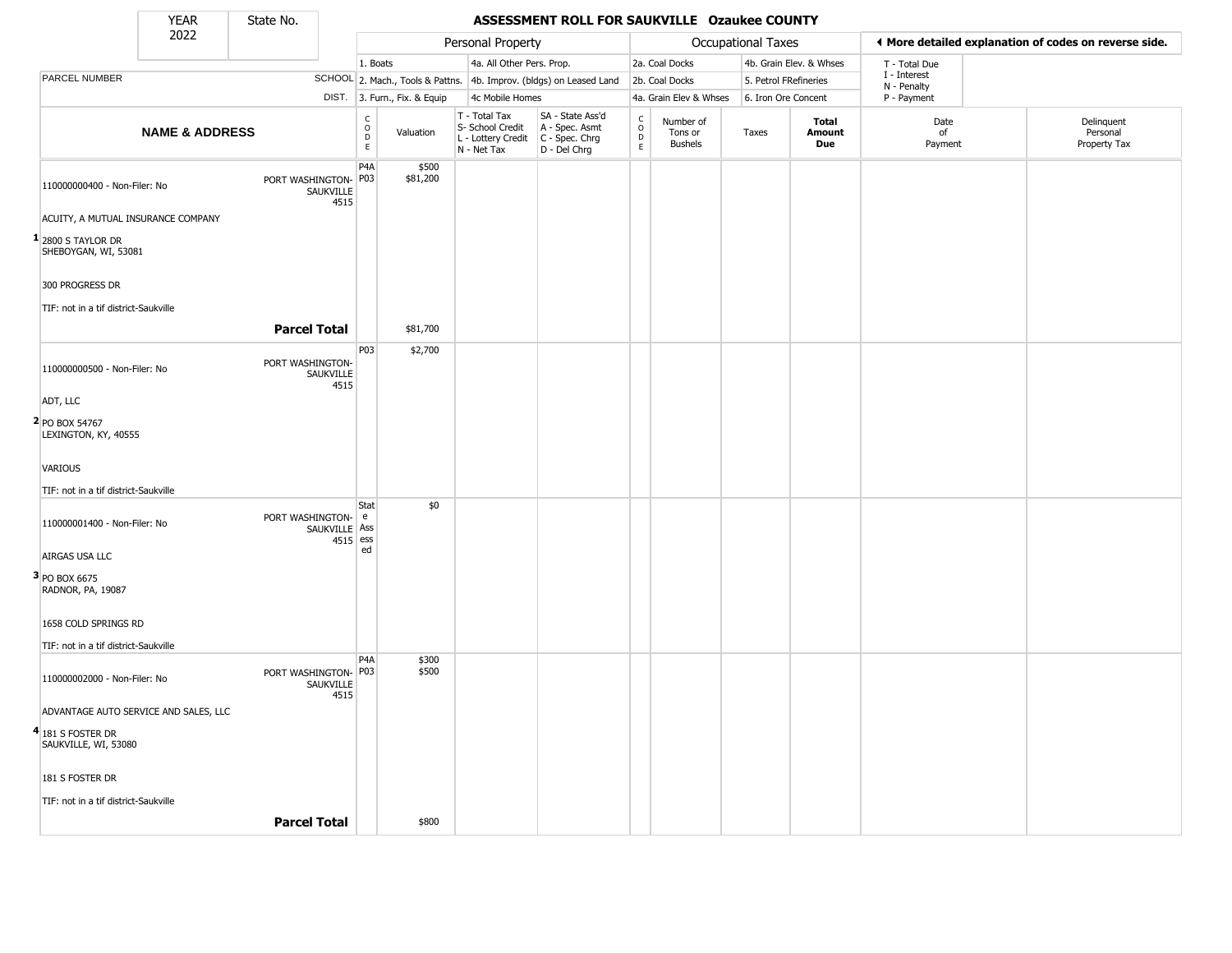|                                                | YEAR                      | State No. |                                           |                                                                    |                                  |                                                                        | ASSESSMENT ROLL FOR SAUKVILLE Ozaukee COUNTY                         |                                           |                                        |                           |                         |                             |                                                       |
|------------------------------------------------|---------------------------|-----------|-------------------------------------------|--------------------------------------------------------------------|----------------------------------|------------------------------------------------------------------------|----------------------------------------------------------------------|-------------------------------------------|----------------------------------------|---------------------------|-------------------------|-----------------------------|-------------------------------------------------------|
|                                                | 2022                      |           |                                           |                                                                    |                                  | Personal Property                                                      |                                                                      |                                           |                                        | <b>Occupational Taxes</b> |                         |                             | I More detailed explanation of codes on reverse side. |
|                                                |                           |           |                                           | 1. Boats                                                           |                                  | 4a. All Other Pers. Prop.                                              |                                                                      |                                           | 2a. Coal Docks                         |                           | 4b. Grain Elev. & Whses | T - Total Due               |                                                       |
| PARCEL NUMBER                                  |                           |           |                                           |                                                                    | SCHOOL 2. Mach., Tools & Pattns. |                                                                        | 4b. Improv. (bldgs) on Leased Land                                   |                                           | 2b. Coal Docks                         |                           | 5. Petrol FRefineries   | I - Interest<br>N - Penalty |                                                       |
|                                                |                           |           |                                           |                                                                    | DIST. 3. Furn., Fix. & Equip     | 4c Mobile Homes                                                        |                                                                      |                                           | 4a. Grain Elev & Whses                 |                           | 6. Iron Ore Concent     | P - Payment                 |                                                       |
|                                                | <b>NAME &amp; ADDRESS</b> |           |                                           | $\begin{smallmatrix} 0 \\ 0 \\ D \end{smallmatrix}$<br>$\mathsf E$ | Valuation                        | T - Total Tax<br>S- School Credit<br>L - Lottery Credit<br>N - Net Tax | SA - State Ass'd<br>A - Spec. Asmt<br>C - Spec. Chrg<br>D - Del Chrg | $\rm ^c_o$<br>$\mathsf{D}$<br>$\mathsf E$ | Number of<br>Tons or<br><b>Bushels</b> | Taxes                     | Total<br>Amount<br>Due  | Date<br>of<br>Payment       | Delinquent<br>Personal<br>Property Tax                |
| 110000004180 - Non-Filer: Yes                  |                           |           | PORT WASHINGTON-P4A<br>SAUKVILLE<br>4515  | P03                                                                | \$3,200<br>\$3,900               |                                                                        |                                                                      |                                           |                                        |                           |                         |                             |                                                       |
| MARK A VEY AGENCY - AMERICAN FAMILY            |                           |           |                                           |                                                                    |                                  |                                                                        |                                                                      |                                           |                                        |                           |                         |                             |                                                       |
| $5$ 156 E GREEN BAY RD<br>SAUKVILLE, WI, 53080 |                           |           |                                           |                                                                    |                                  |                                                                        |                                                                      |                                           |                                        |                           |                         |                             |                                                       |
| 156 E GREEN BAY RD                             |                           |           |                                           |                                                                    |                                  |                                                                        |                                                                      |                                           |                                        |                           |                         |                             |                                                       |
|                                                |                           |           |                                           |                                                                    |                                  |                                                                        |                                                                      |                                           |                                        |                           |                         |                             |                                                       |
| TIF: not in a tif district-Saukville           |                           |           |                                           |                                                                    |                                  |                                                                        |                                                                      |                                           |                                        |                           |                         |                             |                                                       |
|                                                |                           |           | <b>Parcel Total</b>                       |                                                                    | \$7,100                          |                                                                        |                                                                      |                                           |                                        |                           |                         |                             |                                                       |
| 110000010000 - Non-Filer: No                   |                           |           | PORT WASHINGTON- P03<br>SAUKVILLE<br>4515 | P <sub>4</sub> A                                                   | \$100<br>\$400                   |                                                                        |                                                                      |                                           |                                        |                           |                         |                             |                                                       |
| BECKS GREEN BAY AVE. MART                      |                           |           |                                           |                                                                    |                                  |                                                                        |                                                                      |                                           |                                        |                           |                         |                             |                                                       |
| 6 660 E GREEN BAY AVE<br>SAUKVILLE, WI, 53080  |                           |           |                                           |                                                                    |                                  |                                                                        |                                                                      |                                           |                                        |                           |                         |                             |                                                       |
| 656-660 E. GREEN BAY AVE                       |                           |           |                                           |                                                                    |                                  |                                                                        |                                                                      |                                           |                                        |                           |                         |                             |                                                       |
| TIF: not in a tif district-Saukville           |                           |           |                                           |                                                                    |                                  |                                                                        |                                                                      |                                           |                                        |                           |                         |                             |                                                       |
|                                                |                           |           | <b>Parcel Total</b>                       |                                                                    | \$500                            |                                                                        |                                                                      |                                           |                                        |                           |                         |                             |                                                       |
|                                                |                           |           |                                           |                                                                    |                                  |                                                                        |                                                                      |                                           |                                        |                           |                         |                             |                                                       |
| 110000011000 - Non-Filer: No                   |                           |           | PORT WASHINGTON- P03<br>SAUKVILLE<br>4515 | P4A                                                                | \$2,300<br>\$22,500              |                                                                        |                                                                      |                                           |                                        |                           |                         |                             |                                                       |
| MARK BLAU DBA: BLAU'S SAUKVILLE MEATS, LLC     |                           |           |                                           |                                                                    |                                  |                                                                        |                                                                      |                                           |                                        |                           |                         |                             |                                                       |
| 7 501 E GREEN BAY AVE<br>SAUKVILLE, WI, 53080  |                           |           |                                           |                                                                    |                                  |                                                                        |                                                                      |                                           |                                        |                           |                         |                             |                                                       |
| 501 E GREEN BAY AVE                            |                           |           |                                           |                                                                    |                                  |                                                                        |                                                                      |                                           |                                        |                           |                         |                             |                                                       |
| TIF: not in a tif district-Saukville           |                           |           |                                           |                                                                    |                                  |                                                                        |                                                                      |                                           |                                        |                           |                         |                             |                                                       |
|                                                |                           |           | <b>Parcel Total</b>                       |                                                                    | \$24,800                         |                                                                        |                                                                      |                                           |                                        |                           |                         |                             |                                                       |
|                                                |                           |           |                                           |                                                                    |                                  |                                                                        |                                                                      |                                           |                                        |                           |                         |                             |                                                       |
| 110000015900 - Non-Filer: Yes                  |                           |           | PORT WASHINGTON-<br>SAUKVILLE<br>4515     | P03                                                                | \$15,200                         |                                                                        |                                                                      |                                           |                                        |                           |                         |                             |                                                       |
| <b>CARRIER MAINTENANCE</b>                     |                           |           |                                           |                                                                    |                                  |                                                                        |                                                                      |                                           |                                        |                           |                         |                             |                                                       |
| 8 730 PROGRESS DR<br>SAUKVILLE, WI, 53080      |                           |           |                                           |                                                                    |                                  |                                                                        |                                                                      |                                           |                                        |                           |                         |                             |                                                       |
| 730 PROGRESS DR                                |                           |           |                                           |                                                                    |                                  |                                                                        |                                                                      |                                           |                                        |                           |                         |                             |                                                       |
| TIF: not in a tif district-Saukville           |                           |           |                                           |                                                                    |                                  |                                                                        |                                                                      |                                           |                                        |                           |                         |                             |                                                       |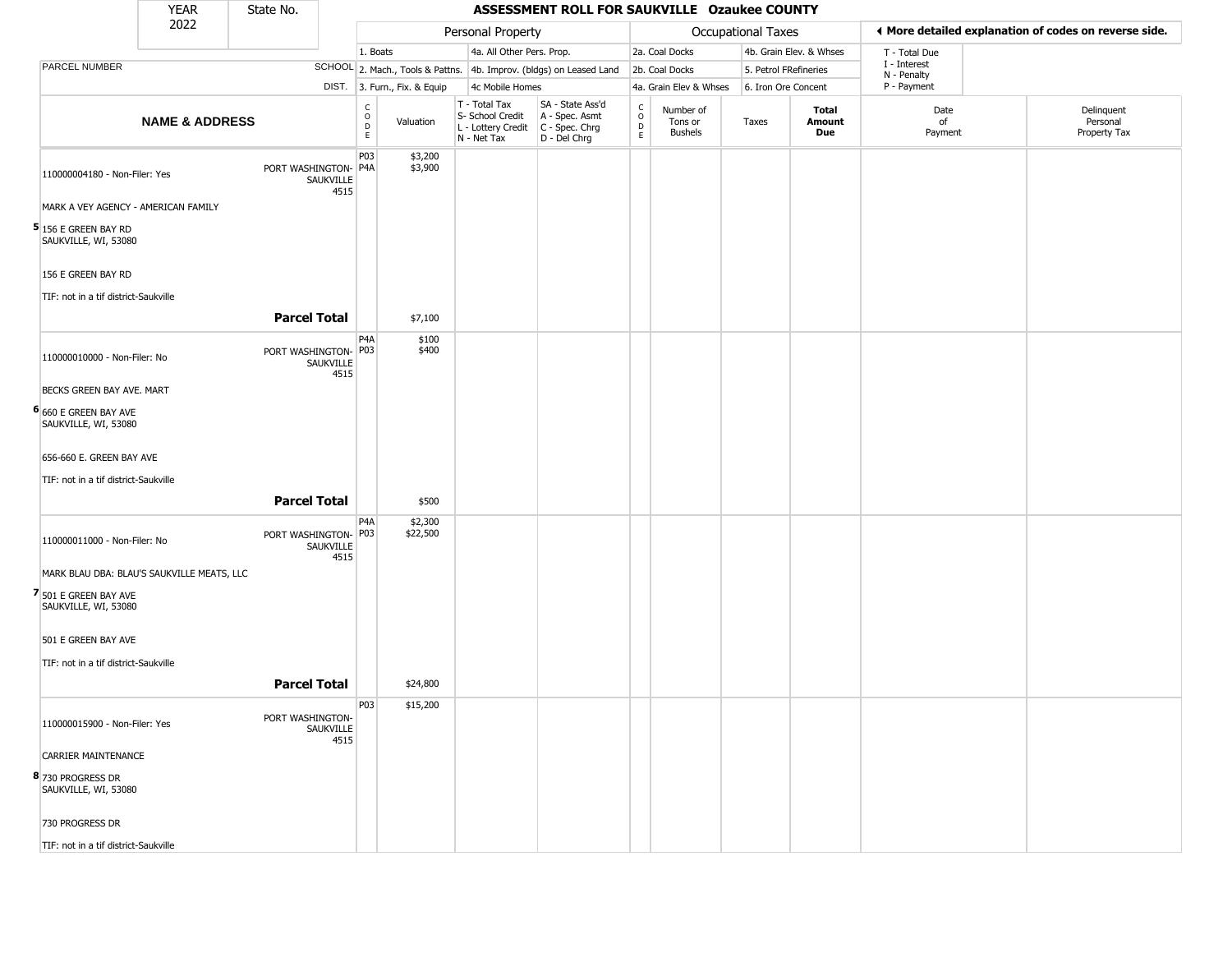|                                                             | YEAR                      | State No.            |                           |                                        |                              |                                                                                       | ASSESSMENT ROLL FOR SAUKVILLE Ozaukee COUNTY                        |                                    |                                        |                       |                         |                             |                                                       |
|-------------------------------------------------------------|---------------------------|----------------------|---------------------------|----------------------------------------|------------------------------|---------------------------------------------------------------------------------------|---------------------------------------------------------------------|------------------------------------|----------------------------------------|-----------------------|-------------------------|-----------------------------|-------------------------------------------------------|
|                                                             | 2022                      |                      |                           |                                        |                              | Personal Property                                                                     |                                                                     |                                    |                                        | Occupational Taxes    |                         |                             | ♦ More detailed explanation of codes on reverse side. |
|                                                             |                           |                      |                           | 1. Boats                               |                              | 4a. All Other Pers. Prop.                                                             |                                                                     |                                    | 2a. Coal Docks                         |                       | 4b. Grain Elev. & Whses | T - Total Due               |                                                       |
| PARCEL NUMBER                                               |                           |                      |                           |                                        |                              |                                                                                       | SCHOOL 2. Mach., Tools & Pattns. 4b. Improv. (bldgs) on Leased Land |                                    | 2b. Coal Docks                         | 5. Petrol FRefineries |                         | I - Interest<br>N - Penalty |                                                       |
|                                                             |                           |                      |                           |                                        | DIST. 3. Furn., Fix. & Equip | 4c Mobile Homes                                                                       |                                                                     |                                    | 4a. Grain Elev & Whses                 | 6. Iron Ore Concent   |                         | P - Payment                 |                                                       |
|                                                             | <b>NAME &amp; ADDRESS</b> |                      |                           | $_{\rm o}^{\rm c}$<br>$\mathsf D$<br>E | Valuation                    | T - Total Tax<br>S- School Credit<br>L - Lottery Credit C - Spec. Chrg<br>N - Net Tax | SA - State Ass'd<br>A - Spec. Asmt<br>D - Del Chrg                  | $\mathsf{C}$<br>$\circ$<br>D<br>E. | Number of<br>Tons or<br><b>Bushels</b> | Taxes                 | Total<br>Amount<br>Due  | Date<br>of<br>Payment       | Delinquent<br>Personal<br>Property Tax                |
| 110000015950 - Non-Filer: No                                |                           | PORT WASHINGTON-     | SAUKVILLE Ass<br>4515 ess | Stat<br>e                              | \$0                          |                                                                                       |                                                                     |                                    |                                        |                       |                         |                             |                                                       |
| REBEL CONVERTING, LLC                                       |                           |                      |                           | ed                                     |                              |                                                                                       |                                                                     |                                    |                                        |                       |                         |                             |                                                       |
| 9 PO BOX 53080<br>SAUKVILLE, WI, 53080                      |                           |                      |                           |                                        |                              |                                                                                       |                                                                     |                                    |                                        |                       |                         |                             |                                                       |
| 700 N PROGRESS DR                                           |                           |                      |                           |                                        |                              |                                                                                       |                                                                     |                                    |                                        |                       |                         |                             |                                                       |
| TIF: not in a tif district-Saukville                        |                           |                      |                           |                                        |                              |                                                                                       |                                                                     |                                    |                                        |                       |                         |                             |                                                       |
| 110000017500 - Non-Filer: No                                |                           | PORT WASHINGTON-     | SAUKVILLE<br>4515         | P <sub>4</sub> A                       | \$21,100                     |                                                                                       |                                                                     |                                    |                                        |                       |                         |                             |                                                       |
| CLEAR CHANNEL OUTDOOR, LLC                                  |                           |                      |                           |                                        |                              |                                                                                       |                                                                     |                                    |                                        |                       |                         |                             |                                                       |
| 10 4830 NORTH LOOP 1604 W STE 111<br>SAN ANTONIO, TX, 78249 |                           |                      |                           |                                        |                              |                                                                                       |                                                                     |                                    |                                        |                       |                         |                             |                                                       |
| VARIOUS                                                     |                           |                      |                           |                                        |                              |                                                                                       |                                                                     |                                    |                                        |                       |                         |                             |                                                       |
| TIF: not in a tif district-Saukville                        |                           |                      |                           |                                        |                              |                                                                                       |                                                                     |                                    |                                        |                       |                         |                             |                                                       |
| 110000018000 - Non-Filer: No                                |                           | PORT WASHINGTON-     | SAUKVILLE<br>4515         | P <sub>4</sub> A                       | \$4,400                      |                                                                                       |                                                                     |                                    |                                        |                       |                         |                             |                                                       |
| THE COCA-COLA COMPANY C/O PROPERTY TAX DEPT                 |                           |                      |                           |                                        |                              |                                                                                       |                                                                     |                                    |                                        |                       |                         |                             |                                                       |
| $11$ PO BOX 1734<br>ATLANTA, GA, 30301                      |                           |                      |                           |                                        |                              |                                                                                       |                                                                     |                                    |                                        |                       |                         |                             |                                                       |
| 100 S FOSTER ST                                             |                           |                      |                           |                                        |                              |                                                                                       |                                                                     |                                    |                                        |                       |                         |                             |                                                       |
| TIF: not in a tif district-Saukville                        |                           |                      |                           |                                        |                              |                                                                                       |                                                                     |                                    |                                        |                       |                         |                             |                                                       |
| 110000019000 - Non-Filer: Yes                               |                           | PORT WASHINGTON-     | SAUKVILLE<br>4515         | P <sub>4</sub> A                       | \$300                        |                                                                                       |                                                                     |                                    |                                        |                       |                         |                             |                                                       |
| <b>WASH</b>                                                 |                           |                      |                           |                                        |                              |                                                                                       |                                                                     |                                    |                                        |                       |                         |                             |                                                       |
| 12 2200 W 195TH ST<br>TORRENCE, CA, 90501                   |                           |                      |                           |                                        |                              |                                                                                       |                                                                     |                                    |                                        |                       |                         |                             |                                                       |
| <b>VARIOUS</b>                                              |                           |                      |                           |                                        |                              |                                                                                       |                                                                     |                                    |                                        |                       |                         |                             |                                                       |
| TIF: not in a tif district-Saukville                        |                           |                      |                           |                                        |                              |                                                                                       |                                                                     |                                    |                                        |                       |                         |                             |                                                       |
| 110000020000 - Non-Filer: No                                |                           | PORT WASHINGTON- P03 | SAUKVILLE<br>4515         | P <sub>4</sub> A                       | \$900<br>\$45,100            |                                                                                       |                                                                     |                                    |                                        |                       |                         |                             |                                                       |
| FOURTEEN FOODS - DAIRY QUEEN                                |                           |                      |                           |                                        |                              |                                                                                       |                                                                     |                                    |                                        |                       |                         |                             |                                                       |
| 13 PO BOX 54467<br>LEXINGTON, KY, 40555                     |                           |                      |                           |                                        |                              |                                                                                       |                                                                     |                                    |                                        |                       |                         |                             |                                                       |
| 100 S FOSTER DR                                             |                           |                      |                           |                                        |                              |                                                                                       |                                                                     |                                    |                                        |                       |                         |                             |                                                       |
| TIF: not in a tif district-Saukville                        |                           |                      |                           |                                        |                              |                                                                                       |                                                                     |                                    |                                        |                       |                         |                             |                                                       |
|                                                             |                           | <b>Parcel Total</b>  |                           |                                        | \$46,000                     |                                                                                       |                                                                     |                                    |                                        |                       |                         |                             |                                                       |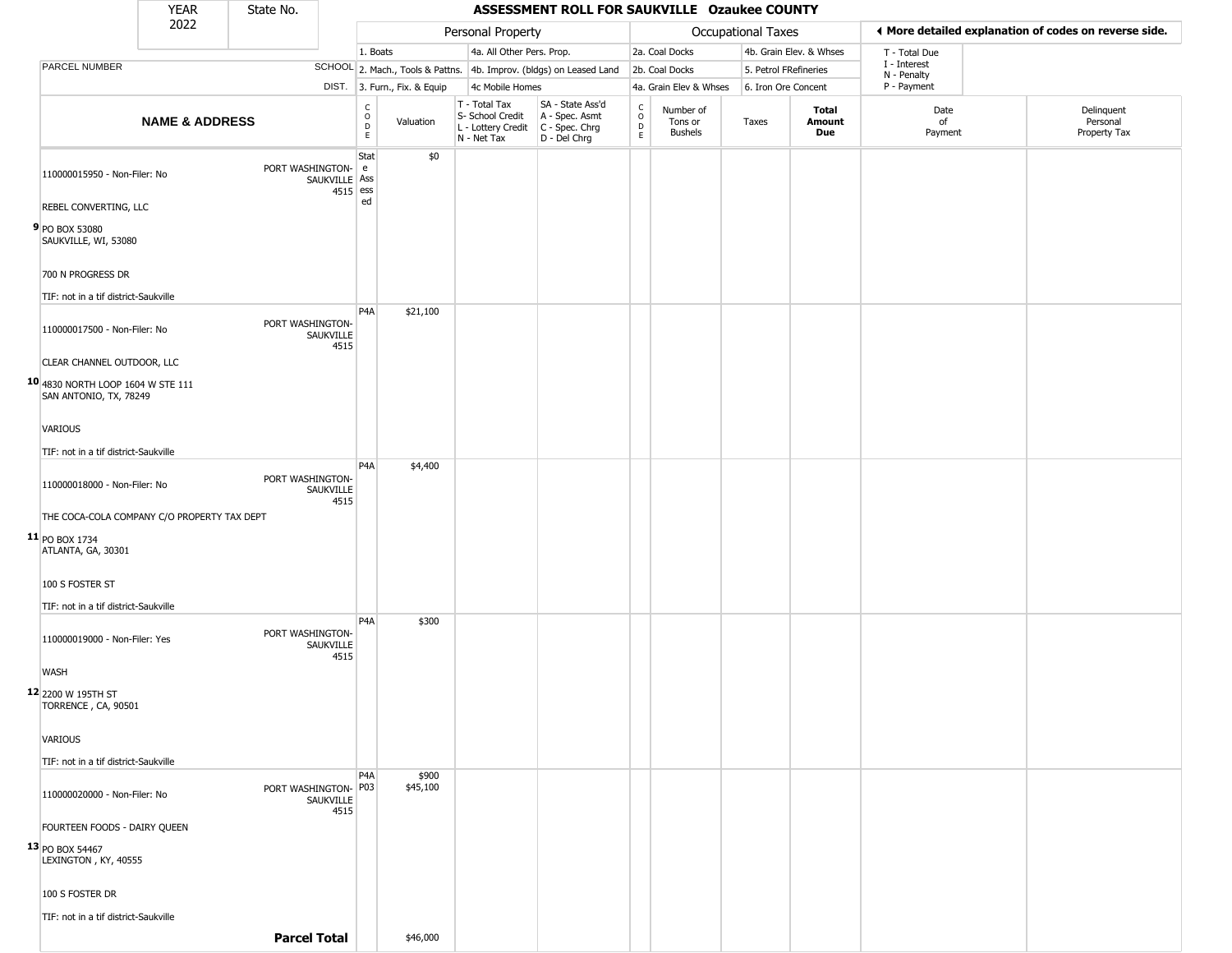|                                                         | <b>YEAR</b>               | State No.            |                   |                                              |                              |                                                                                         | ASSESSMENT ROLL FOR SAUKVILLE Ozaukee COUNTY                        |                                                          |                                        |                           |                         |                             |                                                       |
|---------------------------------------------------------|---------------------------|----------------------|-------------------|----------------------------------------------|------------------------------|-----------------------------------------------------------------------------------------|---------------------------------------------------------------------|----------------------------------------------------------|----------------------------------------|---------------------------|-------------------------|-----------------------------|-------------------------------------------------------|
|                                                         | 2022                      |                      |                   |                                              |                              | Personal Property                                                                       |                                                                     |                                                          |                                        | <b>Occupational Taxes</b> |                         |                             | ◀ More detailed explanation of codes on reverse side. |
|                                                         |                           |                      |                   | 1. Boats                                     |                              | 4a. All Other Pers. Prop.                                                               |                                                                     |                                                          | 2a. Coal Docks                         |                           | 4b. Grain Elev. & Whses | T - Total Due               |                                                       |
| PARCEL NUMBER                                           |                           |                      |                   |                                              |                              |                                                                                         | SCHOOL 2. Mach., Tools & Pattns. 4b. Improv. (bldgs) on Leased Land |                                                          | 2b. Coal Docks                         | 5. Petrol FRefineries     |                         | I - Interest<br>N - Penalty |                                                       |
|                                                         |                           |                      |                   |                                              | DIST. 3. Furn., Fix. & Equip | 4c Mobile Homes                                                                         |                                                                     |                                                          | 4a. Grain Elev & Whses                 | 6. Iron Ore Concent       |                         | P - Payment                 |                                                       |
|                                                         | <b>NAME &amp; ADDRESS</b> |                      |                   | $\begin{array}{c}\nC \\ O \\ D\n\end{array}$ | Valuation                    | T - Total Tax<br>S- School Credit<br>L - Lottery Credit   C - Spec. Chrg<br>N - Net Tax | SA - State Ass'd<br>A - Spec. Asmt<br>D - Del Chrg                  | $\begin{smallmatrix} C \\ O \\ D \end{smallmatrix}$<br>E | Number of<br>Tons or<br><b>Bushels</b> | Taxes                     | Total<br>Amount<br>Due  | Date<br>of<br>Payment       | Delinquent<br>Personal<br>Property Tax                |
| 110000020500 - Non-Filer: No                            |                           | PORT WASHINGTON-     | SAUKVILLE<br>4515 | P03                                          | \$5,900                      |                                                                                         |                                                                     |                                                          |                                        |                           |                         |                             |                                                       |
| DIRECTV LLC C/O KROLL, LLC                              |                           |                      |                   |                                              |                              |                                                                                         |                                                                     |                                                          |                                        |                           |                         |                             |                                                       |
| $14$ PO BOX 2789<br>ADDISON, TX, 75001                  |                           |                      |                   |                                              |                              |                                                                                         |                                                                     |                                                          |                                        |                           |                         |                             |                                                       |
| <b>VARIOUS</b>                                          |                           |                      |                   |                                              |                              |                                                                                         |                                                                     |                                                          |                                        |                           |                         |                             |                                                       |
| TIF: not in a tif district-Saukville                    |                           |                      |                   |                                              |                              |                                                                                         |                                                                     |                                                          |                                        |                           |                         |                             |                                                       |
| 110000021200 - Non-Filer: No                            |                           | PORT WASHINGTON-     | SAUKVILLE<br>4515 | <b>P03</b>                                   | \$2,300                      |                                                                                         |                                                                     |                                                          |                                        |                           |                         |                             |                                                       |
| <b>DISH NETWORK, LLC</b>                                |                           |                      |                   |                                              |                              |                                                                                         |                                                                     |                                                          |                                        |                           |                         |                             |                                                       |
| 15 PO BOX 6623<br>ENGLEWOOD, CO, 80155                  |                           |                      |                   |                                              |                              |                                                                                         |                                                                     |                                                          |                                        |                           |                         |                             |                                                       |
| VARIOUS                                                 |                           |                      |                   |                                              |                              |                                                                                         |                                                                     |                                                          |                                        |                           |                         |                             |                                                       |
| TIF: not in a tif district-Saukville                    |                           |                      |                   |                                              |                              |                                                                                         |                                                                     |                                                          |                                        |                           |                         |                             |                                                       |
|                                                         |                           |                      |                   | P <sub>4</sub> A                             | \$45,100                     |                                                                                         |                                                                     |                                                          |                                        |                           |                         |                             |                                                       |
| 110000025000 - Non-Filer: No                            |                           | PORT WASHINGTON- P03 | SAUKVILLE<br>4515 |                                              | \$199,400                    |                                                                                         |                                                                     |                                                          |                                        |                           |                         |                             |                                                       |
| ERIC VON SCHLEDORN CHEVROLET BUICK CADILLAC, INC        |                           |                      |                   |                                              |                              |                                                                                         |                                                                     |                                                          |                                        |                           |                         |                             |                                                       |
| $16_{\mid 805}$ E GREEN BAY AVE<br>SAUKVILLE, WI, 53080 |                           |                      |                   |                                              |                              |                                                                                         |                                                                     |                                                          |                                        |                           |                         |                             |                                                       |
| 805 E GREEN BAY AVE                                     |                           |                      |                   |                                              |                              |                                                                                         |                                                                     |                                                          |                                        |                           |                         |                             |                                                       |
| TIF: not in a tif district-Saukville                    |                           |                      |                   |                                              |                              |                                                                                         |                                                                     |                                                          |                                        |                           |                         |                             |                                                       |
|                                                         |                           | <b>Parcel Total</b>  |                   |                                              | \$244,500                    |                                                                                         |                                                                     |                                                          |                                        |                           |                         |                             |                                                       |
| 110000027200 - Non-Filer: Yes                           |                           | PORT WASHINGTON-     | SAUKVILLE<br>4515 | P03                                          | \$2,100                      |                                                                                         |                                                                     |                                                          |                                        |                           |                         |                             |                                                       |
| GGI, LLC                                                |                           |                      |                   |                                              |                              |                                                                                         |                                                                     |                                                          |                                        |                           |                         |                             |                                                       |
| $17$ 560 TECHNOLOGY WAY #8<br>SAUKVILLE, WI, 53080      |                           |                      |                   |                                              |                              |                                                                                         |                                                                     |                                                          |                                        |                           |                         |                             |                                                       |
| 560 TECHNOLOGY WAY #8                                   |                           |                      |                   |                                              |                              |                                                                                         |                                                                     |                                                          |                                        |                           |                         |                             |                                                       |
| TIF: not in a tif district-Saukville                    |                           |                      |                   | <b>P03</b>                                   |                              |                                                                                         |                                                                     |                                                          |                                        |                           |                         |                             |                                                       |
| 110000030200 - Non-Filer: Yes                           |                           | PORT WASHINGTON- P4A | SAUKVILLE<br>4515 |                                              | \$200<br>\$200               |                                                                                         |                                                                     |                                                          |                                        |                           |                         |                             |                                                       |
| <b>GREAT LAKES FAMILY VISION</b>                        |                           |                      |                   |                                              |                              |                                                                                         |                                                                     |                                                          |                                        |                           |                         |                             |                                                       |
| <b>18</b> 289 E GREEN BAY AVE<br>SAUKVILLE, WI, 53080   |                           |                      |                   |                                              |                              |                                                                                         |                                                                     |                                                          |                                        |                           |                         |                             |                                                       |
| 289 E GREEN BAY AVE                                     |                           |                      |                   |                                              |                              |                                                                                         |                                                                     |                                                          |                                        |                           |                         |                             |                                                       |
| TIF: not in a tif district-Saukville                    |                           |                      |                   |                                              |                              |                                                                                         |                                                                     |                                                          |                                        |                           |                         |                             |                                                       |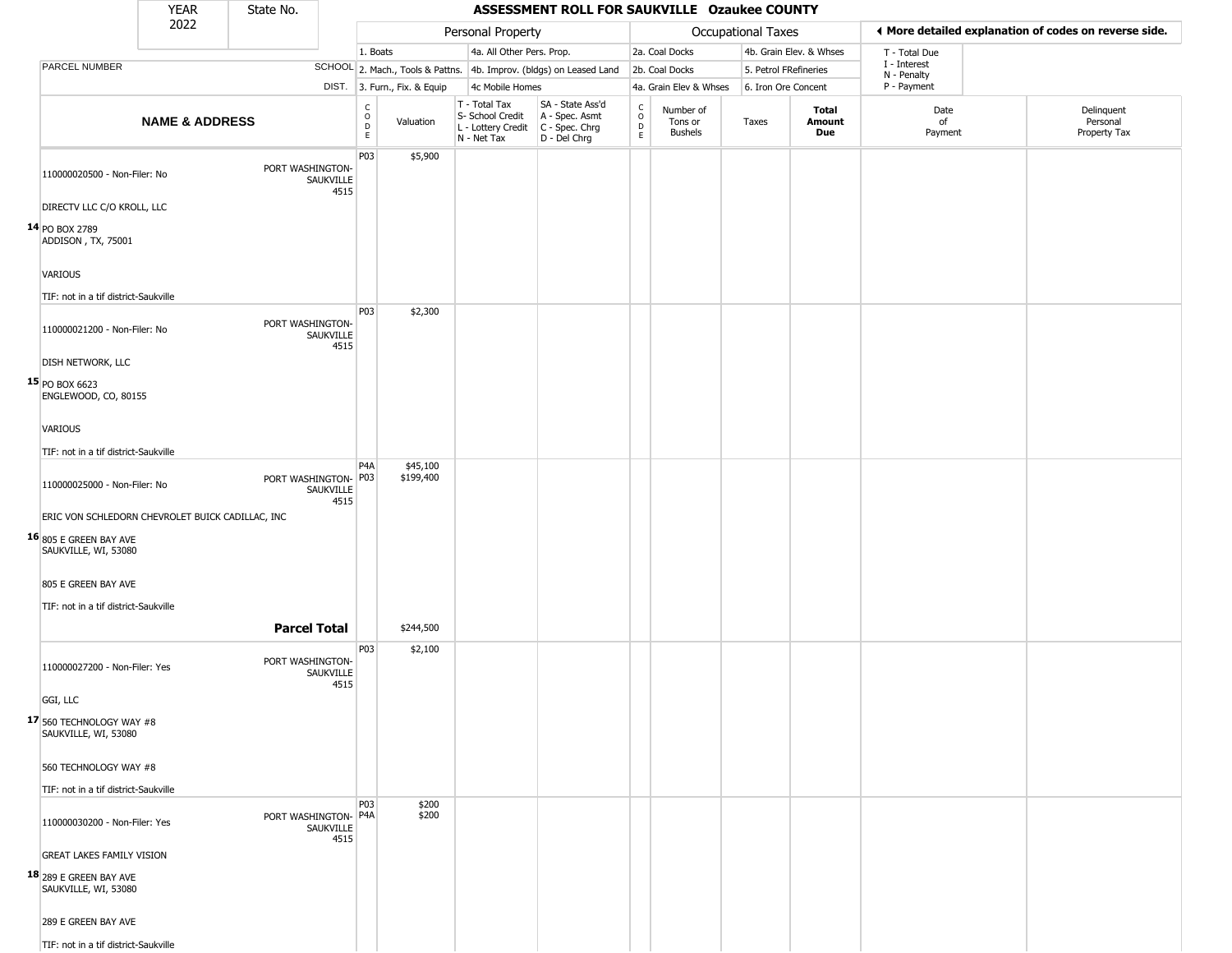|    |                                                     | <b>YEAR</b>               | State No.                                                    |                   |                                |                                  |                                                                        | ASSESSMENT ROLL FOR SAUKVILLE Ozaukee COUNTY                         |                                                          |                                        |                           |                         |                             |                                                       |
|----|-----------------------------------------------------|---------------------------|--------------------------------------------------------------|-------------------|--------------------------------|----------------------------------|------------------------------------------------------------------------|----------------------------------------------------------------------|----------------------------------------------------------|----------------------------------------|---------------------------|-------------------------|-----------------------------|-------------------------------------------------------|
|    |                                                     | 2022                      |                                                              |                   |                                |                                  | Personal Property                                                      |                                                                      |                                                          |                                        | <b>Occupational Taxes</b> |                         |                             | ♦ More detailed explanation of codes on reverse side. |
|    |                                                     |                           |                                                              |                   | 1. Boats                       |                                  | 4a. All Other Pers. Prop.                                              |                                                                      |                                                          | 2a. Coal Docks                         |                           | 4b. Grain Elev. & Whses | T - Total Due               |                                                       |
|    | PARCEL NUMBER                                       |                           |                                                              |                   |                                | SCHOOL 2. Mach., Tools & Pattns. |                                                                        | 4b. Improv. (bldgs) on Leased Land                                   |                                                          | 2b. Coal Docks                         |                           | 5. Petrol FRefineries   | I - Interest<br>N - Penalty |                                                       |
|    |                                                     |                           |                                                              |                   |                                | DIST. 3. Furn., Fix. & Equip     | 4c Mobile Homes                                                        |                                                                      |                                                          | 4a. Grain Elev & Whses                 |                           | 6. Iron Ore Concent     | P - Payment                 |                                                       |
|    |                                                     | <b>NAME &amp; ADDRESS</b> |                                                              |                   | $\rm _o^C$<br>$\mathsf D$<br>E | Valuation                        | T - Total Tax<br>S- School Credit<br>L - Lottery Credit<br>N - Net Tax | SA - State Ass'd<br>A - Spec. Asmt<br>C - Spec. Chrg<br>D - Del Chrg | $\begin{matrix} 0 \\ 0 \\ D \end{matrix}$<br>$\mathsf E$ | Number of<br>Tons or<br><b>Bushels</b> | Taxes                     | Total<br>Amount<br>Due  | Date<br>of<br>Payment       | Delinquent<br>Personal<br>Property Tax                |
|    |                                                     |                           | <b>Parcel Total</b>                                          |                   |                                | \$400                            |                                                                        |                                                                      |                                                          |                                        |                           |                         |                             |                                                       |
|    | 110000031000 - Non-Filer: No                        |                           | PORT WASHINGTON- P03                                         | SAUKVILLE<br>4515 | P <sub>4</sub> A               | \$23,100<br>\$26,700             |                                                                        |                                                                      |                                                          |                                        |                           |                         |                             |                                                       |
| 19 | <b>CENTER</b>                                       |                           | COLUMBIA ST MARYS-ASCENSION WI DBA GREENLANE FAMILY PRACTICE |                   |                                |                                  |                                                                        |                                                                      |                                                          |                                        |                           |                         |                             |                                                       |
|    | 4040 VINCENNES CIRCLE<br>INDIANAPOLIS, IN, 46268    |                           |                                                              |                   |                                |                                  |                                                                        |                                                                      |                                                          |                                        |                           |                         |                             |                                                       |
|    | 833 E GREEN BAY AVE                                 |                           |                                                              |                   |                                |                                  |                                                                        |                                                                      |                                                          |                                        |                           |                         |                             |                                                       |
|    | TIF: not in a tif district-Saukville                |                           | <b>Parcel Total</b>                                          |                   |                                |                                  |                                                                        |                                                                      |                                                          |                                        |                           |                         |                             |                                                       |
|    |                                                     |                           |                                                              |                   |                                | \$49,800                         |                                                                        |                                                                      |                                                          |                                        |                           |                         |                             |                                                       |
|    | 110000035000 - Non-Filer: No                        |                           | PORT WASHINGTON-                                             | SAUKVILLE<br>4515 | P03                            | \$3,800                          |                                                                        |                                                                      |                                                          |                                        |                           |                         |                             |                                                       |
|    | HALLMARK MARKETING COMPANY, LLC                     |                           |                                                              |                   |                                |                                  |                                                                        |                                                                      |                                                          |                                        |                           |                         |                             |                                                       |
|    | 20 PO BOX 419479 TAX #407<br>KANSAS CITY, MO, 64141 |                           |                                                              |                   |                                |                                  |                                                                        |                                                                      |                                                          |                                        |                           |                         |                             |                                                       |
|    | VARIOUS                                             |                           |                                                              |                   |                                |                                  |                                                                        |                                                                      |                                                          |                                        |                           |                         |                             |                                                       |
|    | TIF: not in a tif district-Saukville                |                           |                                                              |                   |                                |                                  |                                                                        |                                                                      |                                                          |                                        |                           |                         |                             |                                                       |
|    | 110000043000 - Non-Filer: Yes                       |                           | PORT WASHINGTON-                                             | SAUKVILLE<br>4515 | P03                            | \$200                            |                                                                        |                                                                      |                                                          |                                        |                           |                         |                             |                                                       |
|    | KAHL CONSTRUCTION                                   |                           |                                                              |                   |                                |                                  |                                                                        |                                                                      |                                                          |                                        |                           |                         |                             |                                                       |
|    | 21 420-C TECHNOLOGY WAY<br>SAUKVILLE, WI, 53080     |                           |                                                              |                   |                                |                                  |                                                                        |                                                                      |                                                          |                                        |                           |                         |                             |                                                       |
|    | 420-C TECHNOLOGY WAY                                |                           |                                                              |                   |                                |                                  |                                                                        |                                                                      |                                                          |                                        |                           |                         |                             |                                                       |
|    | TIF: not in a tif district-Saukville                |                           |                                                              |                   |                                |                                  |                                                                        |                                                                      |                                                          |                                        |                           |                         |                             |                                                       |
|    | 110000045000 - Non-Filer: No                        |                           | PORT WASHINGTON- P03                                         | SAUKVILLE         | P <sub>4</sub> A               | \$200<br>\$2,000                 |                                                                        |                                                                      |                                                          |                                        |                           |                         |                             |                                                       |
|    | YOU'RE SPECIAL HAIR SALON, LLC                      |                           |                                                              | 4515              |                                |                                  |                                                                        |                                                                      |                                                          |                                        |                           |                         |                             |                                                       |
|    | 22 241 E GREEN BAY AVE<br>SAUKVILLE, WI, 53080      |                           |                                                              |                   |                                |                                  |                                                                        |                                                                      |                                                          |                                        |                           |                         |                             |                                                       |
|    | 241 E GREEN BAY AVE                                 |                           |                                                              |                   |                                |                                  |                                                                        |                                                                      |                                                          |                                        |                           |                         |                             |                                                       |
|    | TIF: not in a tif district-Saukville                |                           |                                                              |                   |                                |                                  |                                                                        |                                                                      |                                                          |                                        |                           |                         |                             |                                                       |
|    |                                                     |                           | <b>Parcel Total</b>                                          |                   |                                | \$2,200                          |                                                                        |                                                                      |                                                          |                                        |                           |                         |                             |                                                       |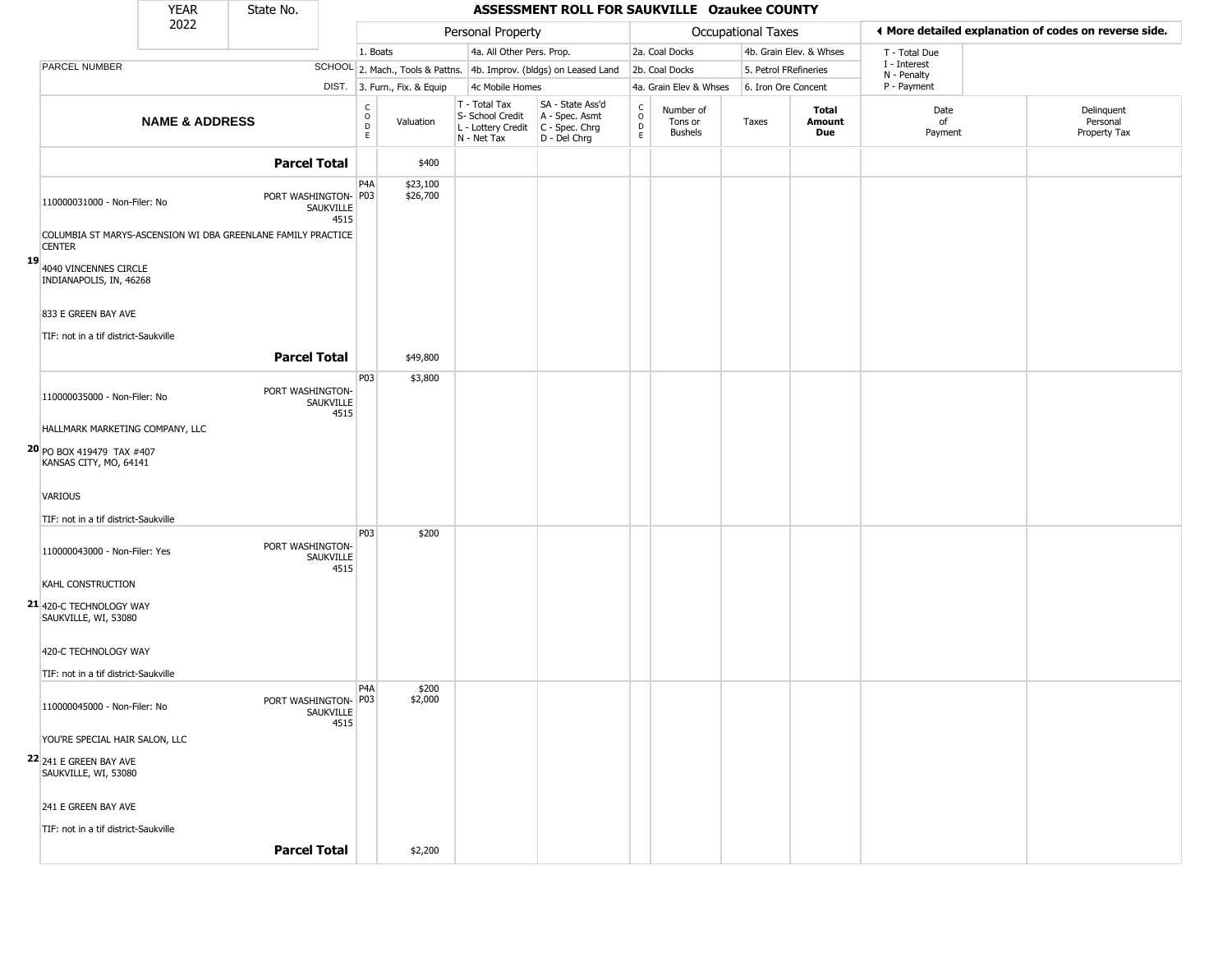|                                               | <b>YEAR</b>               | State No.            |                          |                        |                              |                                                                        | ASSESSMENT ROLL FOR SAUKVILLE Ozaukee COUNTY                         |                                  |                                        |                       |                         |                             |                                                       |
|-----------------------------------------------|---------------------------|----------------------|--------------------------|------------------------|------------------------------|------------------------------------------------------------------------|----------------------------------------------------------------------|----------------------------------|----------------------------------------|-----------------------|-------------------------|-----------------------------|-------------------------------------------------------|
|                                               | 2022                      |                      |                          |                        |                              | Personal Property                                                      |                                                                      |                                  |                                        | Occupational Taxes    |                         |                             | ♦ More detailed explanation of codes on reverse side. |
|                                               |                           |                      |                          | 1. Boats               |                              | 4a. All Other Pers. Prop.                                              |                                                                      |                                  | 2a. Coal Docks                         |                       | 4b. Grain Elev. & Whses | T - Total Due               |                                                       |
| PARCEL NUMBER                                 |                           |                      |                          |                        |                              |                                                                        | SCHOOL 2. Mach., Tools & Pattns. 4b. Improv. (bldgs) on Leased Land  |                                  | 2b. Coal Docks                         | 5. Petrol FRefineries |                         | I - Interest<br>N - Penalty |                                                       |
|                                               |                           |                      |                          |                        | DIST. 3. Furn., Fix. & Equip | 4c Mobile Homes                                                        |                                                                      |                                  | 4a. Grain Elev & Whses                 | 6. Iron Ore Concent   |                         | P - Payment                 |                                                       |
|                                               | <b>NAME &amp; ADDRESS</b> |                      |                          | C<br>$\circ$<br>D<br>E | Valuation                    | T - Total Tax<br>S- School Credit<br>L - Lottery Credit<br>N - Net Tax | SA - State Ass'd<br>A - Spec. Asmt<br>C - Spec. Chrg<br>D - Del Chrg | C<br>$\circ$<br>$\mathsf D$<br>E | Number of<br>Tons or<br><b>Bushels</b> | Taxes                 | Total<br>Amount<br>Due  | Date<br>of<br>Payment       | Delinquent<br>Personal<br>Property Tax                |
| 110000045200 - Non-Filer: Yes                 |                           | PORT WASHINGTON-     | SAUKVILLE<br>4515        | P03                    | \$12,400                     |                                                                        |                                                                      |                                  |                                        |                       |                         |                             |                                                       |
| EDDIE'S SERVICE INC                           |                           |                      |                          |                        |                              |                                                                        |                                                                      |                                  |                                        |                       |                         |                             |                                                       |
| 23 PO BOX 94<br>BELGIUM, WI, 53004            |                           |                      |                          |                        |                              |                                                                        |                                                                      |                                  |                                        |                       |                         |                             |                                                       |
| 125 N RIVERSIDE                               |                           |                      |                          |                        |                              |                                                                        |                                                                      |                                  |                                        |                       |                         |                             |                                                       |
| TIF: not in a tif district-Saukville          |                           |                      |                          |                        |                              |                                                                        |                                                                      |                                  |                                        |                       |                         |                             |                                                       |
| 110000045300 - Non-Filer: No                  |                           | PORT WASHINGTON- P03 | SAUKVILLE<br>4515        | P <sub>4</sub> A       | \$10,400<br>\$39,200         |                                                                        |                                                                      |                                  |                                        |                       |                         |                             |                                                       |
| KOHLER CREDIT UNION                           |                           |                      |                          |                        |                              |                                                                        |                                                                      |                                  |                                        |                       |                         |                             |                                                       |
| 24 5727 SUPERIOR AVE<br>SHEBOYGAN, WI, 53083  |                           |                      |                          |                        |                              |                                                                        |                                                                      |                                  |                                        |                       |                         |                             |                                                       |
| 840 E GREEN BAY RD                            |                           |                      |                          |                        |                              |                                                                        |                                                                      |                                  |                                        |                       |                         |                             |                                                       |
|                                               |                           |                      |                          |                        |                              |                                                                        |                                                                      |                                  |                                        |                       |                         |                             |                                                       |
| TIF: not in a tif district-Saukville          |                           |                      |                          |                        |                              |                                                                        |                                                                      |                                  |                                        |                       |                         |                             |                                                       |
|                                               |                           | <b>Parcel Total</b>  |                          |                        | \$49,600                     |                                                                        |                                                                      |                                  |                                        |                       |                         |                             |                                                       |
| 110000045400 - Non-Filer: Yes                 |                           | PORT WASHINGTON- P03 | SAUKVILLE<br>4515        | P4A                    | \$100<br>\$100               |                                                                        |                                                                      |                                  |                                        |                       |                         |                             |                                                       |
| KROHN REAL ESTATE SERVICES INC                |                           |                      |                          |                        |                              |                                                                        |                                                                      |                                  |                                        |                       |                         |                             |                                                       |
| $25 101$ N MILL ST<br>SAUKVILLE, WI, 53080    |                           |                      |                          |                        |                              |                                                                        |                                                                      |                                  |                                        |                       |                         |                             |                                                       |
| 101 N MILL ST                                 |                           |                      |                          |                        |                              |                                                                        |                                                                      |                                  |                                        |                       |                         |                             |                                                       |
|                                               |                           |                      |                          |                        |                              |                                                                        |                                                                      |                                  |                                        |                       |                         |                             |                                                       |
| TIF: not in a tif district-Saukville          |                           |                      |                          |                        |                              |                                                                        |                                                                      |                                  |                                        |                       |                         |                             |                                                       |
|                                               |                           | <b>Parcel Total</b>  |                          |                        | \$200                        |                                                                        |                                                                      |                                  |                                        |                       |                         |                             |                                                       |
| 110000047200 - Non-Filer: Yes                 |                           | PORT WASHINGTON-     | <b>SAUKVILLE</b><br>4515 | P03                    | \$3,600                      |                                                                        |                                                                      |                                  |                                        |                       |                         |                             |                                                       |
| LAMS CHINESE RESTAURANT                       |                           |                      |                          |                        |                              |                                                                        |                                                                      |                                  |                                        |                       |                         |                             |                                                       |
| 26 470 E GREEN BAY RD<br>SAUKVILLE, WI, 53080 |                           |                      |                          |                        |                              |                                                                        |                                                                      |                                  |                                        |                       |                         |                             |                                                       |
| 470 E GREEN BAY RD                            |                           |                      |                          |                        |                              |                                                                        |                                                                      |                                  |                                        |                       |                         |                             |                                                       |
| TIF: not in a tif district-Saukville          |                           |                      |                          |                        |                              |                                                                        |                                                                      |                                  |                                        |                       |                         |                             |                                                       |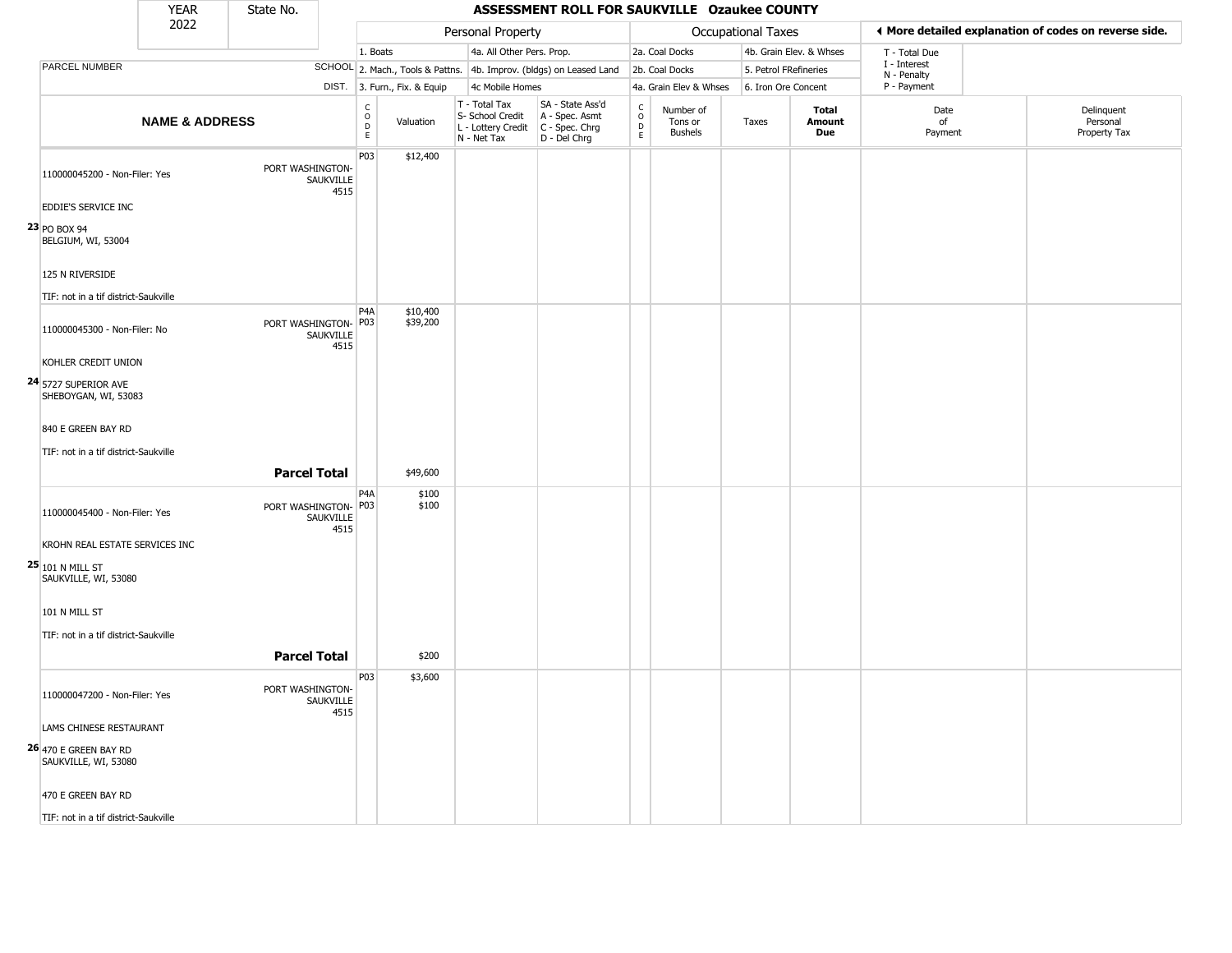|                                                             | <b>YEAR</b>               | State No.                         |                                      |                              |                                                                                         | ASSESSMENT ROLL FOR SAUKVILLE Ozaukee COUNTY                        |                                                          |                                        |                           |                         |                             |                                                       |
|-------------------------------------------------------------|---------------------------|-----------------------------------|--------------------------------------|------------------------------|-----------------------------------------------------------------------------------------|---------------------------------------------------------------------|----------------------------------------------------------|----------------------------------------|---------------------------|-------------------------|-----------------------------|-------------------------------------------------------|
|                                                             | 2022                      |                                   |                                      |                              | Personal Property                                                                       |                                                                     |                                                          |                                        | <b>Occupational Taxes</b> |                         |                             | ♦ More detailed explanation of codes on reverse side. |
|                                                             |                           |                                   |                                      | 1. Boats                     | 4a. All Other Pers. Prop.                                                               |                                                                     |                                                          | 2a. Coal Docks                         |                           | 4b. Grain Elev. & Whses | T - Total Due               |                                                       |
| <b>PARCEL NUMBER</b>                                        |                           |                                   |                                      |                              |                                                                                         | SCHOOL 2. Mach., Tools & Pattns. 4b. Improv. (bldgs) on Leased Land |                                                          | 2b. Coal Docks                         |                           | 5. Petrol FRefineries   | I - Interest<br>N - Penalty |                                                       |
|                                                             |                           |                                   |                                      | DIST. 3. Furn., Fix. & Equip | 4c Mobile Homes                                                                         |                                                                     |                                                          | 4a. Grain Elev & Whses                 |                           | 6. Iron Ore Concent     | P - Payment                 |                                                       |
|                                                             | <b>NAME &amp; ADDRESS</b> |                                   | C<br>$\mathsf O$<br>D<br>$\mathsf E$ | Valuation                    | T - Total Tax<br>S- School Credit<br>L - Lottery Credit   C - Spec. Chrg<br>N - Net Tax | SA - State Ass'd<br>A - Spec. Asmt<br>D - Del Chrg                  | $\begin{matrix} 0 \\ 0 \\ D \end{matrix}$<br>$\mathsf E$ | Number of<br>Tons or<br><b>Bushels</b> | Taxes                     | Total<br>Amount<br>Due  | Date<br>of<br>Payment       | Delinquent<br>Personal<br>Property Tax                |
| 110000048900 - Non-Filer: Yes                               |                           | PORT WASHINGTON- P03<br>SAUKVILLE | P4A<br>4515                          | \$100<br>\$2,600             |                                                                                         |                                                                     |                                                          |                                        |                           |                         |                             |                                                       |
| LIGHTHOUSE FLORIST & WINE GALLERY                           |                           |                                   |                                      |                              |                                                                                         |                                                                     |                                                          |                                        |                           |                         |                             |                                                       |
| 27 410 W DEKORA ST<br>SAUKVILLE, WI, 53080                  |                           |                                   |                                      |                              |                                                                                         |                                                                     |                                                          |                                        |                           |                         |                             |                                                       |
| 410 W DEKORA ST                                             |                           |                                   |                                      |                              |                                                                                         |                                                                     |                                                          |                                        |                           |                         |                             |                                                       |
| TIF: not in a tif district-Saukville                        |                           | <b>Parcel Total</b>               |                                      | \$2,700                      |                                                                                         |                                                                     |                                                          |                                        |                           |                         |                             |                                                       |
|                                                             |                           |                                   | P4A                                  | \$34,200                     |                                                                                         |                                                                     |                                                          |                                        |                           |                         |                             |                                                       |
| 110000051200 - Non-Filer: No                                |                           | PORT WASHINGTON-<br>SAUKVILLE     | P03<br>4515                          | \$107,500                    |                                                                                         |                                                                     |                                                          |                                        |                           |                         |                             |                                                       |
| MARCUS THEATRES #2703                                       |                           |                                   |                                      |                              |                                                                                         |                                                                     |                                                          |                                        |                           |                         |                             |                                                       |
| <b>28</b> 100 E WISCONSIN AVE #2000<br>MILWAUKEE, WI, 53202 |                           |                                   |                                      |                              |                                                                                         |                                                                     |                                                          |                                        |                           |                         |                             |                                                       |
| 350 S RIVERSIDE DR                                          |                           |                                   |                                      |                              |                                                                                         |                                                                     |                                                          |                                        |                           |                         |                             |                                                       |
| TIF: not in a tif district-Saukville                        |                           |                                   |                                      |                              |                                                                                         |                                                                     |                                                          |                                        |                           |                         |                             |                                                       |
|                                                             |                           | <b>Parcel Total</b>               |                                      | \$141,700                    |                                                                                         |                                                                     |                                                          |                                        |                           |                         |                             |                                                       |
| 110000051700 - Non-Filer: No                                |                           | PORT WASHINGTON- P03<br>SAUKVILLE | P4A<br>4515                          | \$500<br>\$1,600             |                                                                                         |                                                                     |                                                          |                                        |                           |                         |                             |                                                       |
| MESSINA II, INC                                             |                           |                                   |                                      |                              |                                                                                         |                                                                     |                                                          |                                        |                           |                         |                             |                                                       |
| 29 151 PROGRESS DR<br>SAUKVILLE, WI, 53080                  |                           |                                   |                                      |                              |                                                                                         |                                                                     |                                                          |                                        |                           |                         |                             |                                                       |
| 151 PROGRESS DR                                             |                           |                                   |                                      |                              |                                                                                         |                                                                     |                                                          |                                        |                           |                         |                             |                                                       |
| TIF: not in a tif district-Saukville                        |                           |                                   |                                      |                              |                                                                                         |                                                                     |                                                          |                                        |                           |                         |                             |                                                       |
|                                                             |                           | <b>Parcel Total</b>               |                                      | \$2,100                      |                                                                                         |                                                                     |                                                          |                                        |                           |                         |                             |                                                       |
| 110000053100 - Non-Filer: No                                |                           | PORT WASHINGTON- P03<br>SAUKVILLE | P4A<br>4515                          | \$900<br>\$51,600            |                                                                                         |                                                                     |                                                          |                                        |                           |                         |                             |                                                       |
| FOX BROS PIGGLY WIGGLY OF SAUKVILLE PATRICK FOX             |                           |                                   |                                      |                              |                                                                                         |                                                                     |                                                          |                                        |                           |                         |                             |                                                       |
| 30 810 E GREEN BAY AVE<br>SAUKVILLE, WI, 53080              |                           |                                   |                                      |                              |                                                                                         |                                                                     |                                                          |                                        |                           |                         |                             |                                                       |
| 810 E GREEN BAY AVE                                         |                           |                                   |                                      |                              |                                                                                         |                                                                     |                                                          |                                        |                           |                         |                             |                                                       |
| TIF: not in a tif district-Saukville                        |                           |                                   |                                      |                              |                                                                                         |                                                                     |                                                          |                                        |                           |                         |                             |                                                       |
|                                                             |                           | <b>Parcel Total</b>               |                                      | \$52,500                     |                                                                                         |                                                                     |                                                          |                                        |                           |                         |                             |                                                       |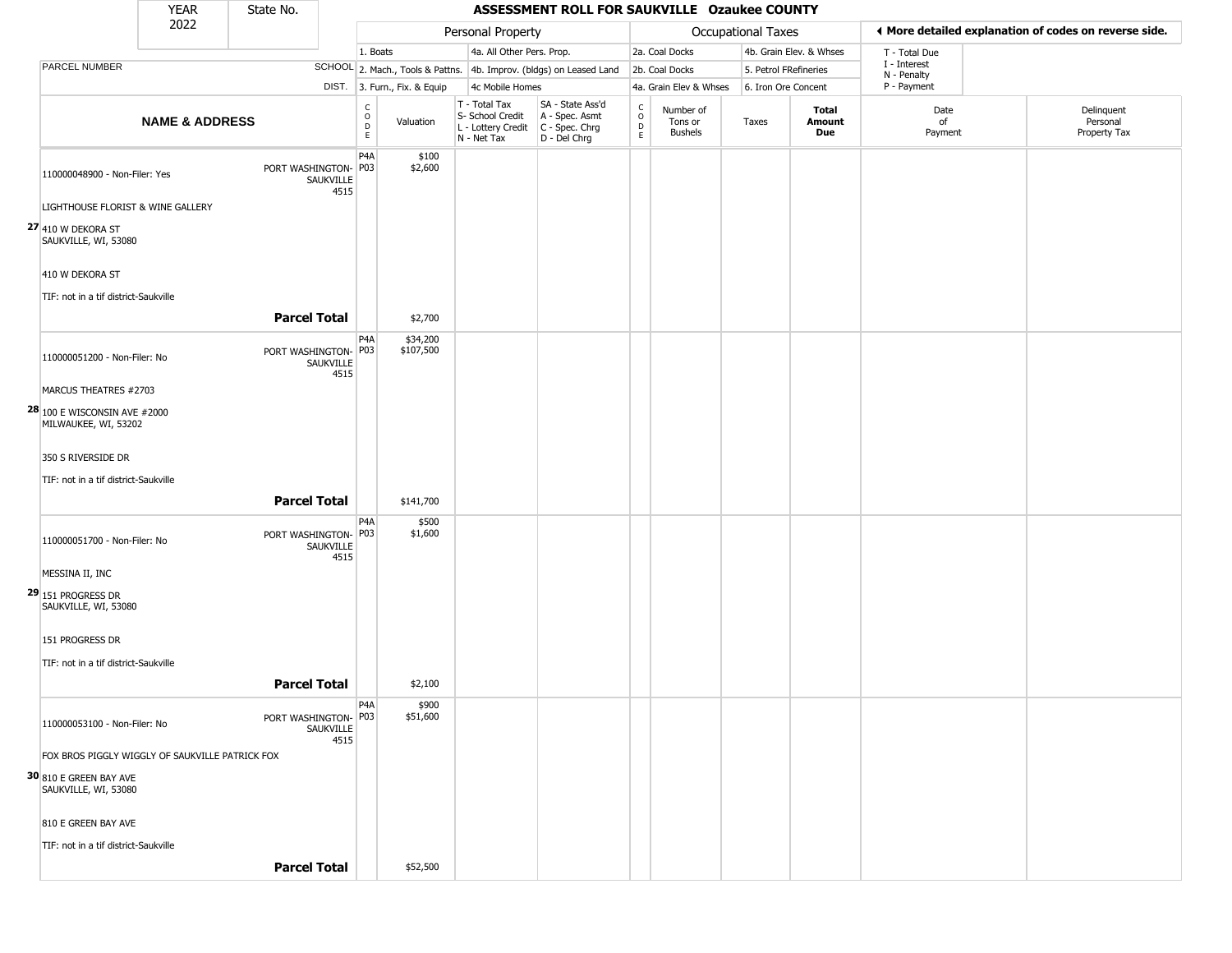|                                                             | <b>YEAR</b>               | State No.            |                   |                                                          |                              |                                                                                         | ASSESSMENT ROLL FOR SAUKVILLE Ozaukee COUNTY                        |                                                          |                                        |                       |                         |                             |                                                       |
|-------------------------------------------------------------|---------------------------|----------------------|-------------------|----------------------------------------------------------|------------------------------|-----------------------------------------------------------------------------------------|---------------------------------------------------------------------|----------------------------------------------------------|----------------------------------------|-----------------------|-------------------------|-----------------------------|-------------------------------------------------------|
|                                                             | 2022                      |                      |                   |                                                          |                              | Personal Property                                                                       |                                                                     |                                                          |                                        | Occupational Taxes    |                         |                             | ♦ More detailed explanation of codes on reverse side. |
|                                                             |                           |                      |                   | 1. Boats                                                 |                              | 4a. All Other Pers. Prop.                                                               |                                                                     |                                                          | 2a. Coal Docks                         |                       | 4b. Grain Elev. & Whses | T - Total Due               |                                                       |
| PARCEL NUMBER                                               |                           |                      |                   |                                                          |                              |                                                                                         | SCHOOL 2. Mach., Tools & Pattns. 4b. Improv. (bldgs) on Leased Land |                                                          | 2b. Coal Docks                         | 5. Petrol FRefineries |                         | I - Interest<br>N - Penalty |                                                       |
|                                                             |                           |                      |                   |                                                          | DIST. 3. Furn., Fix. & Equip | 4c Mobile Homes                                                                         |                                                                     |                                                          | 4a. Grain Elev & Whses                 | 6. Iron Ore Concent   |                         | P - Payment                 |                                                       |
|                                                             | <b>NAME &amp; ADDRESS</b> |                      |                   | $\begin{matrix} 0 \\ 0 \\ D \end{matrix}$<br>$\mathsf E$ | Valuation                    | T - Total Tax<br>S- School Credit<br>L - Lottery Credit   C - Spec. Chrg<br>N - Net Tax | SA - State Ass'd<br>A - Spec. Asmt<br>D - Del Chrg                  | $\begin{matrix} 0 \\ 0 \\ 0 \end{matrix}$<br>$\mathsf E$ | Number of<br>Tons or<br><b>Bushels</b> | Taxes                 | Total<br>Amount<br>Due  | Date<br>of<br>Payment       | Delinquent<br>Personal<br>Property Tax                |
| 110000059100 - Non-Filer: No                                |                           | PORT WASHINGTON-     | SAUKVILLE<br>4515 | P03                                                      | \$100                        |                                                                                         |                                                                     |                                                          |                                        |                       |                         |                             |                                                       |
| PITNEY BOWES, INC                                           |                           |                      |                   |                                                          |                              |                                                                                         |                                                                     |                                                          |                                        |                       |                         |                             |                                                       |
| 31 5310 CYPRESS CENTER DRIVE, SUITE 110<br>TAMPA, FL, 33609 |                           |                      |                   |                                                          |                              |                                                                                         |                                                                     |                                                          |                                        |                       |                         |                             |                                                       |
| 661 E GREEN BAY AVE                                         |                           |                      |                   |                                                          |                              |                                                                                         |                                                                     |                                                          |                                        |                       |                         |                             |                                                       |
| TIF: not in a tif district-Saukville                        |                           |                      |                   | <b>P03</b>                                               | \$80,700                     |                                                                                         |                                                                     |                                                          |                                        |                       |                         |                             |                                                       |
| 110000061000 - Non-Filer: No                                |                           | PORT WASHINGTON-     | SAUKVILLE<br>4515 |                                                          |                              |                                                                                         |                                                                     |                                                          |                                        |                       |                         |                             |                                                       |
| PORT WASHINGTON STATE BANK                                  |                           |                      |                   |                                                          |                              |                                                                                         |                                                                     |                                                          |                                        |                       |                         |                             |                                                       |
| 32 PO BOX 176<br>PORT WASHINGTON, WI, 53074                 |                           |                      |                   |                                                          |                              |                                                                                         |                                                                     |                                                          |                                        |                       |                         |                             |                                                       |
| 601 E GREEN BAY AVE                                         |                           |                      |                   |                                                          |                              |                                                                                         |                                                                     |                                                          |                                        |                       |                         |                             |                                                       |
| TIF: not in a tif district-Saukville                        |                           |                      |                   |                                                          |                              |                                                                                         |                                                                     |                                                          |                                        |                       |                         |                             |                                                       |
|                                                             |                           |                      |                   | P <sub>4</sub> A                                         | \$1,100                      |                                                                                         |                                                                     |                                                          |                                        |                       |                         |                             |                                                       |
| 110000061130 - Non-Filer: Yes                               |                           | PORT WASHINGTON- P03 | SAUKVILLE<br>4515 |                                                          | \$28,600                     |                                                                                         |                                                                     |                                                          |                                        |                       |                         |                             |                                                       |
| PROTANIC, INC                                               |                           |                      |                   |                                                          |                              |                                                                                         |                                                                     |                                                          |                                        |                       |                         |                             |                                                       |
| 33 PO BOX 80265<br>SAUKVILLE, WI, 53080                     |                           |                      |                   |                                                          |                              |                                                                                         |                                                                     |                                                          |                                        |                       |                         |                             |                                                       |
| 658 N PROGRESS DR                                           |                           |                      |                   |                                                          |                              |                                                                                         |                                                                     |                                                          |                                        |                       |                         |                             |                                                       |
| TIF: not in a tif district-Saukville                        |                           |                      |                   |                                                          |                              |                                                                                         |                                                                     |                                                          |                                        |                       |                         |                             |                                                       |
|                                                             |                           | <b>Parcel Total</b>  |                   |                                                          | \$29,700                     |                                                                                         |                                                                     |                                                          |                                        |                       |                         |                             |                                                       |
| 110000061400 - Non-Filer: Yes                               |                           | PORT WASHINGTON-     | SAUKVILLE<br>4515 | P03                                                      | \$7,200                      |                                                                                         |                                                                     |                                                          |                                        |                       |                         |                             |                                                       |
| RAIL ROAD STATION                                           |                           |                      |                   |                                                          |                              |                                                                                         |                                                                     |                                                          |                                        |                       |                         |                             |                                                       |
| 34 200 E DEKORA ST<br>SAUKVILLE, WI, 53080                  |                           |                      |                   |                                                          |                              |                                                                                         |                                                                     |                                                          |                                        |                       |                         |                             |                                                       |
| 200 RAILROAD ST                                             |                           |                      |                   |                                                          |                              |                                                                                         |                                                                     |                                                          |                                        |                       |                         |                             |                                                       |
| TIF: not in a tif district-Saukville                        |                           |                      |                   |                                                          |                              |                                                                                         |                                                                     |                                                          |                                        |                       |                         |                             |                                                       |
| 110000063500 - Non-Filer: No                                |                           | PORT WASHINGTON- P03 | SAUKVILLE<br>4515 | P <sub>4</sub> A                                         | \$1,000<br>\$1,300           |                                                                                         |                                                                     |                                                          |                                        |                       |                         |                             |                                                       |
| RIVERVIEW PHYSICAL THERAPY & SPORTS MEDICINE SC             |                           |                      |                   |                                                          |                              |                                                                                         |                                                                     |                                                          |                                        |                       |                         |                             |                                                       |
| 35 516 E GREEN BAY AVE<br>SAUKVILLE, WI, 53080              |                           |                      |                   |                                                          |                              |                                                                                         |                                                                     |                                                          |                                        |                       |                         |                             |                                                       |
| 516 E GREEN BAY AVE                                         |                           |                      |                   |                                                          |                              |                                                                                         |                                                                     |                                                          |                                        |                       |                         |                             |                                                       |
| TIF: not in a tif district-Saukville                        |                           |                      |                   |                                                          |                              |                                                                                         |                                                                     |                                                          |                                        |                       |                         |                             |                                                       |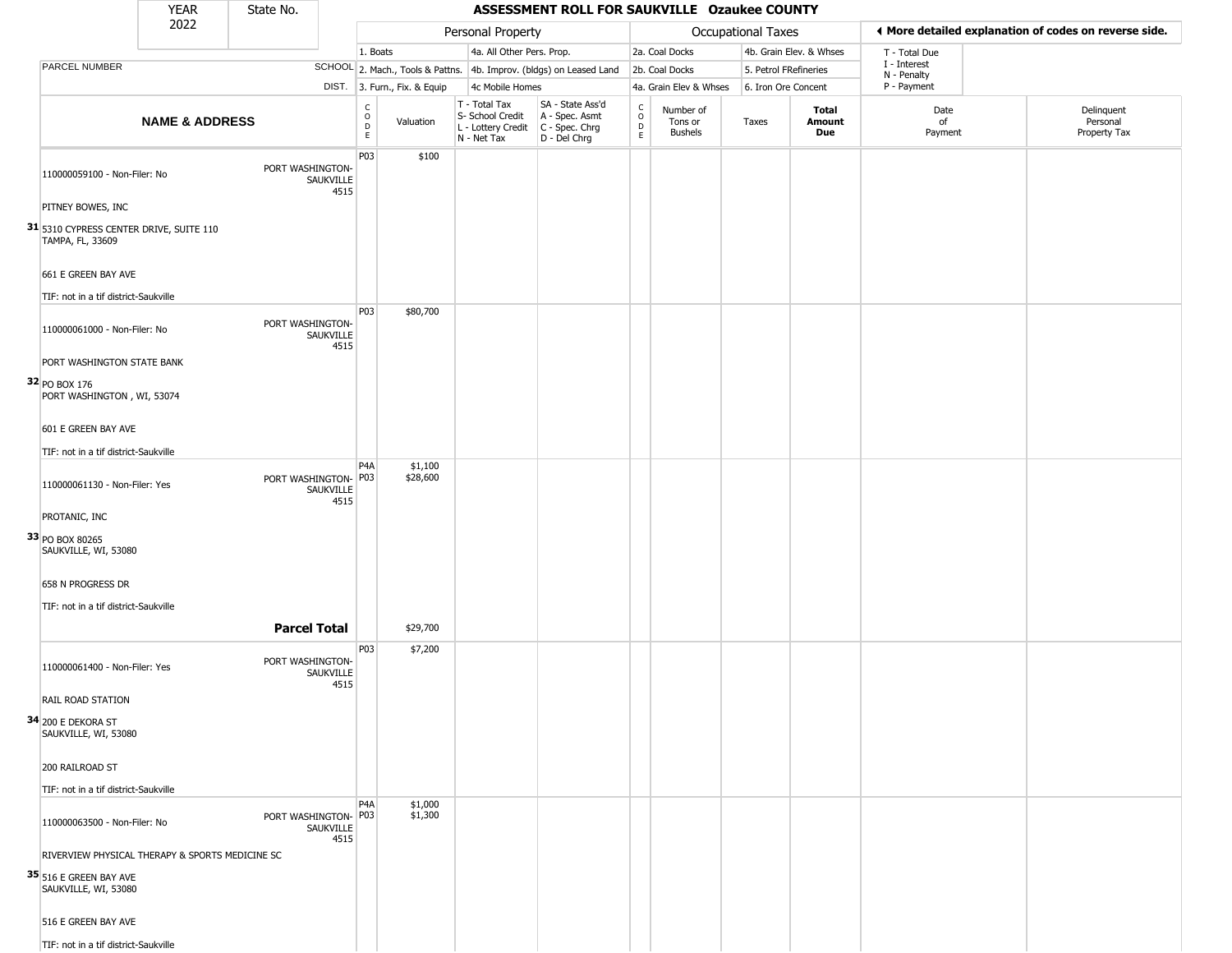|                                                            | <b>YEAR</b>               | State No.                         |                                   |                                  |                                                                        | ASSESSMENT ROLL FOR SAUKVILLE Ozaukee COUNTY                           |                                                   |                                        |                       |                         |                                                       |                                        |
|------------------------------------------------------------|---------------------------|-----------------------------------|-----------------------------------|----------------------------------|------------------------------------------------------------------------|------------------------------------------------------------------------|---------------------------------------------------|----------------------------------------|-----------------------|-------------------------|-------------------------------------------------------|----------------------------------------|
|                                                            | 2022                      |                                   |                                   |                                  | Personal Property                                                      |                                                                        |                                                   |                                        | Occupational Taxes    |                         | ◀ More detailed explanation of codes on reverse side. |                                        |
|                                                            |                           |                                   |                                   | 1. Boats                         | 4a. All Other Pers. Prop.                                              |                                                                        |                                                   | 2a. Coal Docks                         |                       | 4b. Grain Elev. & Whses | T - Total Due                                         |                                        |
| PARCEL NUMBER                                              |                           |                                   |                                   | SCHOOL 2. Mach., Tools & Pattns. |                                                                        | 4b. Improv. (bldgs) on Leased Land                                     |                                                   | 2b. Coal Docks                         | 5. Petrol FRefineries |                         | I - Interest<br>N - Penalty                           |                                        |
|                                                            |                           |                                   |                                   | DIST. 3. Furn., Fix. & Equip     | 4c Mobile Homes                                                        |                                                                        |                                                   | 4a. Grain Elev & Whses                 | 6. Iron Ore Concent   |                         | P - Payment                                           |                                        |
|                                                            | <b>NAME &amp; ADDRESS</b> |                                   | $\frac{C}{O}$<br>$\mathsf D$<br>E | Valuation                        | T - Total Tax<br>S- School Credit<br>L - Lottery Credit<br>N - Net Tax | SA - State Ass'd<br>A - Spec. Asmt<br>$C - Spec. Chrg$<br>D - Del Chrg | $\begin{array}{c}\nC \\ O \\ D \\ E\n\end{array}$ | Number of<br>Tons or<br><b>Bushels</b> | Taxes                 | Total<br>Amount<br>Due  | Date<br>of<br>Payment                                 | Delinquent<br>Personal<br>Property Tax |
|                                                            |                           | <b>Parcel Total</b>               |                                   | \$2,300                          |                                                                        |                                                                        |                                                   |                                        |                       |                         |                                                       |                                        |
| 110000064900 - Non-Filer: Yes                              |                           | PORT WASHINGTON- P03<br>SAUKVILLE | P4A<br>4515                       | \$4,000<br>\$8,500               |                                                                        |                                                                        |                                                   |                                        |                       |                         |                                                       |                                        |
| SALONS OF CONSERVANCY COURT                                |                           |                                   |                                   |                                  |                                                                        |                                                                        |                                                   |                                        |                       |                         |                                                       |                                        |
| <b>36</b> 620 E GREEN BAY AVE #102<br>SAUKVILLE, WI, 53080 |                           |                                   |                                   |                                  |                                                                        |                                                                        |                                                   |                                        |                       |                         |                                                       |                                        |
| 620 E GREEN BAY AVE #102                                   |                           |                                   |                                   |                                  |                                                                        |                                                                        |                                                   |                                        |                       |                         |                                                       |                                        |
| TIF: not in a tif district-Saukville                       |                           |                                   |                                   |                                  |                                                                        |                                                                        |                                                   |                                        |                       |                         |                                                       |                                        |
|                                                            |                           | <b>Parcel Total</b>               |                                   | \$12,500                         |                                                                        |                                                                        |                                                   |                                        |                       |                         |                                                       |                                        |
| 110000064950 - Non-Filer: No                               |                           | PORT WASHINGTON-<br>SAUKVILLE     | P4A<br>P03<br>4515                | \$500<br>\$3,700                 |                                                                        |                                                                        |                                                   |                                        |                       |                         |                                                       |                                        |
| SANDMASTERS                                                |                           |                                   |                                   |                                  |                                                                        |                                                                        |                                                   |                                        |                       |                         |                                                       |                                        |
| $37 $ 140 Foster Dr<br>SAUKVILLE, WI, 53080                |                           |                                   |                                   |                                  |                                                                        |                                                                        |                                                   |                                        |                       |                         |                                                       |                                        |
| 140 FOSTER DR                                              |                           |                                   |                                   |                                  |                                                                        |                                                                        |                                                   |                                        |                       |                         |                                                       |                                        |
| TIF: not in a tif district-Saukville                       |                           |                                   |                                   |                                  |                                                                        |                                                                        |                                                   |                                        |                       |                         |                                                       |                                        |
|                                                            |                           | <b>Parcel Total</b>               |                                   | \$4,200                          |                                                                        |                                                                        |                                                   |                                        |                       |                         |                                                       |                                        |
| 110000066000 - Non-Filer: Yes                              |                           | PORT WASHINGTON- P4A<br>SAUKVILLE | P03<br>4515                       | \$3,000<br>\$5,900               |                                                                        |                                                                        |                                                   |                                        |                       |                         |                                                       |                                        |
| SAUKVILLE CHIROPRACTIC                                     |                           |                                   |                                   |                                  |                                                                        |                                                                        |                                                   |                                        |                       |                         |                                                       |                                        |
| 38 620 E GREEN BAY AVE<br>SAUKVILLE, WI, 53080             |                           |                                   |                                   |                                  |                                                                        |                                                                        |                                                   |                                        |                       |                         |                                                       |                                        |
| 620 E GREEN BAY AVE                                        |                           |                                   |                                   |                                  |                                                                        |                                                                        |                                                   |                                        |                       |                         |                                                       |                                        |
| TIF: not in a tif district-Saukville                       |                           |                                   |                                   |                                  |                                                                        |                                                                        |                                                   |                                        |                       |                         |                                                       |                                        |
|                                                            |                           | <b>Parcel Total</b>               |                                   | \$8,900                          |                                                                        |                                                                        |                                                   |                                        |                       |                         |                                                       |                                        |
| 110000068000 - Non-Filer: No                               |                           | PORT WASHINGTON- P03<br>SAUKVILLE | P4A<br>4515                       | \$200<br>\$1,300                 |                                                                        |                                                                        |                                                   |                                        |                       |                         |                                                       |                                        |
| SAUKVILLE FEED SUPPLIES, INC                               |                           |                                   |                                   |                                  |                                                                        |                                                                        |                                                   |                                        |                       |                         |                                                       |                                        |
| 39 313 W CHURCH ST<br>SAUKVILLE, WI, 53080                 |                           |                                   |                                   |                                  |                                                                        |                                                                        |                                                   |                                        |                       |                         |                                                       |                                        |
| 313 W CHURCH ST                                            |                           |                                   |                                   |                                  |                                                                        |                                                                        |                                                   |                                        |                       |                         |                                                       |                                        |
| TIF: not in a tif district-Saukville                       |                           |                                   |                                   |                                  |                                                                        |                                                                        |                                                   |                                        |                       |                         |                                                       |                                        |
|                                                            |                           | <b>Parcel Total</b>               |                                   | \$1,500                          |                                                                        |                                                                        |                                                   |                                        |                       |                         |                                                       |                                        |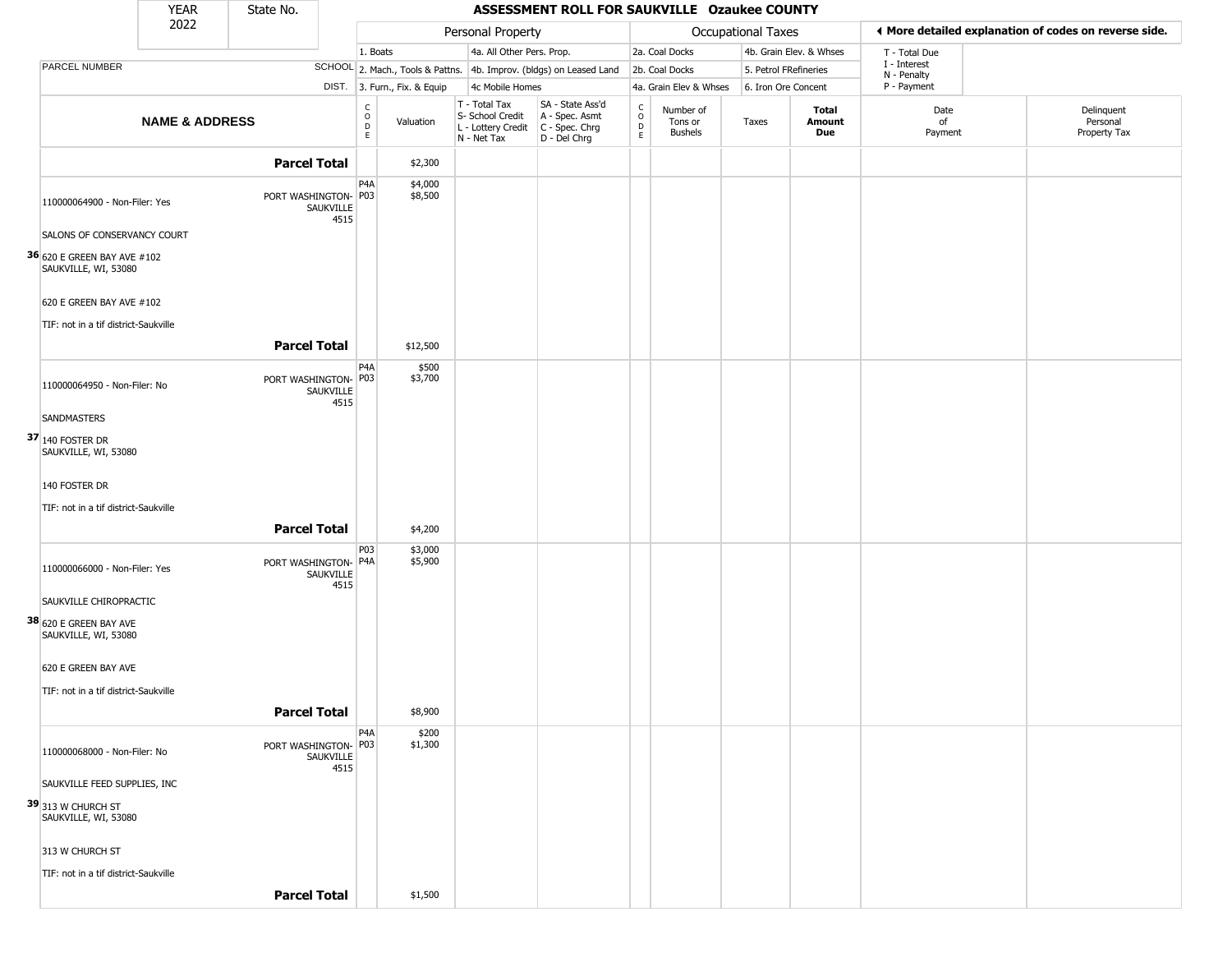|                                                         | <b>YEAR</b>               | State No.            |                   |                                        |                              |                                                                        | ASSESSMENT ROLL FOR SAUKVILLE Ozaukee COUNTY                         |                                                 |                                        |                       |                         |                             |                                                       |
|---------------------------------------------------------|---------------------------|----------------------|-------------------|----------------------------------------|------------------------------|------------------------------------------------------------------------|----------------------------------------------------------------------|-------------------------------------------------|----------------------------------------|-----------------------|-------------------------|-----------------------------|-------------------------------------------------------|
|                                                         | 2022                      |                      |                   |                                        |                              | Personal Property                                                      |                                                                      |                                                 |                                        | Occupational Taxes    |                         |                             | ♦ More detailed explanation of codes on reverse side. |
|                                                         |                           |                      |                   | 1. Boats                               |                              | 4a. All Other Pers. Prop.                                              |                                                                      |                                                 | 2a. Coal Docks                         |                       | 4b. Grain Elev. & Whses | T - Total Due               |                                                       |
| PARCEL NUMBER                                           |                           |                      |                   |                                        |                              |                                                                        | SCHOOL 2. Mach., Tools & Pattns. 4b. Improv. (bldgs) on Leased Land  |                                                 | 2b. Coal Docks                         | 5. Petrol FRefineries |                         | I - Interest<br>N - Penalty |                                                       |
|                                                         |                           |                      |                   |                                        | DIST. 3. Furn., Fix. & Equip | 4c Mobile Homes                                                        |                                                                      |                                                 | 4a. Grain Elev & Whses                 | 6. Iron Ore Concent   |                         | P - Payment                 |                                                       |
|                                                         | <b>NAME &amp; ADDRESS</b> |                      |                   | $\mathsf C$<br>$_{\rm D}^{\rm O}$<br>E | Valuation                    | T - Total Tax<br>S- School Credit<br>L - Lottery Credit<br>N - Net Tax | SA - State Ass'd<br>A - Spec. Asmt<br>C - Spec. Chrg<br>D - Del Chrg | $\begin{array}{c} C \\ O \\ D \\ E \end{array}$ | Number of<br>Tons or<br><b>Bushels</b> | Taxes                 | Total<br>Amount<br>Due  | Date<br>of<br>Payment       | Delinquent<br>Personal<br>Property Tax                |
| 110000071000 - Non-Filer: Yes                           |                           | PORT WASHINGTON- P03 | SAUKVILLE<br>4515 | P4A                                    | \$13,800<br>\$239,000        |                                                                        |                                                                      |                                                 |                                        |                       |                         |                             |                                                       |
| VCA SAUKVILLE ANIMAL HOSPITAL VCA ANIMAL HOSPITALS, INC |                           |                      |                   |                                        |                              |                                                                        |                                                                      |                                                 |                                        |                       |                         |                             |                                                       |
| 40 12401 WEST OLYMPIC BLVD<br>LOS ANGELES, CA, 90064    |                           |                      |                   |                                        |                              |                                                                        |                                                                      |                                                 |                                        |                       |                         |                             |                                                       |
| 303 W DEKORA ST                                         |                           |                      |                   |                                        |                              |                                                                        |                                                                      |                                                 |                                        |                       |                         |                             |                                                       |
| TIF: not in a tif district-Saukville                    |                           |                      |                   |                                        |                              |                                                                        |                                                                      |                                                 |                                        |                       |                         |                             |                                                       |
|                                                         |                           | <b>Parcel Total</b>  |                   |                                        | \$252,800                    |                                                                        |                                                                      |                                                 |                                        |                       |                         |                             |                                                       |
| 110000072000 - Non-Filer: No                            |                           | PORT WASHINGTON- P03 | SAUKVILLE<br>4515 | P4A                                    | \$500<br>\$21,600            |                                                                        |                                                                      |                                                 |                                        |                       |                         |                             |                                                       |
| SCHMIT BROS AUTO, INC                                   |                           |                      |                   |                                        |                              |                                                                        |                                                                      |                                                 |                                        |                       |                         |                             |                                                       |
| 41 925 E GREEN BAY RD<br>SAUKVILLE, WI, 53080           |                           |                      |                   |                                        |                              |                                                                        |                                                                      |                                                 |                                        |                       |                         |                             |                                                       |
| 925 E GREEN BAY RD                                      |                           |                      |                   |                                        |                              |                                                                        |                                                                      |                                                 |                                        |                       |                         |                             |                                                       |
| TIF: not in a tif district-Saukville                    |                           |                      |                   |                                        |                              |                                                                        |                                                                      |                                                 |                                        |                       |                         |                             |                                                       |
|                                                         |                           | <b>Parcel Total</b>  |                   |                                        | \$22,100                     |                                                                        |                                                                      |                                                 |                                        |                       |                         |                             |                                                       |
| 110000072100 - Non-Filer: No                            |                           | PORT WASHINGTON- P03 | SAUKVILLE<br>4515 | P4A                                    | \$500<br>\$1,600             |                                                                        |                                                                      |                                                 |                                        |                       |                         |                             |                                                       |
| SCHMIT BROS DODGE, INC                                  |                           |                      |                   |                                        |                              |                                                                        |                                                                      |                                                 |                                        |                       |                         |                             |                                                       |
| 42 905 E GREEN BAY RD<br>SAUKVILLE, WI, 53080           |                           |                      |                   |                                        |                              |                                                                        |                                                                      |                                                 |                                        |                       |                         |                             |                                                       |
| 905 E GREEN BAY RD                                      |                           |                      |                   |                                        |                              |                                                                        |                                                                      |                                                 |                                        |                       |                         |                             |                                                       |
| TIF: not in a tif district-Saukville                    |                           |                      |                   |                                        |                              |                                                                        |                                                                      |                                                 |                                        |                       |                         |                             |                                                       |
|                                                         |                           | <b>Parcel Total</b>  |                   |                                        | \$2,100                      |                                                                        |                                                                      |                                                 |                                        |                       |                         |                             |                                                       |
| 110000072600 - Non-Filer: Yes                           |                           | PORT WASHINGTON- P03 | SAUKVILLE<br>4515 | P <sub>4</sub> A                       | \$200<br>\$4,000             |                                                                        |                                                                      |                                                 |                                        |                       |                         |                             |                                                       |
| SCHOWALTER REAL ESTATE, LLC                             |                           |                      |                   |                                        |                              |                                                                        |                                                                      |                                                 |                                        |                       |                         |                             |                                                       |
| 43 122 RIVERSIDE DR<br>SAUKVILLE, WI, 53080             |                           |                      |                   |                                        |                              |                                                                        |                                                                      |                                                 |                                        |                       |                         |                             |                                                       |
| 122 RIVERSIDE DR                                        |                           |                      |                   |                                        |                              |                                                                        |                                                                      |                                                 |                                        |                       |                         |                             |                                                       |
| TIF: not in a tif district-Saukville                    |                           |                      |                   |                                        |                              |                                                                        |                                                                      |                                                 |                                        |                       |                         |                             |                                                       |
|                                                         |                           | <b>Parcel Total</b>  |                   |                                        | \$4,200                      |                                                                        |                                                                      |                                                 |                                        |                       |                         |                             |                                                       |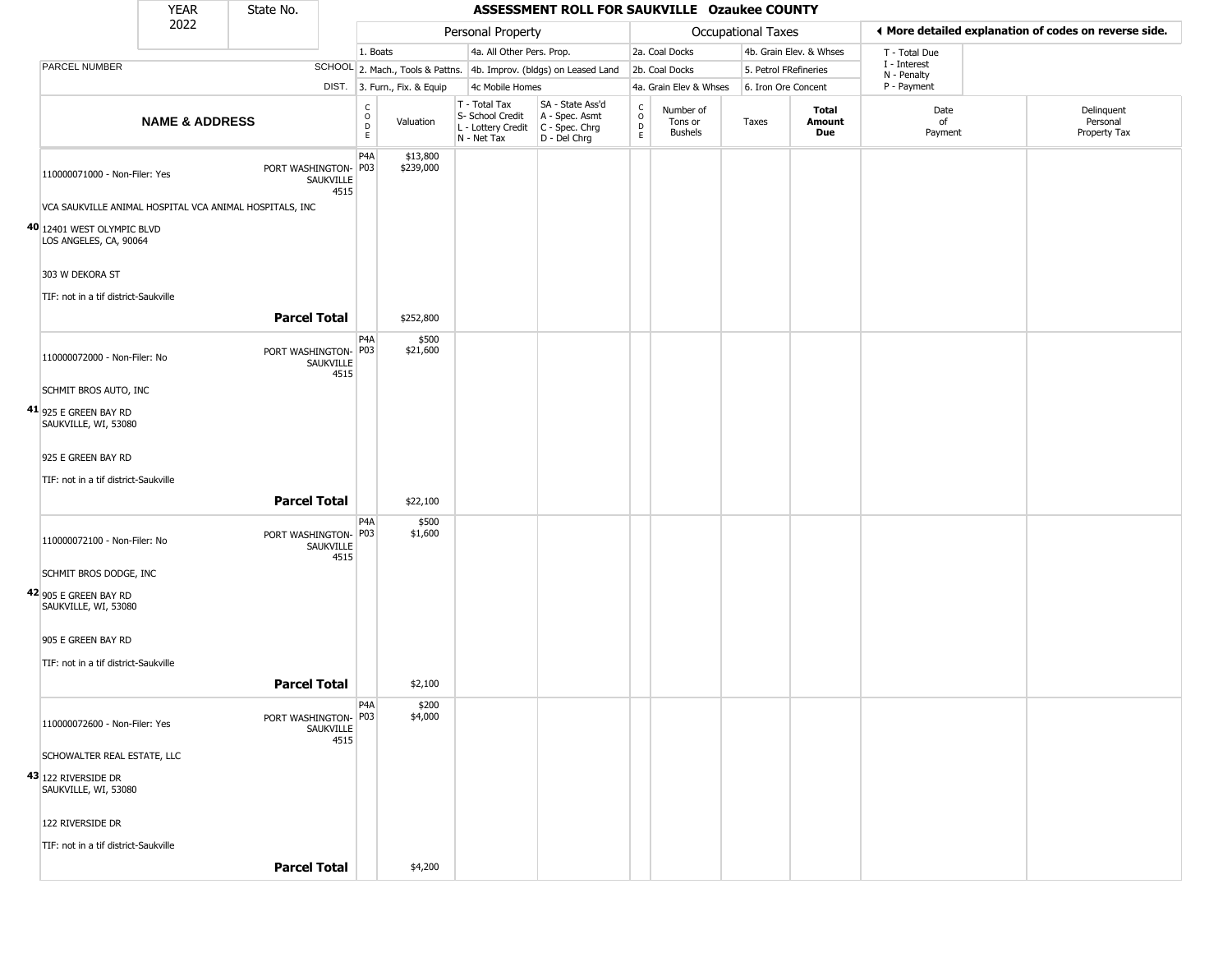|                                                         | <b>YEAR</b>                                  | State No.                                                 |                                              |                              |                                                  | ASSESSMENT ROLL FOR SAUKVILLE Ozaukee COUNTY                                              |                                                 |                                        |                    |                         |                             |                                                       |
|---------------------------------------------------------|----------------------------------------------|-----------------------------------------------------------|----------------------------------------------|------------------------------|--------------------------------------------------|-------------------------------------------------------------------------------------------|-------------------------------------------------|----------------------------------------|--------------------|-------------------------|-----------------------------|-------------------------------------------------------|
|                                                         | 2022                                         |                                                           |                                              |                              | Personal Property                                |                                                                                           |                                                 |                                        | Occupational Taxes |                         |                             | ♦ More detailed explanation of codes on reverse side. |
|                                                         |                                              |                                                           |                                              | 1. Boats                     | 4a. All Other Pers. Prop.                        |                                                                                           |                                                 | 2a. Coal Docks                         |                    | 4b. Grain Elev. & Whses | T - Total Due               |                                                       |
| PARCEL NUMBER                                           |                                              |                                                           |                                              |                              |                                                  | SCHOOL 2. Mach., Tools & Pattns. 4b. Improv. (bldgs) on Leased Land                       |                                                 | 2b. Coal Docks                         |                    | 5. Petrol FRefineries   | I - Interest<br>N - Penalty |                                                       |
|                                                         |                                              |                                                           |                                              | DIST. 3. Furn., Fix. & Equip | 4c Mobile Homes                                  |                                                                                           |                                                 | 4a. Grain Elev & Whses                 |                    | 6. Iron Ore Concent     | P - Payment                 |                                                       |
|                                                         | <b>NAME &amp; ADDRESS</b>                    |                                                           | $\begin{array}{c}\nC \\ O \\ D\n\end{array}$ | Valuation                    | T - Total Tax<br>S- School Credit<br>N - Net Tax | SA - State Ass'd<br>A - Spec. Asmt<br>L - Lottery Credit   C - Spec. Chrg<br>D - Del Chrg | $\begin{array}{c} C \\ O \\ D \\ E \end{array}$ | Number of<br>Tons or<br><b>Bushels</b> | Taxes              | Total<br>Amount<br>Due  | Date<br>of<br>Payment       | Delinquent<br>Personal<br>Property Tax                |
| 110000073200 - Non-Filer: No                            |                                              | PORT WASHINGTON- P03<br>SAUKVILLE                         | P <sub>4</sub> A<br>4515                     | \$100<br>\$800               |                                                  |                                                                                           |                                                 |                                        |                    |                         |                             |                                                       |
|                                                         | DUANE S STROBEL JR TERRACE REALTY            |                                                           |                                              |                              |                                                  |                                                                                           |                                                 |                                        |                    |                         |                             |                                                       |
| 44 W61 N488 WASHINGTON AVE<br>CEDARBURG, WI, 53012      |                                              |                                                           |                                              |                              |                                                  |                                                                                           |                                                 |                                        |                    |                         |                             |                                                       |
| 380-382-384 N MILL ST                                   |                                              |                                                           |                                              |                              |                                                  |                                                                                           |                                                 |                                        |                    |                         |                             |                                                       |
| TIF: not in a tif district-Saukville                    |                                              |                                                           |                                              |                              |                                                  |                                                                                           |                                                 |                                        |                    |                         |                             |                                                       |
|                                                         |                                              | <b>Parcel Total</b>                                       |                                              | \$900                        |                                                  |                                                                                           |                                                 |                                        |                    |                         |                             |                                                       |
| 110000074000 - Non-Filer: Yes                           |                                              | PORT WASHINGTON- P03<br>SAUKVILLE                         | P <sub>4</sub> A<br>4515                     | \$3,200<br>\$7,200           |                                                  |                                                                                           |                                                 |                                        |                    |                         |                             |                                                       |
|                                                         | DOUBLE ROTI LLC DBA SUBWAY ATTN: KEYUR DESAI |                                                           |                                              |                              |                                                  |                                                                                           |                                                 |                                        |                    |                         |                             |                                                       |
| 45 W151N10817 PRESERVE PARKWAY<br>GERMANTOWN, WI, 53022 |                                              |                                                           |                                              |                              |                                                  |                                                                                           |                                                 |                                        |                    |                         |                             |                                                       |
| 130 S. FOSTER                                           |                                              |                                                           |                                              |                              |                                                  |                                                                                           |                                                 |                                        |                    |                         |                             |                                                       |
| TIF: not in a tif district-Saukville                    |                                              |                                                           |                                              |                              |                                                  |                                                                                           |                                                 |                                        |                    |                         |                             |                                                       |
|                                                         |                                              | <b>Parcel Total</b>                                       |                                              | \$10,400                     |                                                  |                                                                                           |                                                 |                                        |                    |                         |                             |                                                       |
| 110000076000 - Non-Filer: No                            |                                              | PORT WASHINGTON- P4A<br>SAUKVILLE                         | P03<br>4515                                  | \$500<br>\$700               |                                                  |                                                                                           |                                                 |                                        |                    |                         |                             |                                                       |
|                                                         |                                              | DS SERVICES OF AMERICA, INC DBA PRIMO WATER NORTH AMERICA |                                              |                              |                                                  |                                                                                           |                                                 |                                        |                    |                         |                             |                                                       |
| 46 4221 W BOY SCOUT BLVD STE 400<br>TAMPA, FL, 33607    |                                              |                                                           |                                              |                              |                                                  |                                                                                           |                                                 |                                        |                    |                         |                             |                                                       |
| VARIOUS                                                 |                                              |                                                           |                                              |                              |                                                  |                                                                                           |                                                 |                                        |                    |                         |                             |                                                       |
| TIF: not in a tif district-Saukville                    |                                              |                                                           |                                              |                              |                                                  |                                                                                           |                                                 |                                        |                    |                         |                             |                                                       |
|                                                         |                                              | <b>Parcel Total</b>                                       |                                              | \$1,200                      |                                                  |                                                                                           |                                                 |                                        |                    |                         |                             |                                                       |
| 110000077000 - Non-Filer: No                            |                                              | PORT WASHINGTON- P03<br>SAUKVILLE                         | P <sub>4</sub> A<br>4515                     | \$8,800<br>\$60,500          |                                                  |                                                                                           |                                                 |                                        |                    |                         |                             |                                                       |
| ANOOPAM HOSPITALITY, LLC MOTEL 6                        |                                              |                                                           |                                              |                              |                                                  |                                                                                           |                                                 |                                        |                    |                         |                             |                                                       |
| $47 $ 180 s foster DR<br>SAUKVILLE, WI, 53080           |                                              |                                                           |                                              |                              |                                                  |                                                                                           |                                                 |                                        |                    |                         |                             |                                                       |
| 180 S FOSTER DR                                         |                                              |                                                           |                                              |                              |                                                  |                                                                                           |                                                 |                                        |                    |                         |                             |                                                       |
| TIF: not in a tif district-Saukville                    |                                              |                                                           |                                              |                              |                                                  |                                                                                           |                                                 |                                        |                    |                         |                             |                                                       |
|                                                         |                                              | <b>Parcel Total</b>                                       |                                              | \$69,300                     |                                                  |                                                                                           |                                                 |                                        |                    |                         |                             |                                                       |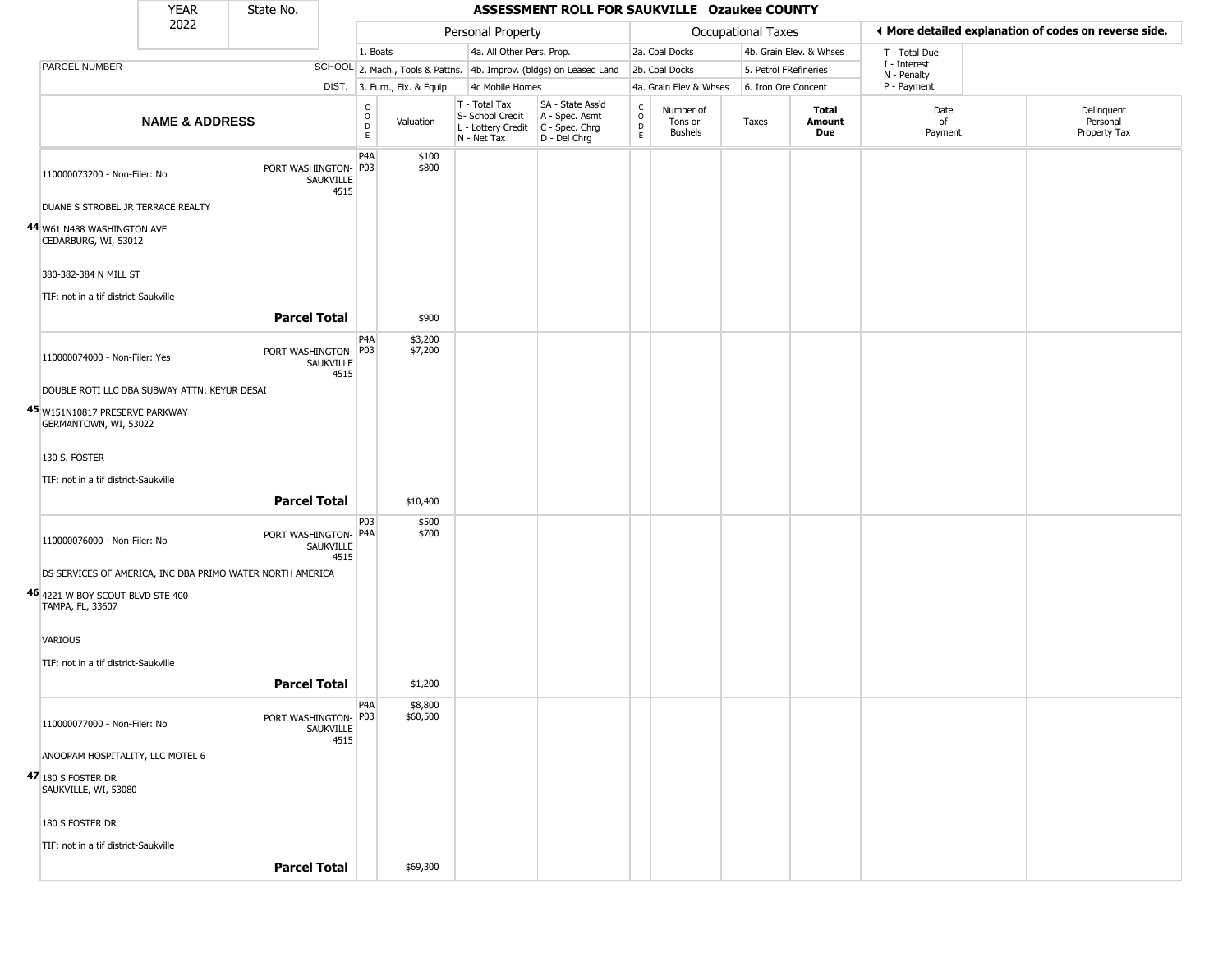|                                                       | <b>YEAR</b>               | State No.            |                   |                                                 |                              |                                                                        | ASSESSMENT ROLL FOR SAUKVILLE Ozaukee COUNTY                         |                                                 |                                        |                    |                         |                             |                                                       |
|-------------------------------------------------------|---------------------------|----------------------|-------------------|-------------------------------------------------|------------------------------|------------------------------------------------------------------------|----------------------------------------------------------------------|-------------------------------------------------|----------------------------------------|--------------------|-------------------------|-----------------------------|-------------------------------------------------------|
|                                                       | 2022                      |                      |                   |                                                 |                              | Personal Property                                                      |                                                                      |                                                 |                                        | Occupational Taxes |                         |                             | ♦ More detailed explanation of codes on reverse side. |
|                                                       |                           |                      |                   | 1. Boats                                        |                              | 4a. All Other Pers. Prop.                                              |                                                                      |                                                 | 2a. Coal Docks                         |                    | 4b. Grain Elev. & Whses | T - Total Due               |                                                       |
| PARCEL NUMBER                                         |                           |                      |                   |                                                 |                              |                                                                        | SCHOOL 2. Mach., Tools & Pattns. 4b. Improv. (bldgs) on Leased Land  |                                                 | 2b. Coal Docks                         |                    | 5. Petrol FRefineries   | I - Interest<br>N - Penalty |                                                       |
|                                                       |                           |                      |                   |                                                 | DIST. 3. Furn., Fix. & Equip | 4c Mobile Homes                                                        |                                                                      |                                                 | 4a. Grain Elev & Whses                 |                    | 6. Iron Ore Concent     | P - Payment                 |                                                       |
|                                                       | <b>NAME &amp; ADDRESS</b> |                      |                   | $\begin{array}{c} C \\ O \\ D \\ E \end{array}$ | Valuation                    | T - Total Tax<br>S- School Credit<br>L - Lottery Credit<br>N - Net Tax | SA - State Ass'd<br>A - Spec. Asmt<br>C - Spec. Chrg<br>D - Del Chrg | $\begin{array}{c} C \\ O \\ D \\ E \end{array}$ | Number of<br>Tons or<br><b>Bushels</b> | Taxes              | Total<br>Amount<br>Due  | Date<br>of<br>Payment       | Delinquent<br>Personal<br>Property Tax                |
| 110000078400 - Non-Filer: No                          |                           | PORT WASHINGTON-     | SAUKVILLE<br>4515 | P03                                             | \$2,000                      |                                                                        |                                                                      |                                                 |                                        |                    |                         |                             |                                                       |
| <b>MARK THATCHER REALTY</b>                           |                           |                      |                   |                                                 |                              |                                                                        |                                                                      |                                                 |                                        |                    |                         |                             |                                                       |
| 48 12545 W BURLEIGH RD #12<br>BROOKFIELD, WI, 53005   |                           |                      |                   |                                                 |                              |                                                                        |                                                                      |                                                 |                                        |                    |                         |                             |                                                       |
| 150 E DEKORA ST                                       |                           |                      |                   |                                                 |                              |                                                                        |                                                                      |                                                 |                                        |                    |                         |                             |                                                       |
| TIF: not in a tif district-Saukville                  |                           |                      |                   |                                                 |                              |                                                                        |                                                                      |                                                 |                                        |                    |                         |                             |                                                       |
| 110000079000 - Non-Filer: Yes                         |                           | PORT WASHINGTON- P03 | SAUKVILLE<br>4515 | P <sub>4</sub> A                                | \$200<br>\$8,700             |                                                                        |                                                                      |                                                 |                                        |                    |                         |                             |                                                       |
| RIVERS EDGE RESTAURANT JOSEPH BARTHOLOMEW             |                           |                      |                   |                                                 |                              |                                                                        |                                                                      |                                                 |                                        |                    |                         |                             |                                                       |
| 49 4666 S 50TH ST<br>GREENFIELD, WI, 53220            |                           |                      |                   |                                                 |                              |                                                                        |                                                                      |                                                 |                                        |                    |                         |                             |                                                       |
| 283 S RIVERSIDE DR                                    |                           |                      |                   |                                                 |                              |                                                                        |                                                                      |                                                 |                                        |                    |                         |                             |                                                       |
| TIF: not in a tif district-Saukville                  |                           |                      |                   |                                                 |                              |                                                                        |                                                                      |                                                 |                                        |                    |                         |                             |                                                       |
|                                                       |                           | <b>Parcel Total</b>  |                   |                                                 | \$8,900                      |                                                                        |                                                                      |                                                 |                                        |                    |                         |                             |                                                       |
| 110000081000 - Non-Filer: No                          |                           | PORT WASHINGTON-     | SAUKVILLE<br>4515 | P03                                             | \$6,100                      |                                                                        |                                                                      |                                                 |                                        |                    |                         |                             |                                                       |
| TRI-PAR OIL CO                                        |                           |                      |                   |                                                 |                              |                                                                        |                                                                      |                                                 |                                        |                    |                         |                             |                                                       |
| 50 PO BOX 80230<br>SAUKVILLE, WI, 53080               |                           |                      |                   |                                                 |                              |                                                                        |                                                                      |                                                 |                                        |                    |                         |                             |                                                       |
| 100 E GREEN BAY AVE                                   |                           |                      |                   |                                                 |                              |                                                                        |                                                                      |                                                 |                                        |                    |                         |                             |                                                       |
| TIF: not in a tif district-Saukville                  |                           |                      |                   |                                                 |                              |                                                                        |                                                                      |                                                 |                                        |                    |                         |                             |                                                       |
| 110000086700 - Non-Filer: No                          |                           | PORT WASHINGTON- P03 | SAUKVILLE<br>4515 | P <sub>4</sub> A                                | \$500<br>\$87,700            |                                                                        |                                                                      |                                                 |                                        |                    |                         |                             |                                                       |
| WALGREENS CO WALGREEN CO 02110-S-PPT                  |                           |                      |                   |                                                 |                              |                                                                        |                                                                      |                                                 |                                        |                    |                         |                             |                                                       |
| 51 300 WILMOT RD MS 3301<br>DEERFIELD, IL, 60015-4614 |                           |                      |                   |                                                 |                              |                                                                        |                                                                      |                                                 |                                        |                    |                         |                             |                                                       |
| 829 E GREEN BAY RD                                    |                           |                      |                   |                                                 |                              |                                                                        |                                                                      |                                                 |                                        |                    |                         |                             |                                                       |
| TIF: not in a tif district-Saukville                  |                           |                      |                   |                                                 |                              |                                                                        |                                                                      |                                                 |                                        |                    |                         |                             |                                                       |
|                                                       |                           | <b>Parcel Total</b>  |                   |                                                 | \$88,200                     |                                                                        |                                                                      |                                                 |                                        |                    |                         |                             |                                                       |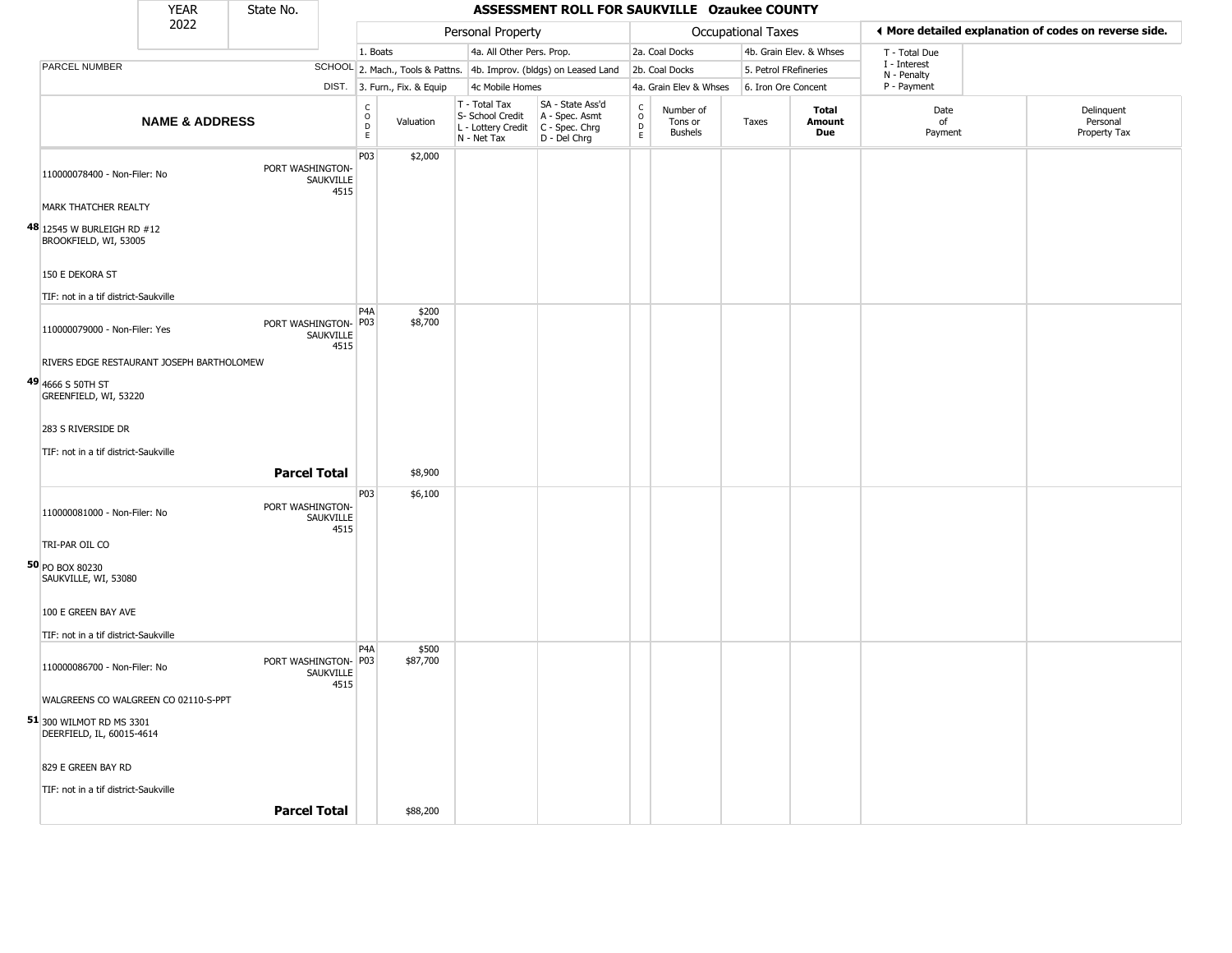|                                                        | <b>YEAR</b>               | State No.                                              |                             |                                                |                              |                                                                        | ASSESSMENT ROLL FOR SAUKVILLE Ozaukee COUNTY                         |                                   |                                        |                    |                       |                         |                             |                                                       |
|--------------------------------------------------------|---------------------------|--------------------------------------------------------|-----------------------------|------------------------------------------------|------------------------------|------------------------------------------------------------------------|----------------------------------------------------------------------|-----------------------------------|----------------------------------------|--------------------|-----------------------|-------------------------|-----------------------------|-------------------------------------------------------|
|                                                        | 2022                      |                                                        |                             |                                                |                              | Personal Property                                                      |                                                                      |                                   |                                        | Occupational Taxes |                       |                         |                             | I More detailed explanation of codes on reverse side. |
|                                                        |                           |                                                        |                             | 1. Boats                                       |                              | 4a. All Other Pers. Prop.                                              |                                                                      |                                   | 2a. Coal Docks                         |                    |                       | 4b. Grain Elev. & Whses | T - Total Due               |                                                       |
| <b>PARCEL NUMBER</b>                                   |                           |                                                        |                             |                                                |                              |                                                                        | SCHOOL 2. Mach., Tools & Pattns. 4b. Improv. (bldgs) on Leased Land  |                                   | 2b. Coal Docks                         |                    | 5. Petrol FRefineries |                         | I - Interest<br>N - Penalty |                                                       |
|                                                        |                           |                                                        |                             |                                                | DIST. 3. Furn., Fix. & Equip | 4c Mobile Homes                                                        |                                                                      |                                   | 4a. Grain Elev & Whses                 |                    | 6. Iron Ore Concent   |                         | P - Payment                 |                                                       |
|                                                        | <b>NAME &amp; ADDRESS</b> |                                                        |                             | $\begin{matrix} 0 \\ 0 \\ D \end{matrix}$<br>E | Valuation                    | T - Total Tax<br>S- School Credit<br>L - Lottery Credit<br>N - Net Tax | SA - State Ass'd<br>A - Spec. Asmt<br>C - Spec. Chrg<br>D - Del Chrg | $\frac{c}{0}$<br>$\mathsf D$<br>E | Number of<br>Tons or<br><b>Bushels</b> | Taxes              |                       | Total<br>Amount<br>Due  | Date<br>of<br>Payment       | Delinquent<br>Personal<br>Property Tax                |
| 110000087000 - Non-Filer: No                           |                           | PORT WASHINGTON-                                       | SAUKVILLE<br>4515           | P <sub>4</sub> A<br>P03                        | \$142,600<br>\$1,100,300     |                                                                        |                                                                      |                                   |                                        |                    |                       |                         |                             |                                                       |
| WALMART STORES EAST, LP                                |                           |                                                        |                             |                                                |                              |                                                                        |                                                                      |                                   |                                        |                    |                       |                         |                             |                                                       |
| 52 PO BOX 8050, MS 0555<br>BENTONVILLE, AR, 72716      |                           |                                                        |                             |                                                |                              |                                                                        |                                                                      |                                   |                                        |                    |                       |                         |                             |                                                       |
| 825 E GREEN BAY AVE                                    |                           |                                                        |                             |                                                |                              |                                                                        |                                                                      |                                   |                                        |                    |                       |                         |                             |                                                       |
|                                                        |                           |                                                        |                             |                                                |                              |                                                                        |                                                                      |                                   |                                        |                    |                       |                         |                             |                                                       |
| TIF: not in a tif district-Saukville                   |                           |                                                        |                             |                                                |                              |                                                                        |                                                                      |                                   |                                        |                    |                       |                         |                             |                                                       |
|                                                        |                           | <b>Parcel Total</b>                                    |                             |                                                | \$1,242,900                  |                                                                        |                                                                      |                                   |                                        |                    |                       |                         |                             |                                                       |
| 110000087500 - Non-Filer: No                           |                           | PORT WASHINGTON-                                       | SAUKVILLE<br>4515           | P <sub>4</sub> A<br>P03                        | \$500<br>\$14,500            |                                                                        |                                                                      |                                   |                                        |                    |                       |                         |                             |                                                       |
|                                                        |                           | RALLY TIME SPORTS BAR GOOD GAME HOSPITALITY GROUP, LLC |                             |                                                |                              |                                                                        |                                                                      |                                   |                                        |                    |                       |                         |                             |                                                       |
| 53 N67 W13552 DAYLILY DR<br>MENOMONEE FALLS, WI, 53051 |                           |                                                        |                             |                                                |                              |                                                                        |                                                                      |                                   |                                        |                    |                       |                         |                             |                                                       |
| 289 W DEKORA ST                                        |                           |                                                        |                             |                                                |                              |                                                                        |                                                                      |                                   |                                        |                    |                       |                         |                             |                                                       |
|                                                        |                           |                                                        |                             |                                                |                              |                                                                        |                                                                      |                                   |                                        |                    |                       |                         |                             |                                                       |
| TIF: not in a tif district-Saukville                   |                           |                                                        |                             |                                                |                              |                                                                        |                                                                      |                                   |                                        |                    |                       |                         |                             |                                                       |
|                                                        |                           | <b>Parcel Total</b>                                    |                             |                                                | \$15,000                     |                                                                        |                                                                      |                                   |                                        |                    |                       |                         |                             |                                                       |
| 110000093000 - Non-Filer: No                           |                           | PORT WASHINGTON-                                       | SAUKVILLE Ass<br>$4515$ ess | Stat<br>e                                      | \$0                          |                                                                        |                                                                      |                                   |                                        |                    |                       |                         |                             |                                                       |
| ACI INDUSTRIES, LLC                                    |                           |                                                        |                             | ed                                             |                              |                                                                        |                                                                      |                                   |                                        |                    |                       |                         |                             |                                                       |
| 54 851 N Progress Dr<br>SAUKVILLE, WI, 53080           |                           |                                                        |                             |                                                |                              |                                                                        |                                                                      |                                   |                                        |                    |                       |                         |                             |                                                       |
| 851 N PROGRESS DR                                      |                           |                                                        |                             |                                                |                              |                                                                        |                                                                      |                                   |                                        |                    |                       |                         |                             |                                                       |
| TIF: not in a tif district-Saukville                   |                           |                                                        |                             |                                                |                              |                                                                        |                                                                      |                                   |                                        |                    |                       |                         |                             |                                                       |
|                                                        |                           |                                                        |                             | Stat                                           | \$0                          |                                                                        |                                                                      |                                   |                                        |                    |                       |                         |                             |                                                       |
| 110000093100 - Non-Filer: No                           |                           | PORT WASHINGTON-                                       | SAUKVILLE Ass<br>$4515$ ess | e                                              |                              |                                                                        |                                                                      |                                   |                                        |                    |                       |                         |                             |                                                       |
| ALLIANCE TECHNOLOGY, LLC                               |                           |                                                        |                             | ed                                             |                              |                                                                        |                                                                      |                                   |                                        |                    |                       |                         |                             |                                                       |
| 55 600 DEKORA WOODS BLVD<br>SAUKVILLE, WI, 53080       |                           |                                                        |                             |                                                |                              |                                                                        |                                                                      |                                   |                                        |                    |                       |                         |                             |                                                       |
| 600 DEKORA WOODS BLVD                                  |                           |                                                        |                             |                                                |                              |                                                                        |                                                                      |                                   |                                        |                    |                       |                         |                             |                                                       |
| TIF: not in a tif district-Saukville                   |                           |                                                        |                             |                                                |                              |                                                                        |                                                                      |                                   |                                        |                    |                       |                         |                             |                                                       |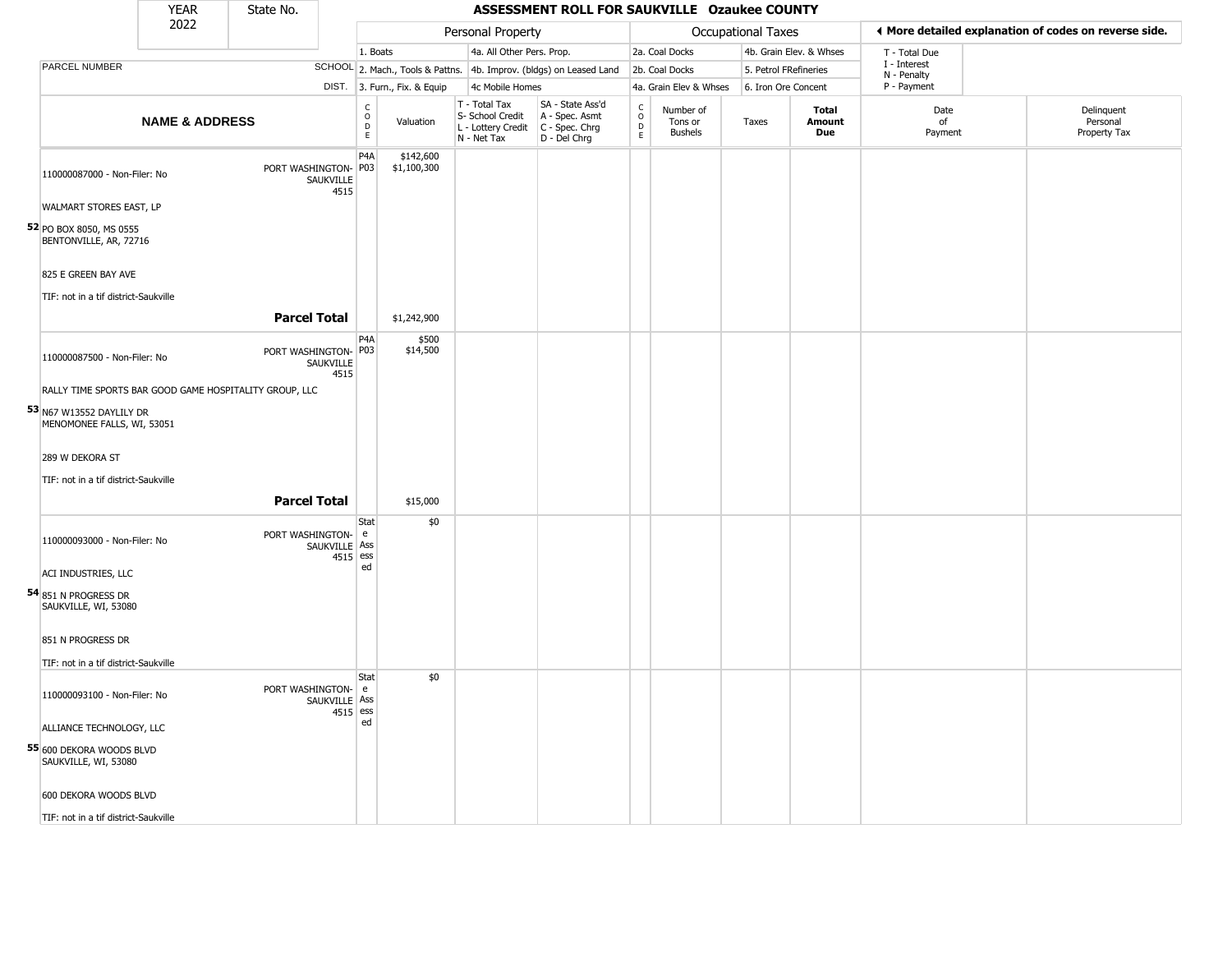|                                                                                                       | <b>YEAR</b>               | State No.                           |                                    |                              |                                                                        | ASSESSMENT ROLL FOR SAUKVILLE Ozaukee COUNTY                         |                                     |                                        |                       |                         |                             |                                                       |
|-------------------------------------------------------------------------------------------------------|---------------------------|-------------------------------------|------------------------------------|------------------------------|------------------------------------------------------------------------|----------------------------------------------------------------------|-------------------------------------|----------------------------------------|-----------------------|-------------------------|-----------------------------|-------------------------------------------------------|
|                                                                                                       | 2022                      |                                     |                                    |                              | Personal Property                                                      |                                                                      |                                     |                                        | Occupational Taxes    |                         |                             | ♦ More detailed explanation of codes on reverse side. |
|                                                                                                       |                           |                                     | 1. Boats                           |                              | 4a. All Other Pers. Prop.                                              |                                                                      |                                     | 2a. Coal Docks                         |                       | 4b. Grain Elev. & Whses | T - Total Due               |                                                       |
| <b>PARCEL NUMBER</b>                                                                                  |                           |                                     |                                    |                              |                                                                        | SCHOOL 2. Mach., Tools & Pattns. 4b. Improv. (bldgs) on Leased Land  |                                     | 2b. Coal Docks                         | 5. Petrol FRefineries |                         | I - Interest<br>N - Penalty |                                                       |
|                                                                                                       |                           |                                     |                                    | DIST. 3. Furn., Fix. & Equip | 4c Mobile Homes                                                        |                                                                      |                                     | 4a. Grain Elev & Whses                 | 6. Iron Ore Concent   |                         | P - Payment                 |                                                       |
|                                                                                                       | <b>NAME &amp; ADDRESS</b> |                                     | c<br>$\mathsf O$<br>D<br>E         | Valuation                    | T - Total Tax<br>S- School Credit<br>L - Lottery Credit<br>N - Net Tax | SA - State Ass'd<br>A - Spec. Asmt<br>C - Spec. Chrg<br>D - Del Chrg | $\int_{0}^{c}$<br>$\mathsf{D}$<br>E | Number of<br>Tons or<br><b>Bushels</b> | Taxes                 | Total<br>Amount<br>Due  | Date<br>οf<br>Payment       | Delinquent<br>Personal<br>Property Tax                |
| 110000093300 - Non-Filer: No<br>ALPHA FABRICATIONS, LLC<br>56 795 PROGRESS DR<br>SAUKVILLE, WI, 53080 |                           | PORT WASHINGTON-<br>SAUKVILLE Ass   | Stat<br>e<br>4515 ess<br>ed        | \$0                          |                                                                        |                                                                      |                                     |                                        |                       |                         |                             |                                                       |
| 795 PROGRESS DR<br>TIF: not in a tif district-Saukville                                               |                           |                                     |                                    |                              |                                                                        |                                                                      |                                     |                                        |                       |                         |                             |                                                       |
| 110000094000 - Non-Filer: No<br><b>BEFOUR INC</b><br>57 102 PROGRESS DR<br>SAUKVILLE, WI, 53080       |                           | PORT WASHINGTON-<br>SAUKVILLE Ass   | Stat<br>e<br>4515 ess<br>ed        | \$0                          |                                                                        |                                                                      |                                     |                                        |                       |                         |                             |                                                       |
| 102 PROGRESS DR<br>TIF: not in a tif district-Saukville                                               |                           |                                     |                                    |                              |                                                                        |                                                                      |                                     |                                        |                       |                         |                             |                                                       |
| 110000095000 - Non-Filer: No<br>TMS INTERNATIONAL LLC                                                 |                           | NORTHERN OZAUKEE                    | Stat<br>e<br>1945 Ass<br>ess<br>ed | \$0                          |                                                                        |                                                                      |                                     |                                        |                       |                         |                             |                                                       |
| 58 12 MONONGAHELA AVE<br>GLASSPORT, PA, 15045<br>1658 COLD SPRING RD                                  |                           |                                     |                                    |                              |                                                                        |                                                                      |                                     |                                        |                       |                         |                             |                                                       |
| TIF: not in a tif district-Saukville                                                                  |                           |                                     |                                    |                              |                                                                        |                                                                      |                                     |                                        |                       |                         |                             |                                                       |
| 110000096000 - Non-Filer: No<br>CHARTER MFG CO INC                                                    |                           | PORT WASHINGTON-<br>SAUKVILLE   Ass | <b>Stat</b><br>e<br>4515 ess<br>ed | \$0                          |                                                                        |                                                                      |                                     |                                        |                       |                         |                             |                                                       |
| 59 1658 COLD SPRING RD<br>SAUKVILLE, WI, 53080                                                        |                           |                                     |                                    |                              |                                                                        |                                                                      |                                     |                                        |                       |                         |                             |                                                       |
| 1658 COLD SPRING RD<br>TIF: not in a tif district-Saukville                                           |                           |                                     |                                    |                              |                                                                        |                                                                      |                                     |                                        |                       |                         |                             |                                                       |
| 110000098000 - Non-Filer: No                                                                          |                           | PORT WASHINGTON- e<br>SAUKVILLE Ass | Stat<br>4515 ess<br>ed             | \$0                          |                                                                        |                                                                      |                                     |                                        |                       |                         |                             |                                                       |
| CRAMER COIL TRANSFORMER CO INC<br>60 401 1 PROGRESS DR<br>SAUKVILLE, WI, 53080                        |                           |                                     |                                    |                              |                                                                        |                                                                      |                                     |                                        |                       |                         |                             |                                                       |
| 401 N PROGRESS<br>TIF: not in a tif district-Saukville                                                |                           |                                     |                                    |                              |                                                                        |                                                                      |                                     |                                        |                       |                         |                             |                                                       |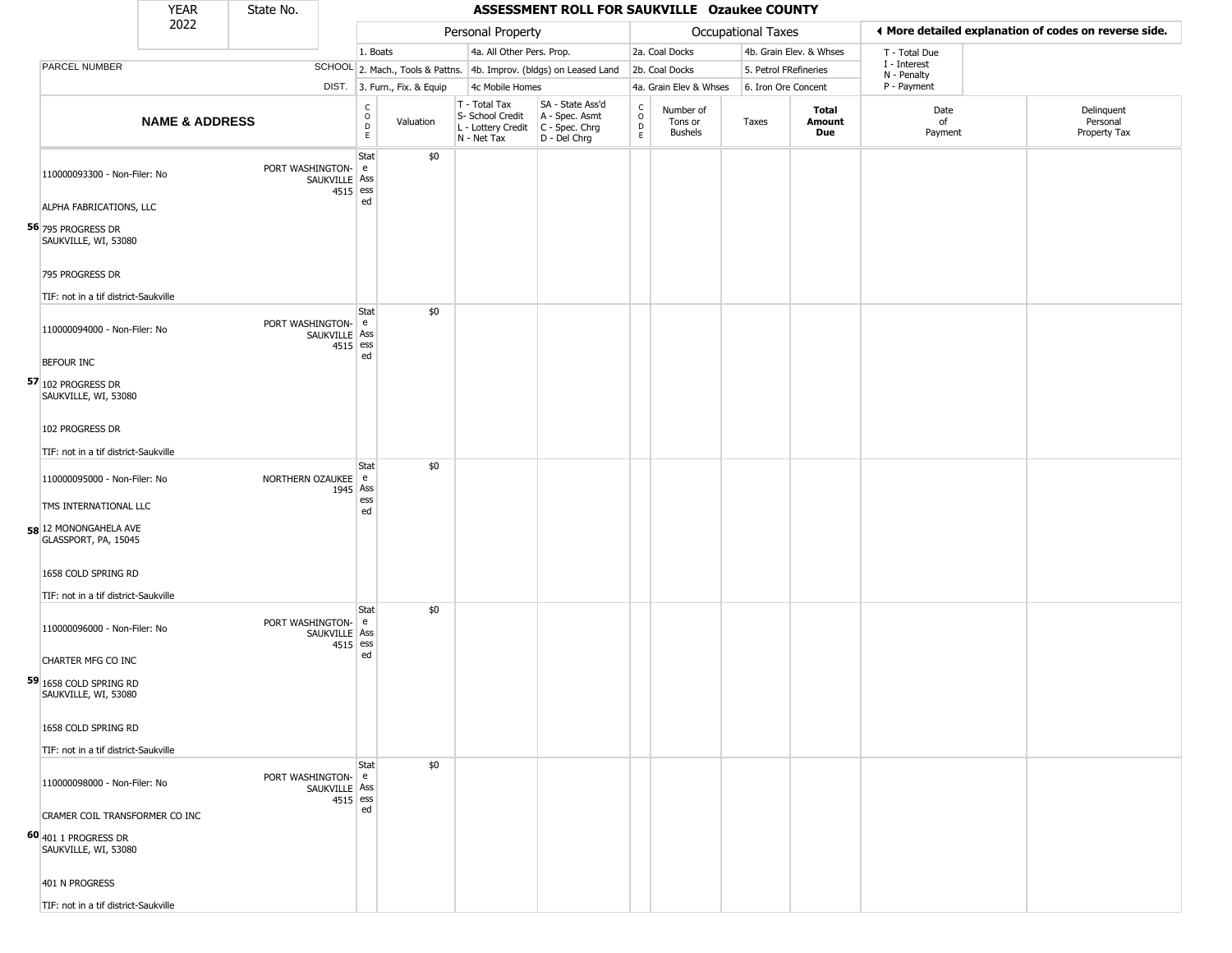|                                                                                                             | <b>YEAR</b>               | State No.                           |                                             |                              |                                                  | ASSESSMENT ROLL FOR SAUKVILLE Ozaukee COUNTY                                              |                                    |                                        |                       |                         |                             |                                                       |
|-------------------------------------------------------------------------------------------------------------|---------------------------|-------------------------------------|---------------------------------------------|------------------------------|--------------------------------------------------|-------------------------------------------------------------------------------------------|------------------------------------|----------------------------------------|-----------------------|-------------------------|-----------------------------|-------------------------------------------------------|
|                                                                                                             | 2022                      |                                     |                                             |                              | Personal Property                                |                                                                                           |                                    |                                        | Occupational Taxes    |                         |                             | ♦ More detailed explanation of codes on reverse side. |
|                                                                                                             |                           |                                     | 1. Boats                                    |                              |                                                  | 4a. All Other Pers. Prop.                                                                 |                                    | 2a. Coal Docks                         |                       | 4b. Grain Elev. & Whses | T - Total Due               |                                                       |
| PARCEL NUMBER                                                                                               |                           |                                     |                                             |                              |                                                  | SCHOOL 2. Mach., Tools & Pattns. 4b. Improv. (bldgs) on Leased Land                       |                                    | 2b. Coal Docks                         | 5. Petrol FRefineries |                         | I - Interest<br>N - Penalty |                                                       |
|                                                                                                             |                           |                                     |                                             | DIST. 3. Furn., Fix. & Equip | 4c Mobile Homes                                  |                                                                                           |                                    | 4a. Grain Elev & Whses                 | 6. Iron Ore Concent   |                         | P - Payment                 |                                                       |
|                                                                                                             | <b>NAME &amp; ADDRESS</b> |                                     | $\frac{C}{O}$<br>$\mathsf D$<br>$\mathsf E$ | Valuation                    | T - Total Tax<br>S- School Credit<br>N - Net Tax | SA - State Ass'd<br>A - Spec. Asmt<br>L - Lottery Credit   C - Spec. Chrg<br>D - Del Chrg | $\int_{0}^{c}$<br>$\mathsf D$<br>E | Number of<br>Tons or<br><b>Bushels</b> | Taxes                 | Total<br>Amount<br>Due  | Date<br>of<br>Payment       | Delinquent<br>Personal<br>Property Tax                |
| 110000098500 - Non-Filer: No<br>CUSTOM COLOR & FILLING, LLC<br>61 250 N PROGRESS DR<br>SAUKVILLE, WI, 53080 |                           | PORT WASHINGTON-<br>SAUKVILLE Ass   | Stat<br>e<br>4515 ess<br>ed                 | \$0                          |                                                  |                                                                                           |                                    |                                        |                       |                         |                             |                                                       |
| 250 N PROGRESS DR<br>TIF: not in a tif district-Saukville                                                   |                           |                                     |                                             |                              |                                                  |                                                                                           |                                    |                                        |                       |                         |                             |                                                       |
| 110000099000 - Non-Filer: No<br>EXCEL TOOL & DIE INC                                                        |                           | PORT WASHINGTON-<br>SAUKVILLE   Ass | Stat<br>e<br>4515 ess<br>ed                 | \$0                          |                                                  |                                                                                           |                                    |                                        |                       |                         |                             |                                                       |
| 62 1823 FAIRHAVEN DR<br>CEDARBURG, WI, 53012<br>403 N PROGRESS DR                                           |                           |                                     |                                             |                              |                                                  |                                                                                           |                                    |                                        |                       |                         |                             |                                                       |
|                                                                                                             |                           |                                     |                                             |                              |                                                  |                                                                                           |                                    |                                        |                       |                         |                             |                                                       |
| TIF: not in a tif district-Saukville                                                                        |                           |                                     | Stat                                        | \$0                          |                                                  |                                                                                           |                                    |                                        |                       |                         |                             |                                                       |
| 110000101000 - Non-Filer: No                                                                                |                           | NORTHERN OZAUKEE                    | e<br>1945 Ass<br>ess                        |                              |                                                  |                                                                                           |                                    |                                        |                       |                         |                             |                                                       |
| <b>GLANDER METAL INC</b>                                                                                    |                           |                                     | ed                                          |                              |                                                  |                                                                                           |                                    |                                        |                       |                         |                             |                                                       |
| 63 1580 COLD SPRING RD<br>SAUKVILLE, WI, 53080                                                              |                           |                                     |                                             |                              |                                                  |                                                                                           |                                    |                                        |                       |                         |                             |                                                       |
| 1580 COLD SPRING RD                                                                                         |                           |                                     |                                             |                              |                                                  |                                                                                           |                                    |                                        |                       |                         |                             |                                                       |
| TIF: not in a tif district-Saukville                                                                        |                           |                                     | Stat                                        | \$0                          |                                                  |                                                                                           |                                    |                                        |                       |                         |                             |                                                       |
| 110000102000 - Non-Filer: No                                                                                |                           | PORT WASHINGTON-<br>SAUKVILLE   Ass | e<br>4515 ess                               |                              |                                                  |                                                                                           |                                    |                                        |                       |                         |                             |                                                       |
| INJECTEC INC                                                                                                |                           |                                     | ed                                          |                              |                                                  |                                                                                           |                                    |                                        |                       |                         |                             |                                                       |
| 64 451 N DEKORA WOODS BLVD<br>SAUKVILLE, WI, 53080                                                          |                           |                                     |                                             |                              |                                                  |                                                                                           |                                    |                                        |                       |                         |                             |                                                       |
| 451 N DEKORA WOODS BLVD                                                                                     |                           |                                     |                                             |                              |                                                  |                                                                                           |                                    |                                        |                       |                         |                             |                                                       |
| TIF: not in a tif district-Saukville                                                                        |                           |                                     |                                             |                              |                                                  |                                                                                           |                                    |                                        |                       |                         |                             |                                                       |
| 110000104000 - Non-Filer: No                                                                                |                           | PORT WASHINGTON-<br>SAUKVILLE Ass   | Stat<br>e<br>4515 ess                       | \$0                          |                                                  |                                                                                           |                                    |                                        |                       |                         |                             |                                                       |
| JENEIL BIOTECH INC                                                                                          |                           |                                     | ed                                          |                              |                                                  |                                                                                           |                                    |                                        |                       |                         |                             |                                                       |
| 65 400 N DEKORA WOODS BLVD<br>SAUKVILLE, WI, 53080                                                          |                           |                                     |                                             |                              |                                                  |                                                                                           |                                    |                                        |                       |                         |                             |                                                       |
| 400 N DEKORA WOODS BLVD                                                                                     |                           |                                     |                                             |                              |                                                  |                                                                                           |                                    |                                        |                       |                         |                             |                                                       |
| TIF: not in a tif district-Saukville                                                                        |                           |                                     |                                             |                              |                                                  |                                                                                           |                                    |                                        |                       |                         |                             |                                                       |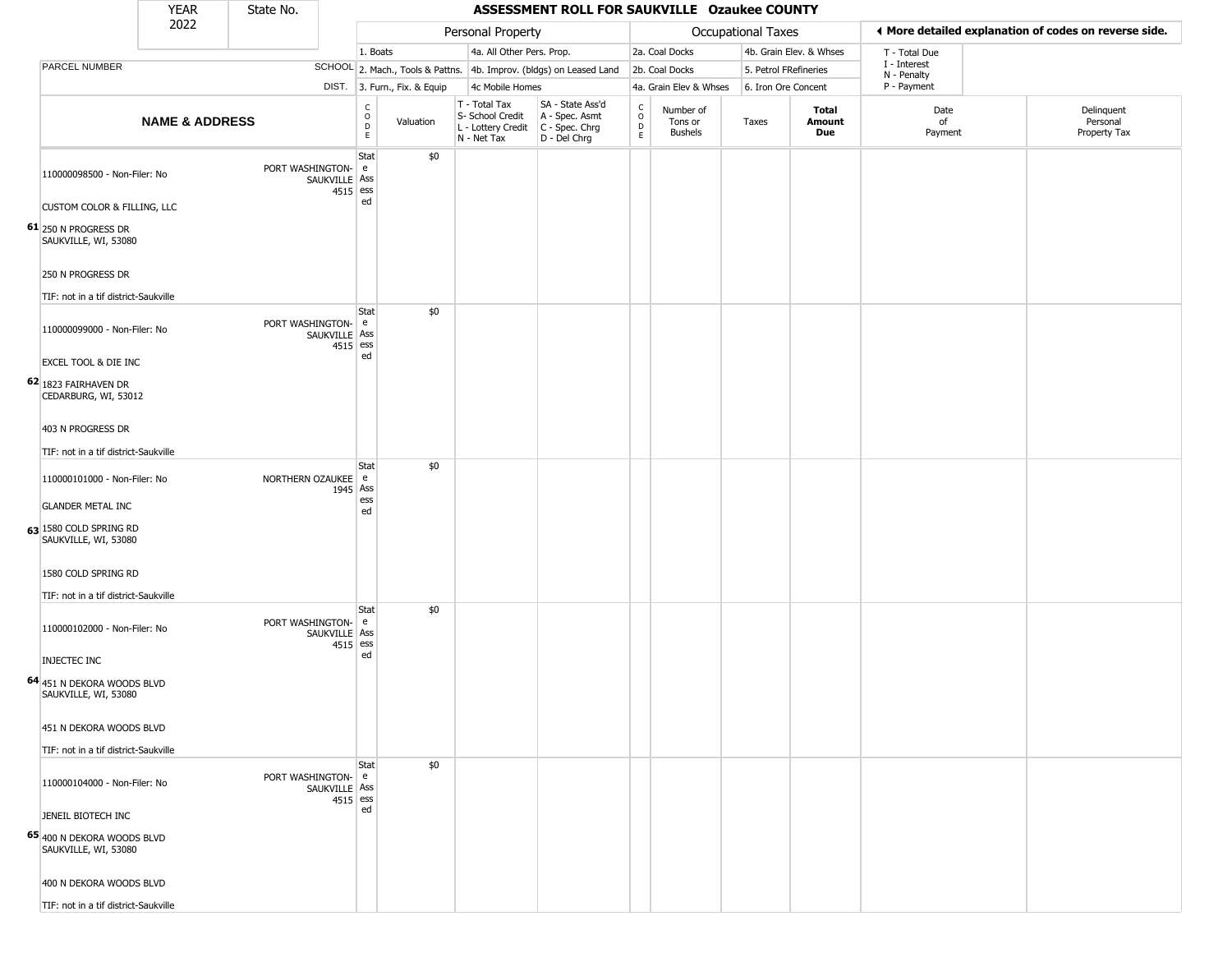|                                                                                                             | <b>YEAR</b>               | State No.          |                               |                                                 |                                  |                                                                        | ASSESSMENT ROLL FOR SAUKVILLE Ozaukee COUNTY                         |                                                 |                                        |                       |                         |                                                       |                                        |
|-------------------------------------------------------------------------------------------------------------|---------------------------|--------------------|-------------------------------|-------------------------------------------------|----------------------------------|------------------------------------------------------------------------|----------------------------------------------------------------------|-------------------------------------------------|----------------------------------------|-----------------------|-------------------------|-------------------------------------------------------|----------------------------------------|
|                                                                                                             | 2022                      |                    |                               |                                                 |                                  | Personal Property                                                      |                                                                      |                                                 |                                        | Occupational Taxes    |                         | ◀ More detailed explanation of codes on reverse side. |                                        |
|                                                                                                             |                           |                    |                               | 1. Boats                                        |                                  | 4a. All Other Pers. Prop.                                              |                                                                      |                                                 | 2a. Coal Docks                         |                       | 4b. Grain Elev. & Whses | T - Total Due                                         |                                        |
| PARCEL NUMBER                                                                                               |                           |                    |                               |                                                 | SCHOOL 2. Mach., Tools & Pattns. |                                                                        | 4b. Improv. (bldgs) on Leased Land                                   |                                                 | 2b. Coal Docks                         | 5. Petrol FRefineries |                         | I - Interest<br>N - Penalty                           |                                        |
|                                                                                                             |                           |                    |                               |                                                 | DIST. 3. Furn., Fix. & Equip     | 4c Mobile Homes                                                        |                                                                      |                                                 | 4a. Grain Elev & Whses                 | 6. Iron Ore Concent   |                         | P - Payment                                           |                                        |
|                                                                                                             | <b>NAME &amp; ADDRESS</b> |                    |                               | $\begin{array}{c} C \\ O \\ D \\ E \end{array}$ | Valuation                        | T - Total Tax<br>S- School Credit<br>L - Lottery Credit<br>N - Net Tax | SA - State Ass'd<br>A - Spec. Asmt<br>C - Spec. Chrg<br>D - Del Chrg | $\begin{array}{c} C \\ O \\ D \\ E \end{array}$ | Number of<br>Tons or<br><b>Bushels</b> | Taxes                 | Total<br>Amount<br>Due  | Date<br>of<br>Payment                                 | Delinquent<br>Personal<br>Property Tax |
| 110000105000 - Non-Filer: No<br>JOHNSON BRASS & MACHINE FOUNDRY<br>66 217 N MILL ST<br>SAUKVILLE, WI, 53080 |                           | PORT WASHINGTON-   | SAUKVILLE   Ass<br>$4515$ ess | Stat<br>e<br>ed                                 | \$0                              |                                                                        |                                                                      |                                                 |                                        |                       |                         |                                                       |                                        |
| 270 N MILL ST<br>TIF: not in a tif district-Saukville                                                       |                           |                    |                               |                                                 |                                  |                                                                        |                                                                      |                                                 |                                        |                       |                         |                                                       |                                        |
| 110000105500 - Non-Filer: No<br>KOHLER CO<br>67 444 HIGHLAND DR                                             |                           | PORT WASHINGTON-   | SAUKVILLE Ass<br>$4515$ ess   | Stat<br>e<br>ed                                 | \$0                              |                                                                        |                                                                      |                                                 |                                        |                       |                         |                                                       |                                        |
| KOHLER, WI, 53044<br>300 N DEKORA WOODS BLVD                                                                |                           |                    |                               |                                                 |                                  |                                                                        |                                                                      |                                                 |                                        |                       |                         |                                                       |                                        |
| TIF: not in a tif district-Saukville                                                                        |                           |                    |                               |                                                 |                                  |                                                                        |                                                                      |                                                 |                                        |                       |                         |                                                       |                                        |
| 110000107000 - Non-Filer: No<br>LOGEMANN BROTHERS CO<br>68 3150 W BURLEIGH ST<br>MILWAUKEE, WI, 53210       |                           | PORT WASHINGTON-   | SAUKVILLE Ass<br>$4515$ ess   | Stat<br>e<br>ed                                 | \$0                              |                                                                        |                                                                      |                                                 |                                        |                       |                         |                                                       |                                        |
| 360 S TOWER ST<br>TIF: not in a tif district-Saukville                                                      |                           |                    |                               |                                                 |                                  |                                                                        |                                                                      |                                                 |                                        |                       |                         |                                                       |                                        |
| 110000108000 - Non-Filer: No<br>MATRIX PACKAGING MACHINERY INC                                              |                           | PORT WASHINGTON- e | SAUKVILLE Ass<br>$4515$ ess   | <b>Stat</b><br>ed                               | \$0                              |                                                                        |                                                                      |                                                 |                                        |                       |                         |                                                       |                                        |
| 69 650 N DEKORA WOODS BLVD<br>SAUKVILLE, WI, 53080                                                          |                           |                    |                               |                                                 |                                  |                                                                        |                                                                      |                                                 |                                        |                       |                         |                                                       |                                        |
| 650 N DEKORA WOODS BLVD                                                                                     |                           |                    |                               |                                                 |                                  |                                                                        |                                                                      |                                                 |                                        |                       |                         |                                                       |                                        |
| TIF: not in a tif district-Saukville                                                                        |                           |                    |                               |                                                 |                                  |                                                                        |                                                                      |                                                 |                                        |                       |                         |                                                       |                                        |
| 110000108600 - Non-Filer: No                                                                                |                           | PORT WASHINGTON- e | SAUKVILLE Ass<br>4515 ess     | Stat<br>ed                                      | \$0                              |                                                                        |                                                                      |                                                 |                                        |                       |                         |                                                       |                                        |
| MILA'S EUROPEAN BAKERY, INC<br>70 201 N PROGRESS DR<br>SAUKVILLE, WI, 54915                                 |                           |                    |                               |                                                 |                                  |                                                                        |                                                                      |                                                 |                                        |                       |                         |                                                       |                                        |
| 201 N PROGRESS DR                                                                                           |                           |                    |                               |                                                 |                                  |                                                                        |                                                                      |                                                 |                                        |                       |                         |                                                       |                                        |
| TIF: not in a tif district-Saukville                                                                        |                           |                    |                               |                                                 |                                  |                                                                        |                                                                      |                                                 |                                        |                       |                         |                                                       |                                        |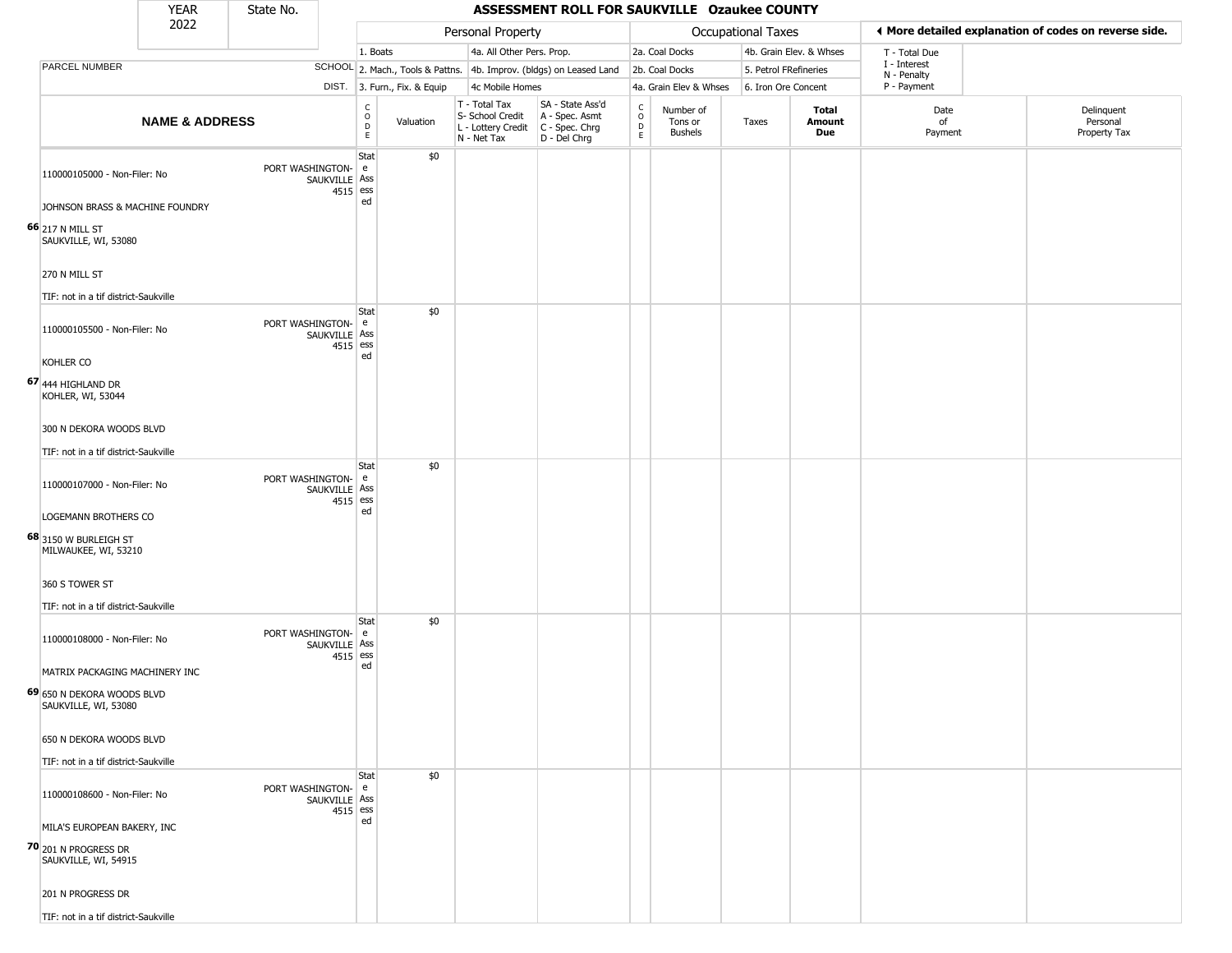|                                                                                                           | <b>YEAR</b>               | State No.          |                           |                                                 |                              |                                                                                         | ASSESSMENT ROLL FOR SAUKVILLE Ozaukee COUNTY                        |                                                          |                                        |                       |                         |                             |                                                       |
|-----------------------------------------------------------------------------------------------------------|---------------------------|--------------------|---------------------------|-------------------------------------------------|------------------------------|-----------------------------------------------------------------------------------------|---------------------------------------------------------------------|----------------------------------------------------------|----------------------------------------|-----------------------|-------------------------|-----------------------------|-------------------------------------------------------|
|                                                                                                           | 2022                      |                    |                           |                                                 |                              | Personal Property                                                                       |                                                                     |                                                          |                                        | Occupational Taxes    |                         |                             | ◀ More detailed explanation of codes on reverse side. |
|                                                                                                           |                           |                    |                           | 1. Boats                                        |                              | 4a. All Other Pers. Prop.                                                               |                                                                     |                                                          | 2a. Coal Docks                         |                       | 4b. Grain Elev. & Whses | T - Total Due               |                                                       |
| PARCEL NUMBER                                                                                             |                           |                    |                           |                                                 |                              |                                                                                         | SCHOOL 2. Mach., Tools & Pattns. 4b. Improv. (bldgs) on Leased Land |                                                          | 2b. Coal Docks                         | 5. Petrol FRefineries |                         | I - Interest<br>N - Penalty |                                                       |
|                                                                                                           |                           |                    |                           |                                                 | DIST. 3. Furn., Fix. & Equip | 4c Mobile Homes                                                                         |                                                                     |                                                          | 4a. Grain Elev & Whses                 | 6. Iron Ore Concent   |                         | P - Payment                 |                                                       |
|                                                                                                           | <b>NAME &amp; ADDRESS</b> |                    |                           | $\begin{array}{c} C \\ O \\ D \\ E \end{array}$ | Valuation                    | T - Total Tax<br>S- School Credit<br>L - Lottery Credit   C - Spec. Chrg<br>N - Net Tax | SA - State Ass'd<br>A - Spec. Asmt<br>D - Del Chrg                  | $\begin{smallmatrix} C \\ O \\ D \end{smallmatrix}$<br>E | Number of<br>Tons or<br><b>Bushels</b> | Taxes                 | Total<br>Amount<br>Due  | Date<br>of<br>Payment       | Delinquent<br>Personal<br>Property Tax                |
| 110000109400 - Non-Filer: No<br>OLDENBURG METAL TECH INC.<br>71 775 N PROGERSS DR<br>SAUKVILLE, WI, 53080 |                           | PORT WASHINGTON-   | SAUKVILLE Ass<br>4515 ess | Stat<br>e<br>ed                                 | \$0                          |                                                                                         |                                                                     |                                                          |                                        |                       |                         |                             |                                                       |
| 775 N PROGERSS DR<br>TIF: not in a tif district-Saukville                                                 |                           |                    |                           |                                                 |                              |                                                                                         |                                                                     |                                                          |                                        |                       |                         |                             |                                                       |
| 110000109800 - Non-Filer: No<br>P D PETERKA & ASSOC INC<br>72 675 N PROGRESS DR                           |                           | PORT WASHINGTON-   | SAUKVILLE Ass<br>4515 ess | Stat<br>e<br>ed                                 | \$0                          |                                                                                         |                                                                     |                                                          |                                        |                       |                         |                             |                                                       |
| SAUKVILLE, WI, 53080<br>675 N PROGRESS DR<br>TIF: not in a tif district-Saukville                         |                           |                    |                           |                                                 |                              |                                                                                         |                                                                     |                                                          |                                        |                       |                         |                             |                                                       |
| 110000110000 - Non-Filer: No<br>POPE SCIENTIFIC INC<br>73 351 N DEKORA WOODS BLVD<br>SAUKVILLE, WI, 53080 |                           | PORT WASHINGTON-   | SAUKVILLE Ass<br>4515 ess | Stat<br>e<br>ed                                 | \$0                          |                                                                                         |                                                                     |                                                          |                                        |                       |                         |                             |                                                       |
| 351 N DEKORA WOODS BLVD<br>TIF: not in a tif district-Saukville                                           |                           |                    |                           |                                                 |                              |                                                                                         |                                                                     |                                                          |                                        |                       |                         |                             |                                                       |
| 110000112000 - Non-Filer: No<br><b>RAYBAR INC</b><br>74 303 PROGRESS DR<br>SAUKVILLE, WI, 53080           |                           | PORT WASHINGTON- e | SAUKVILLE Ass<br>4515 ess | Stat<br>ed                                      | \$0                          |                                                                                         |                                                                     |                                                          |                                        |                       |                         |                             |                                                       |
| 303 PROGRESS DR<br>TIF: not in a tif district-Saukville                                                   |                           |                    |                           |                                                 |                              |                                                                                         |                                                                     |                                                          |                                        |                       |                         |                             |                                                       |
| 110000114000 - Non-Filer: No<br>STANDARD MACHINE CO INC<br>75 301 PROGRESS DR                             |                           | PORT WASHINGTON- e | SAUKVILLE Ass<br>4515 ess | Stat<br>ed                                      | \$0                          |                                                                                         |                                                                     |                                                          |                                        |                       |                         |                             |                                                       |
| SAUKVILLE, WI, 53080<br>301 PROGRESS DR<br>TIF: not in a tif district-Saukville                           |                           |                    |                           |                                                 |                              |                                                                                         |                                                                     |                                                          |                                        |                       |                         |                             |                                                       |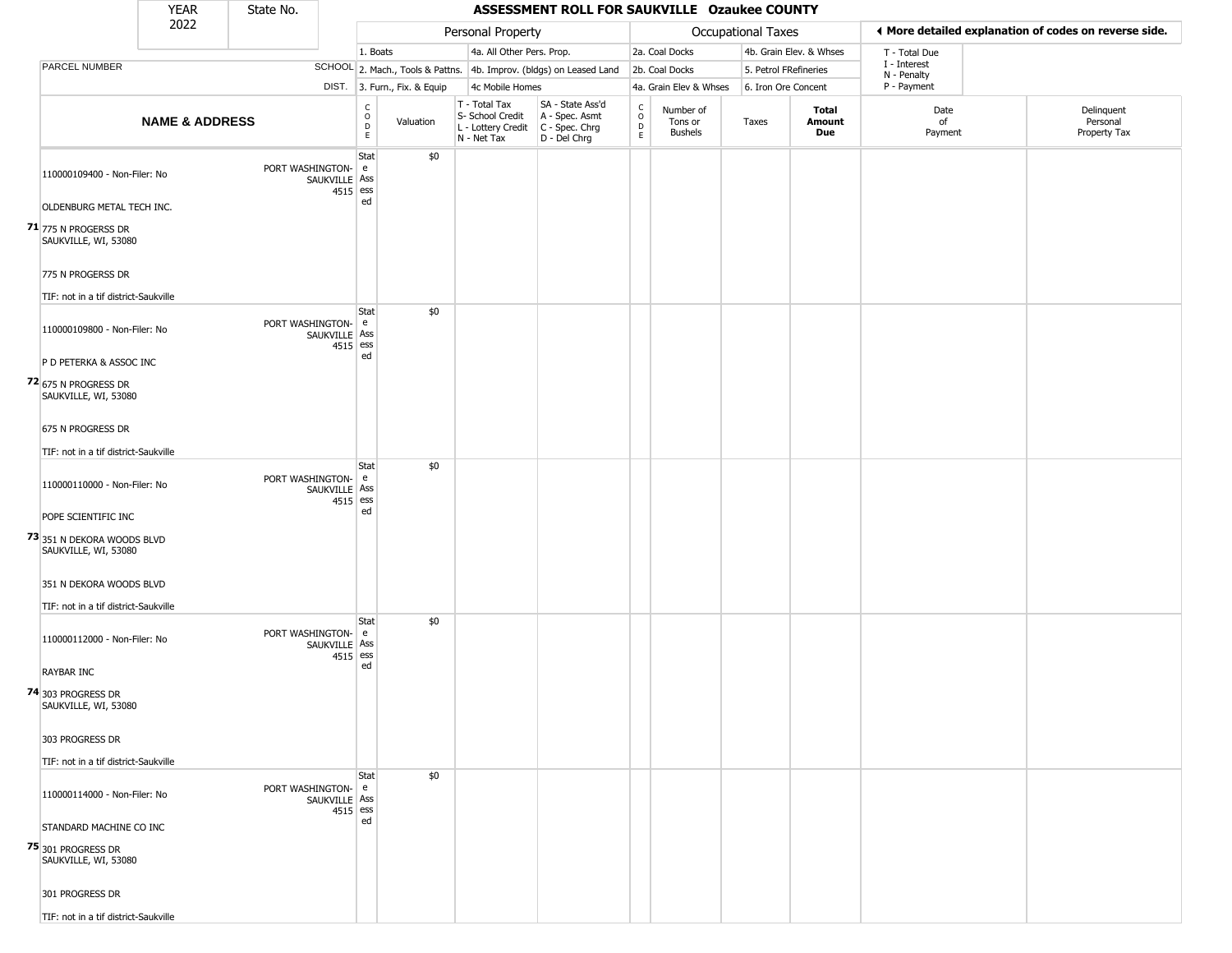|                                                     | <b>YEAR</b>               | State No.            |                             |                                                                    |                              |                                                                                         | ASSESSMENT ROLL FOR SAUKVILLE Ozaukee COUNTY                        |                                   |                                        |                    |                         |                             |                                                       |
|-----------------------------------------------------|---------------------------|----------------------|-----------------------------|--------------------------------------------------------------------|------------------------------|-----------------------------------------------------------------------------------------|---------------------------------------------------------------------|-----------------------------------|----------------------------------------|--------------------|-------------------------|-----------------------------|-------------------------------------------------------|
|                                                     | 2022                      |                      |                             |                                                                    |                              | Personal Property                                                                       |                                                                     |                                   |                                        | Occupational Taxes |                         |                             | ♦ More detailed explanation of codes on reverse side. |
|                                                     |                           |                      |                             | 1. Boats                                                           |                              | 4a. All Other Pers. Prop.                                                               |                                                                     |                                   | 2a. Coal Docks                         |                    | 4b. Grain Elev. & Whses | T - Total Due               |                                                       |
| PARCEL NUMBER                                       |                           |                      |                             |                                                                    |                              |                                                                                         | SCHOOL 2. Mach., Tools & Pattns. 4b. Improv. (bldgs) on Leased Land |                                   | 2b. Coal Docks                         |                    | 5. Petrol FRefineries   | I - Interest<br>N - Penalty |                                                       |
|                                                     |                           |                      |                             |                                                                    | DIST. 3. Furn., Fix. & Equip | 4c Mobile Homes                                                                         |                                                                     |                                   | 4a. Grain Elev & Whses                 |                    | 6. Iron Ore Concent     | P - Payment                 |                                                       |
|                                                     | <b>NAME &amp; ADDRESS</b> |                      |                             | $\begin{smallmatrix} C \\ O \\ D \end{smallmatrix}$<br>$\mathsf E$ | Valuation                    | T - Total Tax<br>S- School Credit<br>L - Lottery Credit   C - Spec. Chrg<br>N - Net Tax | SA - State Ass'd<br>A - Spec. Asmt<br>D - Del Chrg                  | $\frac{c}{0}$<br>$\mathsf D$<br>E | Number of<br>Tons or<br><b>Bushels</b> | Taxes              | Total<br>Amount<br>Due  | Date<br>of<br>Payment       | Delinquent<br>Personal<br>Property Tax                |
| 110000115000 - Non-Filer: No<br>VILLAGE PRINTER INC |                           | PORT WASHINGTON-     | SAUKVILLE Ass<br>$4515$ ess | Stat<br>e<br>ed                                                    | \$0                          |                                                                                         |                                                                     |                                   |                                        |                    |                         |                             |                                                       |
|                                                     |                           |                      |                             |                                                                    |                              |                                                                                         |                                                                     |                                   |                                        |                    |                         |                             |                                                       |
| <b>76</b> 408 W DEKORA ST<br>SAUKVILLE, WI, 53080   |                           |                      |                             |                                                                    |                              |                                                                                         |                                                                     |                                   |                                        |                    |                         |                             |                                                       |
| 408 W DEKORA ST                                     |                           |                      |                             |                                                                    |                              |                                                                                         |                                                                     |                                   |                                        |                    |                         |                             |                                                       |
| TIF: not in a tif district-Saukville                |                           |                      |                             |                                                                    |                              |                                                                                         |                                                                     |                                   |                                        |                    |                         |                             |                                                       |
| 110000120000 - Non-Filer: Yes                       |                           | PORT WASHINGTON- P03 | SAUKVILLE<br>4515           | P <sub>4</sub> A                                                   | \$200<br>\$2,400             |                                                                                         |                                                                     |                                   |                                        |                    |                         |                             |                                                       |
| PORTSIDE PIZZA INC DOMINOS PIZZA                    |                           |                      |                             |                                                                    |                              |                                                                                         |                                                                     |                                   |                                        |                    |                         |                             |                                                       |
| 77 148 S. FOSTER<br>SAUKVILLE, WI, 53080            |                           |                      |                             |                                                                    |                              |                                                                                         |                                                                     |                                   |                                        |                    |                         |                             |                                                       |
| 148 S. FOSTER                                       |                           |                      |                             |                                                                    |                              |                                                                                         |                                                                     |                                   |                                        |                    |                         |                             |                                                       |
| TIF: not in a tif district-Saukville                |                           | <b>Parcel Total</b>  |                             |                                                                    | \$2,600                      |                                                                                         |                                                                     |                                   |                                        |                    |                         |                             |                                                       |
| 110000121000 - Non-Filer: No                        |                           | PORT WASHINGTON-     | SAUKVILLE<br>4515           | P4A<br>P03                                                         | \$16,300<br>\$136,000        |                                                                                         |                                                                     |                                   |                                        |                    |                         |                             |                                                       |
| KILIAN MGMT SERVICES - MCDONALDS                    |                           |                      |                             |                                                                    |                              |                                                                                         |                                                                     |                                   |                                        |                    |                         |                             |                                                       |
| 78 1722 CLARENCE CT<br>WEST BEND, WI, 53095         |                           |                      |                             |                                                                    |                              |                                                                                         |                                                                     |                                   |                                        |                    |                         |                             |                                                       |
| 656 E GREEN BAY AVE                                 |                           |                      |                             |                                                                    |                              |                                                                                         |                                                                     |                                   |                                        |                    |                         |                             |                                                       |
| TIF: not in a tif district-Saukville                |                           |                      |                             |                                                                    |                              |                                                                                         |                                                                     |                                   |                                        |                    |                         |                             |                                                       |
|                                                     |                           | <b>Parcel Total</b>  |                             |                                                                    | \$152,300                    |                                                                                         |                                                                     |                                   |                                        |                    |                         |                             |                                                       |
|                                                     |                           |                      |                             | <b>P03</b>                                                         | \$2,500                      |                                                                                         |                                                                     |                                   |                                        |                    |                         |                             |                                                       |
| 110000123000 - Non-Filer: No                        |                           | PORT WASHINGTON-     | SAUKVILLE<br>4515           |                                                                    |                              |                                                                                         |                                                                     |                                   |                                        |                    |                         |                             |                                                       |
| PAPA MURPHY'S PIZZA ERIC SCHMIDT                    |                           |                      |                             |                                                                    |                              |                                                                                         |                                                                     |                                   |                                        |                    |                         |                             |                                                       |
| 79 620 E. GREEN BAY AVE<br>SAUKVILLE, WI, 53080     |                           |                      |                             |                                                                    |                              |                                                                                         |                                                                     |                                   |                                        |                    |                         |                             |                                                       |
| 620 E. GREEN BAY AVE                                |                           |                      |                             |                                                                    |                              |                                                                                         |                                                                     |                                   |                                        |                    |                         |                             |                                                       |
| TIF: not in a tif district-Saukville                |                           |                      |                             |                                                                    |                              |                                                                                         |                                                                     |                                   |                                        |                    |                         |                             |                                                       |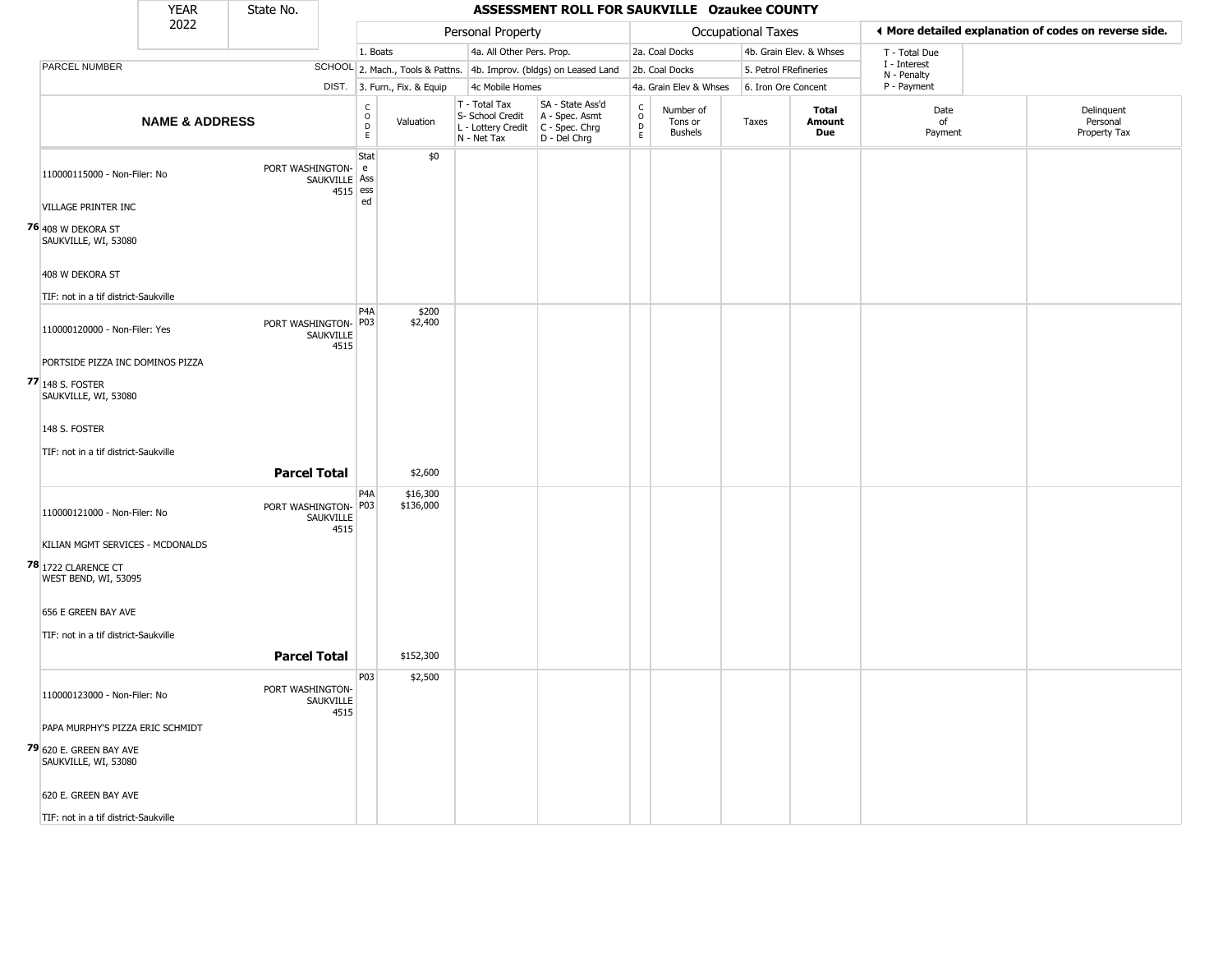|                                                     | <b>YEAR</b>               | State No.                                                 |                   |                                                          |                              |                                                  | ASSESSMENT ROLL FOR SAUKVILLE Ozaukee COUNTY                                              |                        |                                        |                    |                         |                             |                                                       |
|-----------------------------------------------------|---------------------------|-----------------------------------------------------------|-------------------|----------------------------------------------------------|------------------------------|--------------------------------------------------|-------------------------------------------------------------------------------------------|------------------------|----------------------------------------|--------------------|-------------------------|-----------------------------|-------------------------------------------------------|
|                                                     | 2022                      |                                                           |                   |                                                          |                              | Personal Property                                |                                                                                           |                        |                                        | Occupational Taxes |                         |                             | ♦ More detailed explanation of codes on reverse side. |
|                                                     |                           |                                                           |                   | 1. Boats                                                 |                              | 4a. All Other Pers. Prop.                        |                                                                                           |                        | 2a. Coal Docks                         |                    | 4b. Grain Elev. & Whses | T - Total Due               |                                                       |
| PARCEL NUMBER                                       |                           |                                                           |                   |                                                          |                              |                                                  | SCHOOL 2. Mach., Tools & Pattns. 4b. Improv. (bldgs) on Leased Land                       |                        | 2b. Coal Docks                         |                    | 5. Petrol FRefineries   | I - Interest<br>N - Penalty |                                                       |
|                                                     |                           |                                                           |                   |                                                          | DIST. 3. Furn., Fix. & Equip | 4c Mobile Homes                                  |                                                                                           |                        | 4a. Grain Elev & Whses                 |                    | 6. Iron Ore Concent     | P - Payment                 |                                                       |
|                                                     | <b>NAME &amp; ADDRESS</b> |                                                           |                   | $\begin{matrix} 0 \\ 0 \\ D \end{matrix}$<br>$\mathsf E$ | Valuation                    | T - Total Tax<br>S- School Credit<br>N - Net Tax | SA - State Ass'd<br>A - Spec. Asmt<br>L - Lottery Credit   C - Spec. Chrg<br>D - Del Chrg | C<br>$\circ$<br>D<br>E | Number of<br>Tons or<br><b>Bushels</b> | Taxes              | Total<br>Amount<br>Due  | Date<br>of<br>Payment       | Delinquent<br>Personal<br>Property Tax                |
| 110000124000 - Non-Filer: No                        |                           | PORT WASHINGTON- P03                                      | SAUKVILLE<br>4515 | P <sub>4</sub> A                                         | \$7,600<br>\$26,800          |                                                  |                                                                                           |                        |                                        |                    |                         |                             |                                                       |
|                                                     |                           | COLUMBIA ST MARYS-ASCENSION WI MADISON MEDICAL AFFILIATES |                   |                                                          |                              |                                                  |                                                                                           |                        |                                        |                    |                         |                             |                                                       |
| 80 4040 VINCENNES CIRCLE<br>INDIANAPOLIS, IN, 46268 |                           |                                                           |                   |                                                          |                              |                                                  |                                                                                           |                        |                                        |                    |                         |                             |                                                       |
| 620 E GREEN BAY AVE, STE 124                        |                           |                                                           |                   |                                                          |                              |                                                  |                                                                                           |                        |                                        |                    |                         |                             |                                                       |
| TIF: not in a tif district-Saukville                |                           |                                                           |                   |                                                          |                              |                                                  |                                                                                           |                        |                                        |                    |                         |                             |                                                       |
|                                                     |                           | <b>Parcel Total</b>                                       |                   |                                                          | \$34,400                     |                                                  |                                                                                           |                        |                                        |                    |                         |                             |                                                       |
| 110000125000 - Non-Filer: No                        |                           | PORT WASHINGTON- P03                                      | SAUKVILLE<br>4515 | P <sub>4</sub> A                                         | \$300<br>\$3,100             |                                                  |                                                                                           |                        |                                        |                    |                         |                             |                                                       |
| HERSLOF OPTICIANS                                   |                           |                                                           |                   |                                                          |                              |                                                  |                                                                                           |                        |                                        |                    |                         |                             |                                                       |
| 81 12000 W CARMEN AVE<br>MILWAUKEE, WI, 53225       |                           |                                                           |                   |                                                          |                              |                                                  |                                                                                           |                        |                                        |                    |                         |                             |                                                       |
| 620 E. GREEN BAY AVE                                |                           |                                                           |                   |                                                          |                              |                                                  |                                                                                           |                        |                                        |                    |                         |                             |                                                       |
| TIF: not in a tif district-Saukville                |                           |                                                           |                   |                                                          |                              |                                                  |                                                                                           |                        |                                        |                    |                         |                             |                                                       |
|                                                     |                           | <b>Parcel Total</b>                                       |                   |                                                          | \$3,400                      |                                                  |                                                                                           |                        |                                        |                    |                         |                             |                                                       |
| 110000126000 - Non-Filer: No                        |                           | PORT WASHINGTON- P03                                      | SAUKVILLE<br>4515 | P4A                                                      | \$100<br>\$141,800           |                                                  |                                                                                           |                        |                                        |                    |                         |                             |                                                       |
| SUNDANCE, INC - TACO BELL                           |                           |                                                           |                   |                                                          |                              |                                                  |                                                                                           |                        |                                        |                    |                         |                             |                                                       |
| 82 7915 KENSINGTON CT<br>BRIGHTON, MI, 48116        |                           |                                                           |                   |                                                          |                              |                                                  |                                                                                           |                        |                                        |                    |                         |                             |                                                       |
| 250 S FOSTER DR                                     |                           |                                                           |                   |                                                          |                              |                                                  |                                                                                           |                        |                                        |                    |                         |                             |                                                       |
| TIF: not in a tif district-Saukville                |                           |                                                           |                   |                                                          |                              |                                                  |                                                                                           |                        |                                        |                    |                         |                             |                                                       |
|                                                     |                           |                                                           |                   |                                                          |                              |                                                  |                                                                                           |                        |                                        |                    |                         |                             |                                                       |
|                                                     |                           | <b>Parcel Total</b>                                       |                   |                                                          | \$141,900                    |                                                  |                                                                                           |                        |                                        |                    |                         |                             |                                                       |
| 110000131000 - Non-Filer: Yes                       |                           | PORT WASHINGTON-                                          | SAUKVILLE<br>4515 | <b>P03</b>                                               | \$22,000                     |                                                  |                                                                                           |                        |                                        |                    |                         |                             |                                                       |
| MAGIC TOUCH                                         |                           |                                                           |                   |                                                          |                              |                                                  |                                                                                           |                        |                                        |                    |                         |                             |                                                       |
| 83 902 S MAIN ST<br>SAUKVILLE, WI, 53080            |                           |                                                           |                   |                                                          |                              |                                                  |                                                                                           |                        |                                        |                    |                         |                             |                                                       |
| 902 S MAIN ST                                       |                           |                                                           |                   |                                                          |                              |                                                  |                                                                                           |                        |                                        |                    |                         |                             |                                                       |
| TIF: not in a tif district-Saukville                |                           |                                                           |                   |                                                          |                              |                                                  |                                                                                           |                        |                                        |                    |                         |                             |                                                       |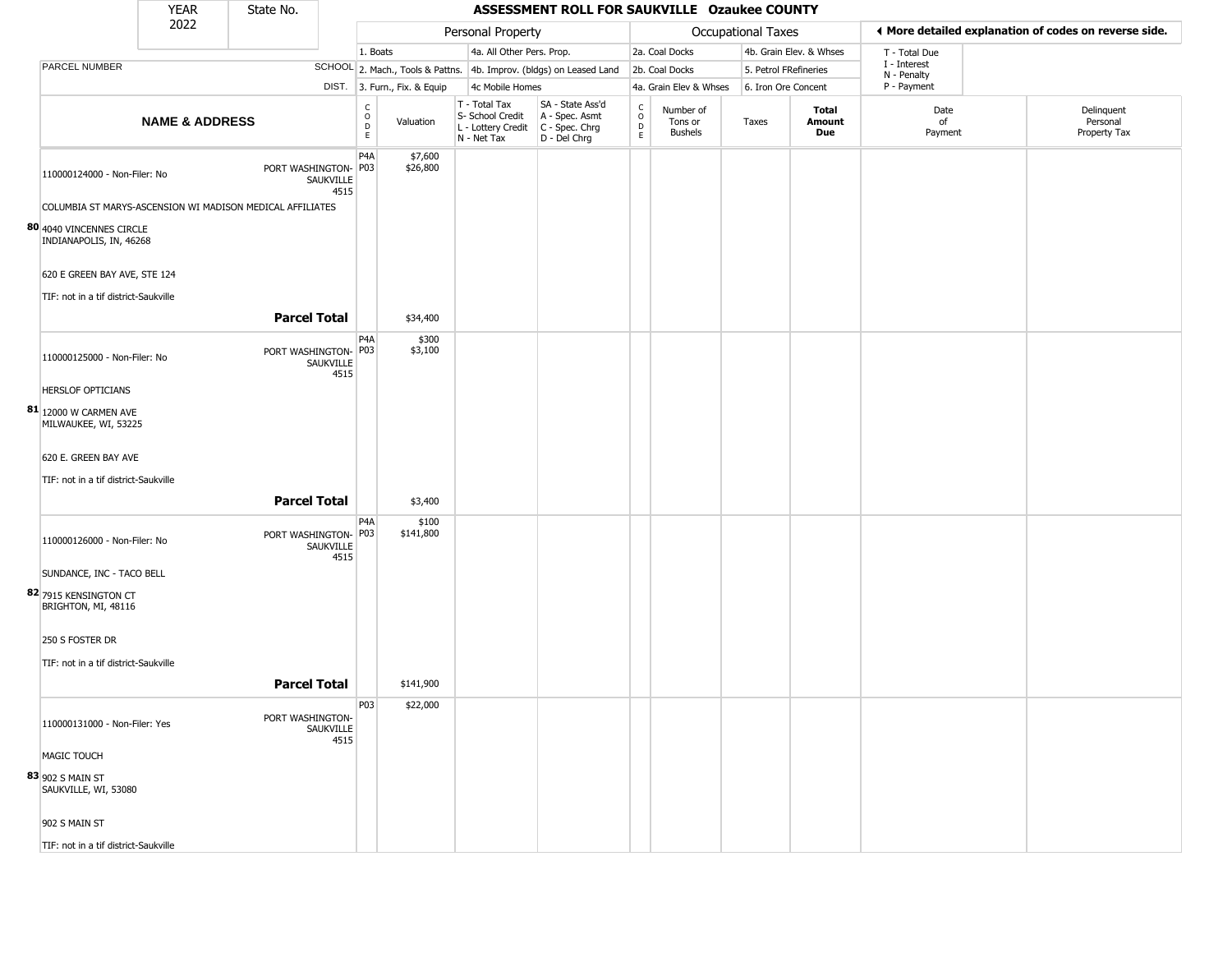|                                                                     | <b>YEAR</b>                               | State No.        |                   |                                                 |                                  |                                                                        | ASSESSMENT ROLL FOR SAUKVILLE Ozaukee COUNTY                           |                                                          |                                        |                       |                         |                             |                                                       |
|---------------------------------------------------------------------|-------------------------------------------|------------------|-------------------|-------------------------------------------------|----------------------------------|------------------------------------------------------------------------|------------------------------------------------------------------------|----------------------------------------------------------|----------------------------------------|-----------------------|-------------------------|-----------------------------|-------------------------------------------------------|
|                                                                     | 2022                                      |                  |                   |                                                 |                                  | Personal Property                                                      |                                                                        |                                                          |                                        | Occupational Taxes    |                         |                             | I More detailed explanation of codes on reverse side. |
|                                                                     |                                           |                  |                   | 1. Boats                                        |                                  | 4a. All Other Pers. Prop.                                              |                                                                        |                                                          | 2a. Coal Docks                         |                       | 4b. Grain Elev. & Whses | T - Total Due               |                                                       |
| PARCEL NUMBER                                                       |                                           |                  |                   |                                                 | SCHOOL 2. Mach., Tools & Pattns. |                                                                        | 4b. Improv. (bldgs) on Leased Land                                     |                                                          | 2b. Coal Docks                         | 5. Petrol FRefineries |                         | I - Interest<br>N - Penalty |                                                       |
|                                                                     |                                           |                  |                   |                                                 | DIST. 3. Furn., Fix. & Equip     | 4c Mobile Homes                                                        |                                                                        |                                                          | 4a. Grain Elev & Whses                 | 6. Iron Ore Concent   |                         | P - Payment                 |                                                       |
|                                                                     | <b>NAME &amp; ADDRESS</b>                 |                  |                   | $\begin{array}{c} C \\ O \\ D \\ E \end{array}$ | Valuation                        | T - Total Tax<br>S- School Credit<br>L - Lottery Credit<br>N - Net Tax | SA - State Ass'd<br>A - Spec. Asmt<br>C - Spec. Chrg<br>$D - Del Chrg$ | $\begin{matrix} 0 \\ 0 \\ D \end{matrix}$<br>$\mathsf E$ | Number of<br>Tons or<br><b>Bushels</b> | Taxes                 | Total<br>Amount<br>Due  | Date<br>of<br>Payment       | Delinquent<br>Personal<br>Property Tax                |
| 110000132000 - Non-Filer: No                                        |                                           | PORT WASHINGTON- | SAUKVILLE<br>4515 | P03                                             | \$26,600                         |                                                                        |                                                                        |                                                          |                                        |                       |                         |                             |                                                       |
| BMO HARRIS BANK, NA<br>84 111 W MONROE ST, 5C<br>CHICAGO, IL, 60603 |                                           |                  |                   |                                                 |                                  |                                                                        |                                                                        |                                                          |                                        |                       |                         |                             |                                                       |
| 859 E GREEN BAY AVE A                                               |                                           |                  |                   |                                                 |                                  |                                                                        |                                                                        |                                                          |                                        |                       |                         |                             |                                                       |
| TIF: not in a tif district-Saukville                                |                                           |                  |                   |                                                 |                                  |                                                                        |                                                                        |                                                          |                                        |                       |                         |                             |                                                       |
| 110000144000 - Non-Filer: No                                        |                                           | PORT WASHINGTON- | SAUKVILLE<br>4515 | <b>P03</b>                                      | \$1,400                          |                                                                        |                                                                        |                                                          |                                        |                       |                         |                             |                                                       |
| 85 478 WHEELERS FARM RD<br>MILFORD, CT, 06461                       | QUADIENT LEASING USA INC MAILFINANCE, INC |                  |                   |                                                 |                                  |                                                                        |                                                                        |                                                          |                                        |                       |                         |                             |                                                       |
| <b>VARIOUS</b>                                                      |                                           |                  |                   |                                                 |                                  |                                                                        |                                                                        |                                                          |                                        |                       |                         |                             |                                                       |
| TIF: not in a tif district-Saukville                                |                                           |                  |                   |                                                 |                                  |                                                                        |                                                                        |                                                          |                                        |                       |                         |                             |                                                       |
| 110000145000 - Non-Filer: No                                        |                                           | PORT WASHINGTON- | SAUKVILLE<br>4515 | <b>P03</b>                                      | \$1,800                          |                                                                        |                                                                        |                                                          |                                        |                       |                         |                             |                                                       |
| PITNEY BOWES FINANCIAL SVCS LLC                                     |                                           |                  |                   |                                                 |                                  |                                                                        |                                                                        |                                                          |                                        |                       |                         |                             |                                                       |
| 86 5310 CYPRESS CENTER DR, STE 110<br>TAMPA, FL, 33609              |                                           |                  |                   |                                                 |                                  |                                                                        |                                                                        |                                                          |                                        |                       |                         |                             |                                                       |
| VARIOUS                                                             |                                           |                  |                   |                                                 |                                  |                                                                        |                                                                        |                                                          |                                        |                       |                         |                             |                                                       |
| TIF: not in a tif district-Saukville                                |                                           |                  |                   |                                                 |                                  |                                                                        |                                                                        |                                                          |                                        |                       |                         |                             |                                                       |
| 110000146000 - Non-Filer: No                                        |                                           | PORT WASHINGTON- | SAUKVILLE<br>4515 | <b>P03</b>                                      | \$200                            |                                                                        |                                                                        |                                                          |                                        |                       |                         |                             |                                                       |
| QUADIENT INC FKA NEOPOST USA, INC                                   | 87 478 WHEELERS FARM RD, TAX DEPT 3RD FLR |                  |                   |                                                 |                                  |                                                                        |                                                                        |                                                          |                                        |                       |                         |                             |                                                       |
| MILFORD, CT, 06461<br>VARIOUS                                       |                                           |                  |                   |                                                 |                                  |                                                                        |                                                                        |                                                          |                                        |                       |                         |                             |                                                       |
| TIF: not in a tif district-Saukville                                |                                           |                  |                   |                                                 |                                  |                                                                        |                                                                        |                                                          |                                        |                       |                         |                             |                                                       |
|                                                                     |                                           |                  |                   | <b>P03</b>                                      | \$500                            |                                                                        |                                                                        |                                                          |                                        |                       |                         |                             |                                                       |
| 110000149000 - Non-Filer: No                                        |                                           | PORT WASHINGTON- | SAUKVILLE<br>4515 |                                                 |                                  |                                                                        |                                                                        |                                                          |                                        |                       |                         |                             |                                                       |
|                                                                     | AMERICAN FAMILY MUTUAL INSURANCE COMPANY  |                  |                   |                                                 |                                  |                                                                        |                                                                        |                                                          |                                        |                       |                         |                             |                                                       |
| 88 PO BOX 4747<br>OAK BROOK, IL, 60522                              |                                           |                  |                   |                                                 |                                  |                                                                        |                                                                        |                                                          |                                        |                       |                         |                             |                                                       |
| 156 E GREEN BAY AVE                                                 |                                           |                  |                   |                                                 |                                  |                                                                        |                                                                        |                                                          |                                        |                       |                         |                             |                                                       |
| TIF: not in a tif district-Saukville                                |                                           |                  |                   |                                                 |                                  |                                                                        |                                                                        |                                                          |                                        |                       |                         |                             |                                                       |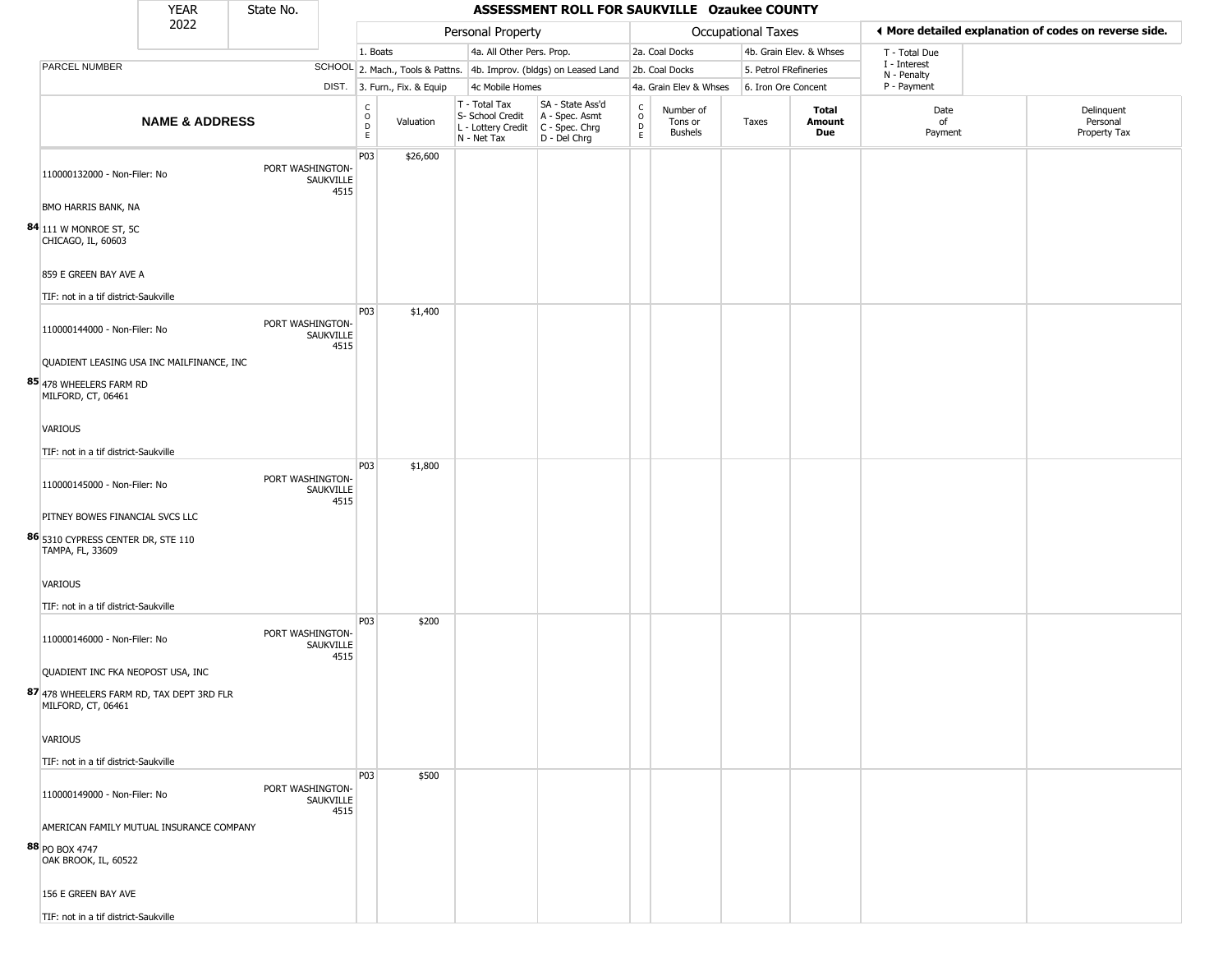|                                                                              | <b>YEAR</b>               | State No.            |                   |                                  |                              |                                                                        | ASSESSMENT ROLL FOR SAUKVILLE Ozaukee COUNTY                         |                      |                                        |                     |                         |                             |                                                       |
|------------------------------------------------------------------------------|---------------------------|----------------------|-------------------|----------------------------------|------------------------------|------------------------------------------------------------------------|----------------------------------------------------------------------|----------------------|----------------------------------------|---------------------|-------------------------|-----------------------------|-------------------------------------------------------|
|                                                                              | 2022                      |                      |                   |                                  |                              | Personal Property                                                      |                                                                      |                      |                                        | Occupational Taxes  |                         |                             | ◀ More detailed explanation of codes on reverse side. |
|                                                                              |                           |                      |                   | 1. Boats                         |                              | 4a. All Other Pers. Prop.                                              |                                                                      |                      | 2a. Coal Docks                         |                     | 4b. Grain Elev. & Whses | T - Total Due               |                                                       |
| PARCEL NUMBER                                                                |                           |                      |                   |                                  |                              |                                                                        | SCHOOL 2. Mach., Tools & Pattns. 4b. Improv. (bldgs) on Leased Land  |                      | 2b. Coal Docks                         |                     | 5. Petrol FRefineries   | I - Interest<br>N - Penalty |                                                       |
|                                                                              |                           |                      |                   |                                  | DIST. 3. Furn., Fix. & Equip | 4c Mobile Homes                                                        |                                                                      |                      | 4a. Grain Elev & Whses                 | 6. Iron Ore Concent |                         | P - Payment                 |                                                       |
|                                                                              | <b>NAME &amp; ADDRESS</b> |                      |                   | C<br>$\circ$<br>D<br>$\mathsf E$ | Valuation                    | T - Total Tax<br>S- School Credit<br>L - Lottery Credit<br>N - Net Tax | SA - State Ass'd<br>A - Spec. Asmt<br>C - Spec. Chrg<br>D - Del Chrg | $\rm _o^C$<br>D<br>E | Number of<br>Tons or<br><b>Bushels</b> | Taxes               | Total<br>Amount<br>Due  | Date<br>of<br>Payment       | Delinquent<br>Personal<br>Property Tax                |
| 110000157000 - Non-Filer: Yes                                                |                           | PORT WASHINGTON- P03 | SAUKVILLE<br>4515 | P <sub>4</sub> A                 | \$200<br>\$1,400             |                                                                        |                                                                      |                      |                                        |                     |                         |                             |                                                       |
| PERRY LIEUALLEN                                                              |                           |                      |                   |                                  |                              |                                                                        |                                                                      |                      |                                        |                     |                         |                             |                                                       |
| 89 200 E DEKORA ST<br>SAUKVILLE, WI, 53080                                   |                           |                      |                   |                                  |                              |                                                                        |                                                                      |                      |                                        |                     |                         |                             |                                                       |
| 200 N MILL ST                                                                |                           |                      |                   |                                  |                              |                                                                        |                                                                      |                      |                                        |                     |                         |                             |                                                       |
| TIF: not in a tif district-Saukville                                         |                           |                      |                   |                                  |                              |                                                                        |                                                                      |                      |                                        |                     |                         |                             |                                                       |
|                                                                              |                           | <b>Parcel Total</b>  |                   |                                  | \$1,600                      |                                                                        |                                                                      |                      |                                        |                     |                         |                             |                                                       |
| 110000158000 - Non-Filer: Yes                                                |                           | PORT WASHINGTON-     | SAUKVILLE<br>4515 | P03                              | \$24,400                     |                                                                        |                                                                      |                      |                                        |                     |                         |                             |                                                       |
| DAWGS IN MOTION                                                              |                           |                      |                   |                                  |                              |                                                                        |                                                                      |                      |                                        |                     |                         |                             |                                                       |
| 90 580 N DEKORA WOODS BLVD<br>SAUKVILLE, WI, 53080                           |                           |                      |                   |                                  |                              |                                                                        |                                                                      |                      |                                        |                     |                         |                             |                                                       |
| 580 N DEKORA WOODS BLVD                                                      |                           |                      |                   |                                  |                              |                                                                        |                                                                      |                      |                                        |                     |                         |                             |                                                       |
| TIF: not in a tif district-Saukville                                         |                           |                      |                   |                                  |                              |                                                                        |                                                                      |                      |                                        |                     |                         |                             |                                                       |
| 110000161000 - Non-Filer: No                                                 |                           | PORT WASHINGTON- P03 | SAUKVILLE<br>4515 | P4A                              | \$200<br>\$2,700             |                                                                        |                                                                      |                      |                                        |                     |                         |                             |                                                       |
| MEDICAL HEARING ASSOCIATES, LTD<br>91 1442 N 31ST ST<br>SHEBOYGAN, WI, 53081 |                           |                      |                   |                                  |                              |                                                                        |                                                                      |                      |                                        |                     |                         |                             |                                                       |
| 620 E GREEN BAY AVE, STE 110                                                 |                           |                      |                   |                                  |                              |                                                                        |                                                                      |                      |                                        |                     |                         |                             |                                                       |
| TIF: not in a tif district-Saukville                                         |                           |                      |                   |                                  |                              |                                                                        |                                                                      |                      |                                        |                     |                         |                             |                                                       |
|                                                                              |                           | <b>Parcel Total</b>  |                   |                                  | \$2,900                      |                                                                        |                                                                      |                      |                                        |                     |                         |                             |                                                       |
|                                                                              |                           |                      |                   | P <sub>4</sub> A                 | \$900                        |                                                                        |                                                                      |                      |                                        |                     |                         |                             |                                                       |
| 110000175000 - Non-Filer: Yes                                                |                           | PORT WASHINGTON-     | SAUKVILLE<br>4515 |                                  |                              |                                                                        |                                                                      |                      |                                        |                     |                         |                             |                                                       |
| REDBOX AUTOMATED RETAIL, LLC                                                 |                           |                      |                   |                                  |                              |                                                                        |                                                                      |                      |                                        |                     |                         |                             |                                                       |
| 92 PO BOX 72210<br>PHOENIX, AZ, 85050                                        |                           |                      |                   |                                  |                              |                                                                        |                                                                      |                      |                                        |                     |                         |                             |                                                       |
| VARIOUS                                                                      |                           |                      |                   |                                  |                              |                                                                        |                                                                      |                      |                                        |                     |                         |                             |                                                       |
| TIF: not in a tif district-Saukville                                         |                           |                      |                   |                                  |                              |                                                                        |                                                                      |                      |                                        |                     |                         |                             |                                                       |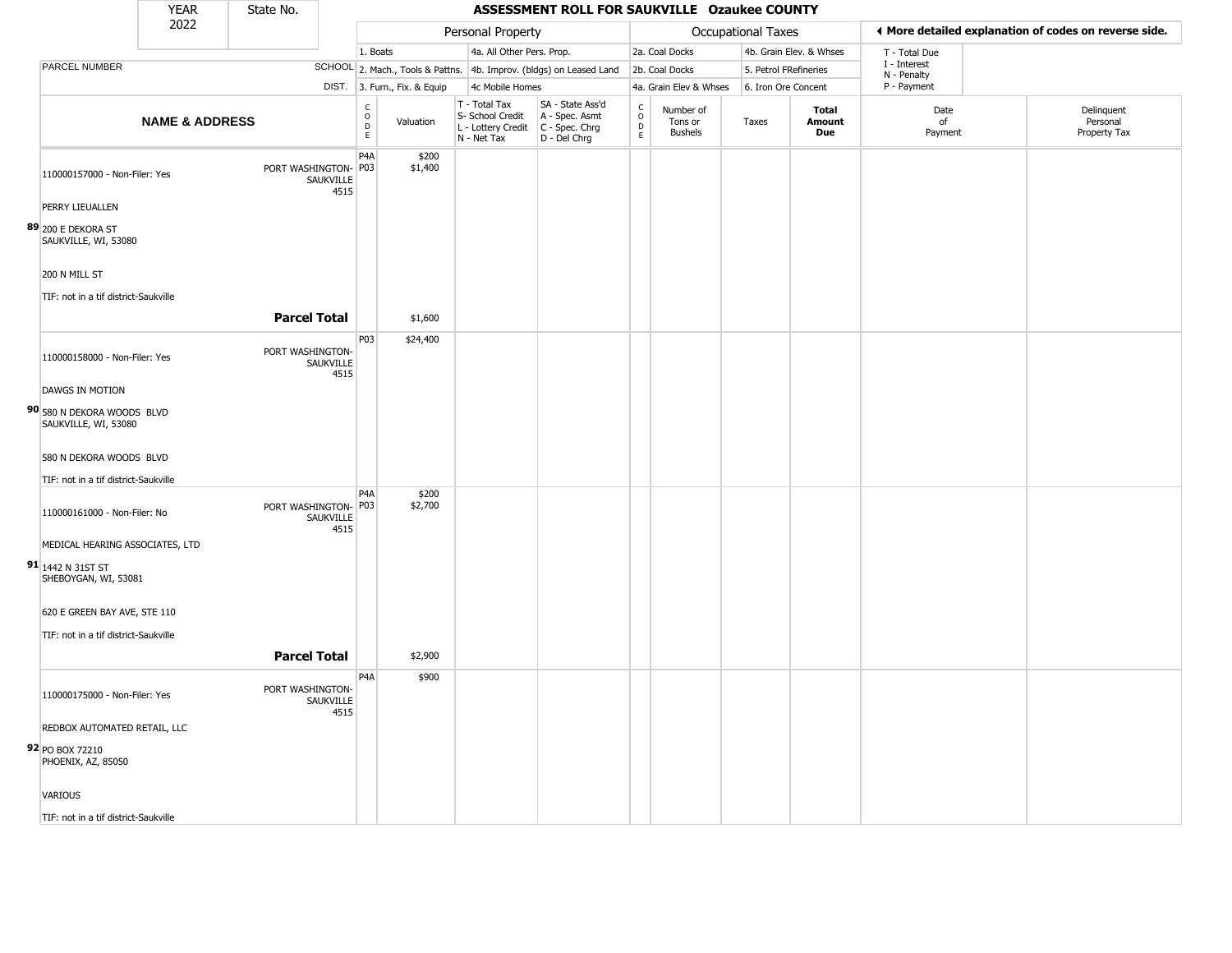|                                            | <b>YEAR</b>                                      | State No.            |                   |                                  |                              |                                                                        | ASSESSMENT ROLL FOR SAUKVILLE Ozaukee COUNTY                           |                                              |                                        |                    |                         |                             |                                                       |
|--------------------------------------------|--------------------------------------------------|----------------------|-------------------|----------------------------------|------------------------------|------------------------------------------------------------------------|------------------------------------------------------------------------|----------------------------------------------|----------------------------------------|--------------------|-------------------------|-----------------------------|-------------------------------------------------------|
|                                            | 2022                                             |                      |                   |                                  |                              | Personal Property                                                      |                                                                        |                                              |                                        | Occupational Taxes |                         |                             | ♦ More detailed explanation of codes on reverse side. |
|                                            |                                                  |                      |                   | 1. Boats                         |                              | 4a. All Other Pers. Prop.                                              |                                                                        |                                              | 2a. Coal Docks                         |                    | 4b. Grain Elev. & Whses | T - Total Due               |                                                       |
| PARCEL NUMBER                              |                                                  |                      |                   |                                  |                              |                                                                        | SCHOOL 2. Mach., Tools & Pattns. 4b. Improv. (bldgs) on Leased Land    |                                              | 2b. Coal Docks                         |                    | 5. Petrol FRefineries   | I - Interest<br>N - Penalty |                                                       |
|                                            |                                                  |                      |                   |                                  | DIST. 3. Furn., Fix. & Equip | 4c Mobile Homes                                                        |                                                                        |                                              | 4a. Grain Elev & Whses                 |                    | 6. Iron Ore Concent     | P - Payment                 |                                                       |
|                                            | <b>NAME &amp; ADDRESS</b>                        |                      |                   | C<br>$\circ$<br>D<br>$\mathsf E$ | Valuation                    | T - Total Tax<br>S- School Credit<br>L - Lottery Credit<br>N - Net Tax | SA - State Ass'd<br>A - Spec. Asmt<br>$C - Spec. Chrg$<br>D - Del Chrg | $\frac{c}{0}$<br>$\mathsf{D}$<br>$\mathsf E$ | Number of<br>Tons or<br><b>Bushels</b> | Taxes              | Total<br>Amount<br>Due  | Date<br>of<br>Payment       | Delinquent<br>Personal<br>Property Tax                |
| 110000181000 - Non-Filer: No               |                                                  | PORT WASHINGTON- P03 | SAUKVILLE<br>4515 | P <sub>4</sub> A                 | \$3,900<br>\$10,300          |                                                                        |                                                                        |                                              |                                        |                    |                         |                             |                                                       |
|                                            | THE SHERWIN-WILLIAMS COMPANY DBA 703536          |                      |                   |                                  |                              |                                                                        |                                                                        |                                              |                                        |                    |                         |                             |                                                       |
| 93 PO BOX 6027<br>CLEVLAND, OH, 44101      |                                                  |                      |                   |                                  |                              |                                                                        |                                                                        |                                              |                                        |                    |                         |                             |                                                       |
| 620 GREEN BAY AVE E STE 100                |                                                  |                      |                   |                                  |                              |                                                                        |                                                                        |                                              |                                        |                    |                         |                             |                                                       |
| TIF: not in a tif district-Saukville       |                                                  |                      |                   |                                  |                              |                                                                        |                                                                        |                                              |                                        |                    |                         |                             |                                                       |
|                                            |                                                  | <b>Parcel Total</b>  |                   |                                  | \$14,200                     |                                                                        |                                                                        |                                              |                                        |                    |                         |                             |                                                       |
| 110000185000 - Non-Filer: No               |                                                  | PORT WASHINGTON- P03 | SAUKVILLE<br>4515 | P <sub>4</sub> A                 | \$2,100<br>\$6,400           |                                                                        |                                                                        |                                              |                                        |                    |                         |                             |                                                       |
|                                            | EDWARD D. JONES & CO, L.P. DBA: BRANCH TAX 32340 |                      |                   |                                  |                              |                                                                        |                                                                        |                                              |                                        |                    |                         |                             |                                                       |
| 94 PO BOX 66528<br>ST. LOUIS, MO, 63166    |                                                  |                      |                   |                                  |                              |                                                                        |                                                                        |                                              |                                        |                    |                         |                             |                                                       |
| 620 E. GREEN BAY AVE, STE 101              |                                                  |                      |                   |                                  |                              |                                                                        |                                                                        |                                              |                                        |                    |                         |                             |                                                       |
| TIF: not in a tif district-Saukville       |                                                  |                      |                   |                                  |                              |                                                                        |                                                                        |                                              |                                        |                    |                         |                             |                                                       |
|                                            |                                                  | <b>Parcel Total</b>  |                   |                                  | \$8,500                      |                                                                        |                                                                        |                                              |                                        |                    |                         |                             |                                                       |
| 110000191000 - Non-Filer: No               |                                                  | PORT WASHINGTON- P03 | SAUKVILLE<br>4515 | P4A                              | \$4,100<br>\$18,400          |                                                                        |                                                                        |                                              |                                        |                    |                         |                             |                                                       |
|                                            | SAUKVILLE INVESTMENTS, LLC DBA MILAN ESTATES     |                      |                   |                                  |                              |                                                                        |                                                                        |                                              |                                        |                    |                         |                             |                                                       |
| 95 PO BOX 472<br>PLYMOUTH, WI, 53073       |                                                  |                      |                   |                                  |                              |                                                                        |                                                                        |                                              |                                        |                    |                         |                             |                                                       |
| 715 E MILAN DR                             |                                                  |                      |                   |                                  |                              |                                                                        |                                                                        |                                              |                                        |                    |                         |                             |                                                       |
| TIF: not in a tif district-Saukville       |                                                  |                      |                   |                                  |                              |                                                                        |                                                                        |                                              |                                        |                    |                         |                             |                                                       |
|                                            |                                                  | <b>Parcel Total</b>  |                   |                                  | \$22,500                     |                                                                        |                                                                        |                                              |                                        |                    |                         |                             |                                                       |
| 110000198000 - Non-Filer: No               |                                                  | PORT WASHINGTON- mpt | SAUKVILLE<br>4515 | Exe                              | \$0                          |                                                                        |                                                                        |                                              |                                        |                    |                         |                             |                                                       |
| <b>BALANCE, INC</b>                        |                                                  |                      |                   |                                  |                              |                                                                        |                                                                        |                                              |                                        |                    |                         |                             |                                                       |
| 96 134 S FOSTER DR<br>SAUKVILLE, WI, 53080 |                                                  |                      |                   |                                  |                              |                                                                        |                                                                        |                                              |                                        |                    |                         |                             |                                                       |
| 134 S FOSTER DR                            |                                                  |                      |                   |                                  |                              |                                                                        |                                                                        |                                              |                                        |                    |                         |                             |                                                       |
| TIF: not in a tif district-Saukville       |                                                  |                      |                   |                                  |                              |                                                                        |                                                                        |                                              |                                        |                    |                         |                             |                                                       |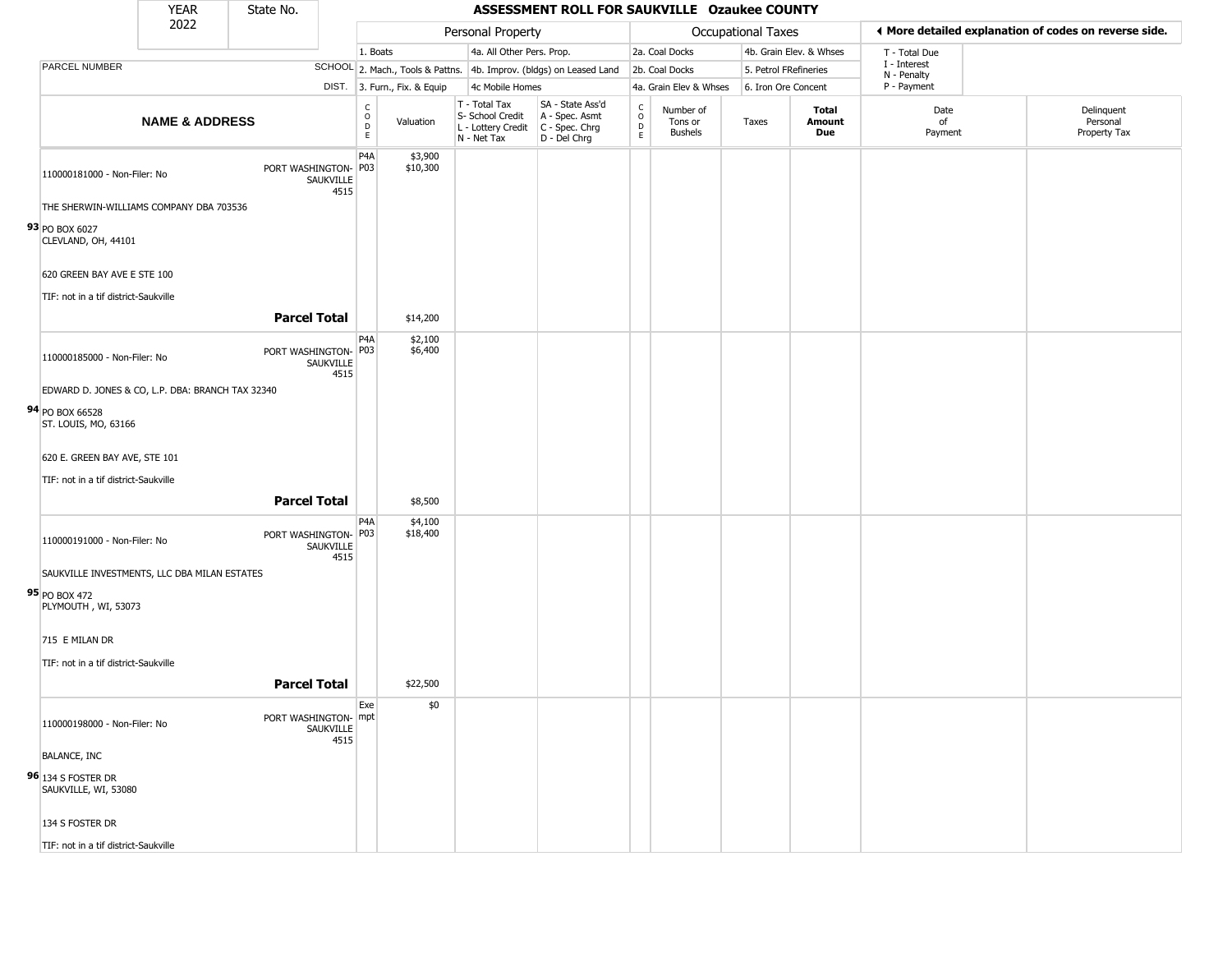|    |                                                                           | <b>YEAR</b>               | State No.            |                   |                                                |                              |                                                                        | ASSESSMENT ROLL FOR SAUKVILLE Ozaukee COUNTY                         |                                                  |                                        |                           |                               |                             |                                                       |
|----|---------------------------------------------------------------------------|---------------------------|----------------------|-------------------|------------------------------------------------|------------------------------|------------------------------------------------------------------------|----------------------------------------------------------------------|--------------------------------------------------|----------------------------------------|---------------------------|-------------------------------|-----------------------------|-------------------------------------------------------|
|    |                                                                           | 2022                      |                      |                   |                                                |                              | Personal Property                                                      |                                                                      |                                                  |                                        | <b>Occupational Taxes</b> |                               |                             | ♦ More detailed explanation of codes on reverse side. |
|    |                                                                           |                           |                      |                   | 1. Boats                                       |                              | 4a. All Other Pers. Prop.                                              |                                                                      |                                                  | 2a. Coal Docks                         |                           | 4b. Grain Elev. & Whses       | T - Total Due               |                                                       |
|    | PARCEL NUMBER                                                             |                           |                      |                   |                                                |                              |                                                                        | SCHOOL 2. Mach., Tools & Pattns. 4b. Improv. (bldgs) on Leased Land  |                                                  | 2b. Coal Docks                         | 5. Petrol FRefineries     |                               | I - Interest<br>N - Penalty |                                                       |
|    |                                                                           |                           |                      |                   |                                                | DIST. 3. Furn., Fix. & Equip | 4c Mobile Homes                                                        |                                                                      |                                                  | 4a. Grain Elev & Whses                 | 6. Iron Ore Concent       |                               | P - Payment                 |                                                       |
|    |                                                                           | <b>NAME &amp; ADDRESS</b> |                      |                   | $\begin{matrix} 0 \\ 0 \\ D \end{matrix}$<br>E | Valuation                    | T - Total Tax<br>S- School Credit<br>L - Lottery Credit<br>N - Net Tax | SA - State Ass'd<br>A - Spec. Asmt<br>C - Spec. Chrg<br>D - Del Chrg | $_{\rm o}^{\rm c}$<br>$\mathsf D$<br>$\mathsf E$ | Number of<br>Tons or<br><b>Bushels</b> | Taxes                     | Total<br>Amount<br><b>Due</b> | Date<br>of<br>Payment       | Delinquent<br>Personal<br>Property Tax                |
|    | 110000207000 - Non-Filer: No                                              |                           | PORT WASHINGTON-     | SAUKVILLE<br>4515 | P03                                            | \$7,700                      |                                                                        |                                                                      |                                                  |                                        |                           |                               |                             |                                                       |
|    | GREATAMERICA FINANCIAL SERVICES CORP                                      |                           |                      |                   |                                                |                              |                                                                        |                                                                      |                                                  |                                        |                           |                               |                             |                                                       |
|    | 97 625 1ST STREET SE, STE 800<br>CEDAR RAPIDS, IA, 52401                  |                           |                      |                   |                                                |                              |                                                                        |                                                                      |                                                  |                                        |                           |                               |                             |                                                       |
|    | <b>VARIOUS</b>                                                            |                           |                      |                   |                                                |                              |                                                                        |                                                                      |                                                  |                                        |                           |                               |                             |                                                       |
|    | TIF: not in a tif district-Saukville                                      |                           |                      |                   | P <sub>4</sub> A                               |                              |                                                                        |                                                                      |                                                  |                                        |                           |                               |                             |                                                       |
|    | 110000211000 - Non-Filer: No                                              |                           | PORT WASHINGTON-     | SAUKVILLE<br>4515 |                                                | \$5,100                      |                                                                        |                                                                      |                                                  |                                        |                           |                               |                             |                                                       |
|    | GM-DI LEASING CORPORATION C/O RYAN TAX COMPLIANCE SERVICES,<br><b>LLC</b> |                           |                      |                   |                                                |                              |                                                                        |                                                                      |                                                  |                                        |                           |                               |                             |                                                       |
| 98 | PO BOX 460169 DEPT 851<br>HOUSTON, TX, 77056                              |                           |                      |                   |                                                |                              |                                                                        |                                                                      |                                                  |                                        |                           |                               |                             |                                                       |
|    | 805 E GREEN BAY                                                           |                           |                      |                   |                                                |                              |                                                                        |                                                                      |                                                  |                                        |                           |                               |                             |                                                       |
|    | TIF: not in a tif district-Saukville                                      |                           |                      |                   |                                                |                              |                                                                        |                                                                      |                                                  |                                        |                           |                               |                             |                                                       |
|    | 110000212000 - Non-Filer: No                                              |                           | PORT WASHINGTON-     | SAUKVILLE<br>4515 | P03                                            | \$91,000                     |                                                                        |                                                                      |                                                  |                                        |                           |                               |                             |                                                       |
|    | CHG MERIDIAN USA CORP                                                     |                           |                      |                   |                                                |                              |                                                                        |                                                                      |                                                  |                                        |                           |                               |                             |                                                       |
|    | 99 7303 SE LAKE RD<br>PORTLAND, OR, 72767                                 |                           |                      |                   |                                                |                              |                                                                        |                                                                      |                                                  |                                        |                           |                               |                             |                                                       |
|    | 350 S RIVERSIDE                                                           |                           |                      |                   |                                                |                              |                                                                        |                                                                      |                                                  |                                        |                           |                               |                             |                                                       |
|    | TIF: not in a tif district-Saukville                                      |                           |                      |                   |                                                |                              |                                                                        |                                                                      |                                                  |                                        |                           |                               |                             |                                                       |
|    | 110000218000 - Non-Filer: No                                              |                           | PORT WASHINGTON- P03 | SAUKVILLE<br>4515 | P <sub>4</sub> A                               | \$200<br>\$300               |                                                                        |                                                                      |                                                  |                                        |                           |                               |                             |                                                       |
|    | ACTS EA LLC DBA SASS ACCOUNTING                                           |                           |                      |                   |                                                |                              |                                                                        |                                                                      |                                                  |                                        |                           |                               |                             |                                                       |
|    | 100 221 E GREEN BAY AVE<br>SAUKVILLE, WI, 53080                           |                           |                      |                   |                                                |                              |                                                                        |                                                                      |                                                  |                                        |                           |                               |                             |                                                       |
|    | 221 E GREEN BAY AVE                                                       |                           |                      |                   |                                                |                              |                                                                        |                                                                      |                                                  |                                        |                           |                               |                             |                                                       |
|    | TIF: not in a tif district-Saukville                                      |                           |                      |                   |                                                |                              |                                                                        |                                                                      |                                                  |                                        |                           |                               |                             |                                                       |
|    |                                                                           |                           | <b>Parcel Total</b>  |                   |                                                | \$500                        |                                                                        |                                                                      |                                                  |                                        |                           |                               |                             |                                                       |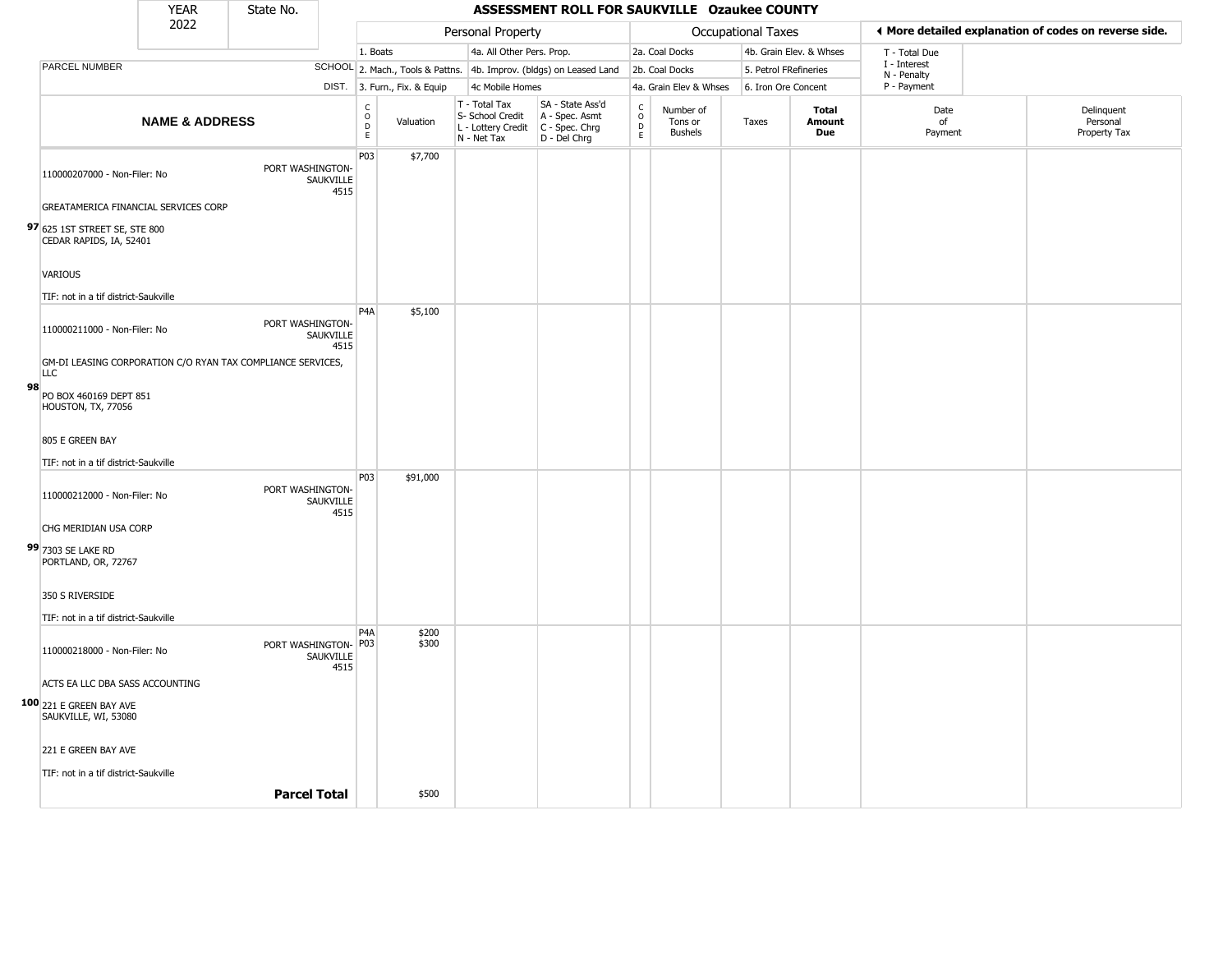|     |                                                                       | <b>YEAR</b>               | State No.            |                   |                         |                              |                                                                        | ASSESSMENT ROLL FOR SAUKVILLE Ozaukee COUNTY                         |                                             |                                        |                       |                         |                             |                                                       |
|-----|-----------------------------------------------------------------------|---------------------------|----------------------|-------------------|-------------------------|------------------------------|------------------------------------------------------------------------|----------------------------------------------------------------------|---------------------------------------------|----------------------------------------|-----------------------|-------------------------|-----------------------------|-------------------------------------------------------|
|     |                                                                       | 2022                      |                      |                   |                         |                              | Personal Property                                                      |                                                                      |                                             |                                        | Occupational Taxes    |                         |                             | ◀ More detailed explanation of codes on reverse side. |
|     |                                                                       |                           |                      |                   | 1. Boats                |                              | 4a. All Other Pers. Prop.                                              |                                                                      |                                             | 2a. Coal Docks                         |                       | 4b. Grain Elev. & Whses | T - Total Due               |                                                       |
|     | PARCEL NUMBER                                                         |                           |                      |                   |                         |                              |                                                                        | SCHOOL 2. Mach., Tools & Pattns. 4b. Improv. (bldgs) on Leased Land  |                                             | 2b. Coal Docks                         | 5. Petrol FRefineries |                         | I - Interest<br>N - Penalty |                                                       |
|     |                                                                       |                           |                      |                   |                         | DIST. 3. Furn., Fix. & Equip | 4c Mobile Homes                                                        |                                                                      |                                             | 4a. Grain Elev & Whses                 | 6. Iron Ore Concent   |                         | P - Payment                 |                                                       |
|     |                                                                       | <b>NAME &amp; ADDRESS</b> |                      |                   | $\frac{c}{0}$<br>D<br>E | Valuation                    | T - Total Tax<br>S- School Credit<br>L - Lottery Credit<br>N - Net Tax | SA - State Ass'd<br>A - Spec. Asmt<br>C - Spec. Chrg<br>D - Del Chrg | $\frac{c}{0}$<br>$\mathsf D$<br>$\mathsf E$ | Number of<br>Tons or<br><b>Bushels</b> | Taxes                 | Total<br>Amount<br>Due  | Date<br>of<br>Payment       | Delinquent<br>Personal<br>Property Tax                |
|     | 110000220000 - Non-Filer: No                                          |                           | PORT WASHINGTON-     | SAUKVILLE<br>4515 | P03                     | \$3,700                      |                                                                        |                                                                      |                                             |                                        |                       |                         |                             |                                                       |
|     | RICOH USA, INC                                                        |                           |                      |                   |                         |                              |                                                                        |                                                                      |                                             |                                        |                       |                         |                             |                                                       |
|     | 101 PO BOX 3850<br>MANCHESTER, NH, 03105<br>VARIOUS                   |                           |                      |                   |                         |                              |                                                                        |                                                                      |                                             |                                        |                       |                         |                             |                                                       |
|     | TIF: not in a tif district-Saukville                                  |                           |                      |                   |                         |                              |                                                                        |                                                                      |                                             |                                        |                       |                         |                             |                                                       |
|     | 110000221000 - Non-Filer: Yes                                         |                           | PORT WASHINGTON- P03 | SAUKVILLE<br>4515 | P4A                     | \$32,900<br>\$37,900         |                                                                        |                                                                      |                                             |                                        |                       |                         |                             |                                                       |
|     | SAUK TRAIL DENTAL, LLC                                                |                           |                      |                   |                         |                              |                                                                        |                                                                      |                                             |                                        |                       |                         |                             |                                                       |
|     | 102 661 E GREEN BAY AVE<br>SAUKVILLE, WI, 53080                       |                           |                      |                   |                         |                              |                                                                        |                                                                      |                                             |                                        |                       |                         |                             |                                                       |
|     | 661 E GREEN BAY AVE                                                   |                           |                      |                   |                         |                              |                                                                        |                                                                      |                                             |                                        |                       |                         |                             |                                                       |
|     |                                                                       |                           |                      |                   |                         |                              |                                                                        |                                                                      |                                             |                                        |                       |                         |                             |                                                       |
|     | TIF: not in a tif district-Saukville                                  |                           |                      |                   |                         |                              |                                                                        |                                                                      |                                             |                                        |                       |                         |                             |                                                       |
|     |                                                                       |                           | <b>Parcel Total</b>  |                   |                         | \$70,800                     |                                                                        |                                                                      |                                             |                                        |                       |                         |                             |                                                       |
|     | 110000229000 - Non-Filer: Yes                                         |                           | PORT WASHINGTON-     | SAUKVILLE<br>4515 | P03                     | \$13,800                     |                                                                        |                                                                      |                                             |                                        |                       |                         |                             |                                                       |
|     | M SIX INTERNATIONAL PROPERTIES, LLC DBA MAD MAX -<br>OFFICE/WAREHOUSE |                           |                      |                   |                         |                              |                                                                        |                                                                      |                                             |                                        |                       |                         |                             |                                                       |
| 103 |                                                                       |                           |                      |                   |                         |                              |                                                                        |                                                                      |                                             |                                        |                       |                         |                             |                                                       |
|     | 725 N PROGRESS DR<br>SAUKVILLE, WI, 53080                             |                           |                      |                   |                         |                              |                                                                        |                                                                      |                                             |                                        |                       |                         |                             |                                                       |
|     | 725 N PROGRESS DR                                                     |                           |                      |                   |                         |                              |                                                                        |                                                                      |                                             |                                        |                       |                         |                             |                                                       |
|     | TIF: not in a tif district-Saukville                                  |                           |                      |                   |                         |                              |                                                                        |                                                                      |                                             |                                        |                       |                         |                             |                                                       |
|     | 110000235000 - Non-Filer: Yes                                         |                           | PORT WASHINGTON- P4A | SAUKVILLE<br>4515 | P03                     | \$500<br>\$600               |                                                                        |                                                                      |                                             |                                        |                       |                         |                             |                                                       |
|     | <b>ESKRA TECHNICAL PRODUCTS</b>                                       |                           |                      |                   |                         |                              |                                                                        |                                                                      |                                             |                                        |                       |                         |                             |                                                       |
|     | 104 560 TECHNOLOGY WAY UNIT 7<br>SAUKVILLE, WI, 53080                 |                           |                      |                   |                         |                              |                                                                        |                                                                      |                                             |                                        |                       |                         |                             |                                                       |
|     | 560 TECHNOLOGY WAY                                                    |                           |                      |                   |                         |                              |                                                                        |                                                                      |                                             |                                        |                       |                         |                             |                                                       |
|     | TIF: not in a tif district-Saukville                                  |                           |                      |                   |                         |                              |                                                                        |                                                                      |                                             |                                        |                       |                         |                             |                                                       |
|     |                                                                       |                           | <b>Parcel Total</b>  |                   |                         | \$1,100                      |                                                                        |                                                                      |                                             |                                        |                       |                         |                             |                                                       |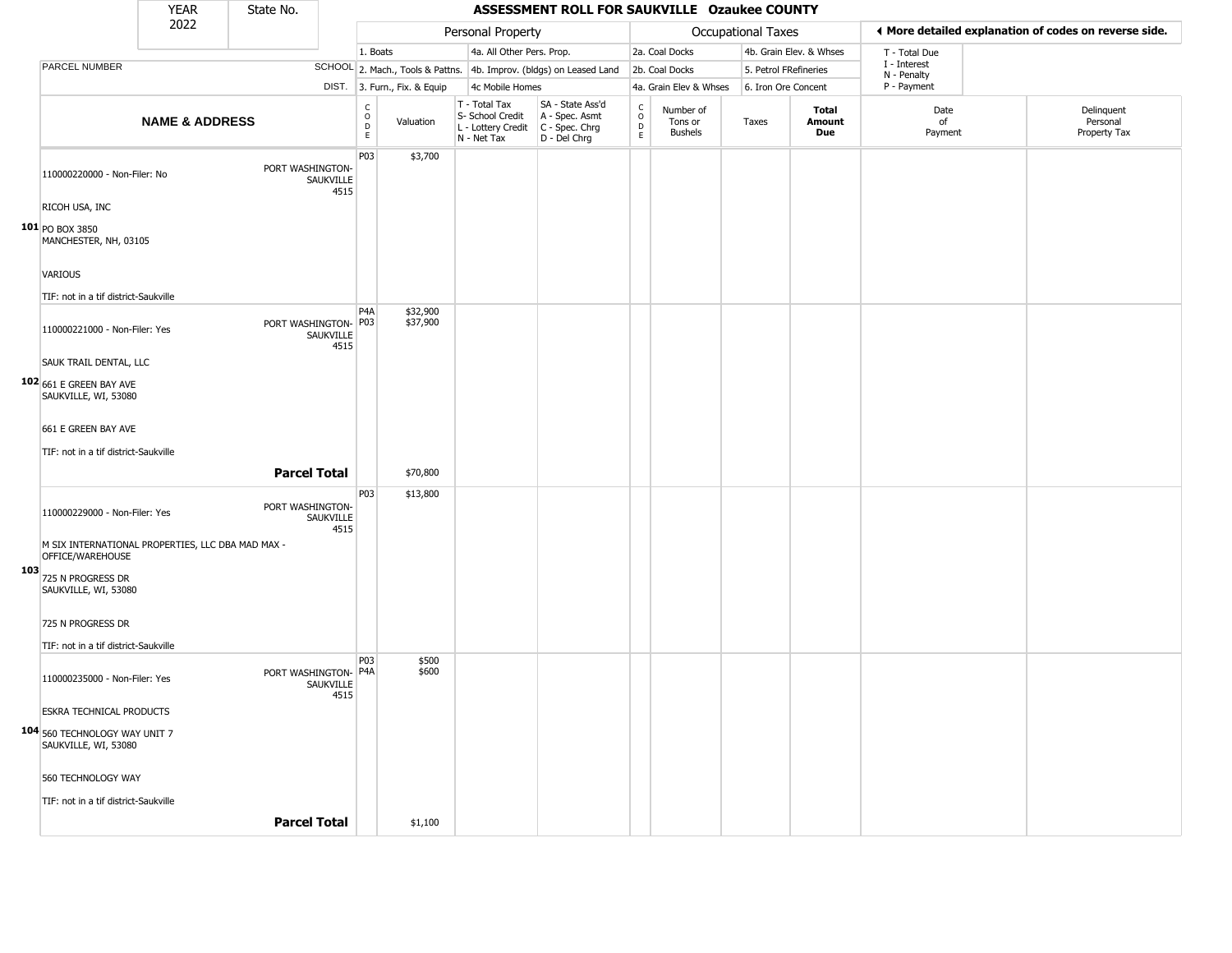|                                                  | <b>YEAR</b>               | State No.                                                  |                   |                                                 |                              |                                                                        | ASSESSMENT ROLL FOR SAUKVILLE Ozaukee COUNTY                         |                                              |                                        |                       |                               |                             |                                                       |
|--------------------------------------------------|---------------------------|------------------------------------------------------------|-------------------|-------------------------------------------------|------------------------------|------------------------------------------------------------------------|----------------------------------------------------------------------|----------------------------------------------|----------------------------------------|-----------------------|-------------------------------|-----------------------------|-------------------------------------------------------|
|                                                  | 2022                      |                                                            |                   |                                                 |                              | Personal Property                                                      |                                                                      |                                              |                                        | Occupational Taxes    |                               |                             | ♦ More detailed explanation of codes on reverse side. |
|                                                  |                           |                                                            |                   | 1. Boats                                        |                              | 4a. All Other Pers. Prop.                                              |                                                                      |                                              | 2a. Coal Docks                         |                       | 4b. Grain Elev. & Whses       | T - Total Due               |                                                       |
| PARCEL NUMBER                                    |                           |                                                            |                   |                                                 |                              |                                                                        | SCHOOL 2. Mach., Tools & Pattns. 4b. Improv. (bldgs) on Leased Land  |                                              | 2b. Coal Docks                         | 5. Petrol FRefineries |                               | I - Interest<br>N - Penalty |                                                       |
|                                                  |                           |                                                            |                   |                                                 | DIST. 3. Furn., Fix. & Equip | 4c Mobile Homes                                                        |                                                                      |                                              | 4a. Grain Elev & Whses                 | 6. Iron Ore Concent   |                               | P - Payment                 |                                                       |
|                                                  | <b>NAME &amp; ADDRESS</b> |                                                            |                   | $\begin{array}{c} C \\ O \\ D \\ E \end{array}$ | Valuation                    | T - Total Tax<br>S- School Credit<br>L - Lottery Credit<br>N - Net Tax | SA - State Ass'd<br>A - Spec. Asmt<br>C - Spec. Chrg<br>D - Del Chrg | $\begin{array}{c}\nC \\ O \\ D\n\end{array}$ | Number of<br>Tons or<br><b>Bushels</b> | Taxes                 | <b>Total</b><br>Amount<br>Due | Date<br>of<br>Payment       | Delinquent<br>Personal<br>Property Tax                |
| 110000241000 - Non-Filer: Yes                    |                           | PORT WASHINGTON-                                           | SAUKVILLE<br>4515 | P <sub>0</sub> 3                                | \$9,500                      |                                                                        |                                                                      |                                              |                                        |                       |                               |                             |                                                       |
| <b>GRAYHAWK LEASING, LLC</b>                     |                           |                                                            |                   |                                                 |                              |                                                                        |                                                                      |                                              |                                        |                       |                               |                             |                                                       |
| 105 1412 MAIN ST SUITE 1500<br>DALLAS, TX, 75202 |                           |                                                            |                   |                                                 |                              |                                                                        |                                                                      |                                              |                                        |                       |                               |                             |                                                       |
| VARIOUS                                          |                           |                                                            |                   |                                                 |                              |                                                                        |                                                                      |                                              |                                        |                       |                               |                             |                                                       |
| TIF: not in a tif district-Saukville             |                           |                                                            |                   |                                                 |                              |                                                                        |                                                                      |                                              |                                        |                       |                               |                             |                                                       |
| 110000242000 - Non-Filer: No                     |                           | PORT WASHINGTON-                                           | SAUKVILLE<br>4515 | P03                                             | \$2,300                      |                                                                        |                                                                      |                                              |                                        |                       |                               |                             |                                                       |
|                                                  |                           | WELLS FARGO VENDOR FINANCIAL SERV, LLC PROP TAX COMPLIANCE |                   |                                                 |                              |                                                                        |                                                                      |                                              |                                        |                       |                               |                             |                                                       |
| 106 PO BOX 36200<br>BILLINGS, MT, 59107          |                           |                                                            |                   |                                                 |                              |                                                                        |                                                                      |                                              |                                        |                       |                               |                             |                                                       |
| 851 W DEKORRA ST                                 |                           |                                                            |                   |                                                 |                              |                                                                        |                                                                      |                                              |                                        |                       |                               |                             |                                                       |
| TIF: not in a tif district-Saukville             |                           |                                                            |                   |                                                 |                              |                                                                        |                                                                      |                                              |                                        |                       |                               |                             |                                                       |
| 110000427000 - Non-Filer: No                     |                           | PORT WASHINGTON- P03                                       | SAUKVILLE<br>4515 | P <sub>4</sub> A                                | \$8,000<br>\$92,500          |                                                                        |                                                                      |                                              |                                        |                       |                               |                             |                                                       |
| CWI, INC DBA CAMPING WORLD, INC                  |                           |                                                            |                   |                                                 |                              |                                                                        |                                                                      |                                              |                                        |                       |                               |                             |                                                       |
| 107 PO BOX 90018<br>BOWLING GREEN, KY, 42102     |                           |                                                            |                   |                                                 |                              |                                                                        |                                                                      |                                              |                                        |                       |                               |                             |                                                       |
| 800 E GREEN BAY AVE                              |                           |                                                            |                   |                                                 |                              |                                                                        |                                                                      |                                              |                                        |                       |                               |                             |                                                       |
| TIF: TIF #4 (1104)-Saukville                     |                           |                                                            |                   |                                                 |                              |                                                                        |                                                                      |                                              |                                        |                       |                               |                             |                                                       |
|                                                  |                           | <b>Parcel Total</b>                                        |                   |                                                 | \$100,500                    |                                                                        |                                                                      |                                              |                                        |                       |                               |                             |                                                       |
|                                                  |                           |                                                            |                   | P <sub>4</sub> A                                | \$2,500                      |                                                                        |                                                                      |                                              |                                        |                       |                               |                             |                                                       |
| 110000428000 - Non-Filer: Yes                    |                           | PORT WASHINGTON- P03                                       | SAUKVILLE<br>4515 |                                                 | \$6,700                      |                                                                        |                                                                      |                                              |                                        |                       |                               |                             |                                                       |
| A1 FENCE CO                                      |                           |                                                            |                   |                                                 |                              |                                                                        |                                                                      |                                              |                                        |                       |                               |                             |                                                       |
| 108 740 DEKORA WOODS<br>SAUKVILLE, WI, 53080     |                           |                                                            |                   |                                                 |                              |                                                                        |                                                                      |                                              |                                        |                       |                               |                             |                                                       |
| 740 DEKORA WOODS                                 |                           |                                                            |                   |                                                 |                              |                                                                        |                                                                      |                                              |                                        |                       |                               |                             |                                                       |
| TIF: not in a tif district-Saukville             |                           |                                                            |                   |                                                 |                              |                                                                        |                                                                      |                                              |                                        |                       |                               |                             |                                                       |
|                                                  |                           | <b>Parcel Total</b>                                        |                   |                                                 | \$9,200                      |                                                                        |                                                                      |                                              |                                        |                       |                               |                             |                                                       |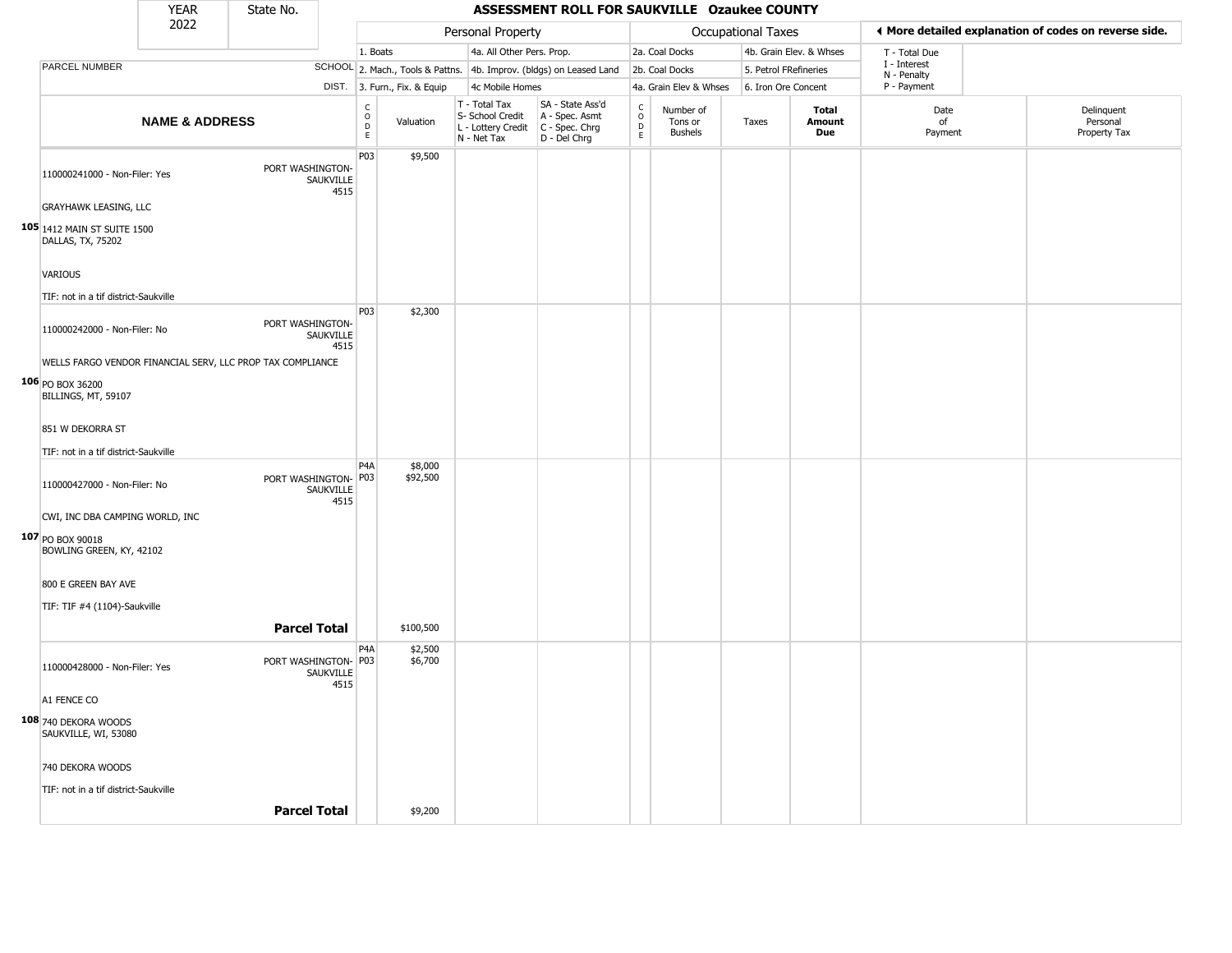|                                                                | <b>YEAR</b>               | State No.            |                          |                                                  |                              |                                                                        | ASSESSMENT ROLL FOR SAUKVILLE Ozaukee COUNTY                         |                                             |                                        |                       |                         |                             |                                                       |
|----------------------------------------------------------------|---------------------------|----------------------|--------------------------|--------------------------------------------------|------------------------------|------------------------------------------------------------------------|----------------------------------------------------------------------|---------------------------------------------|----------------------------------------|-----------------------|-------------------------|-----------------------------|-------------------------------------------------------|
|                                                                | 2022                      |                      |                          |                                                  |                              | Personal Property                                                      |                                                                      |                                             |                                        | Occupational Taxes    |                         |                             | ♦ More detailed explanation of codes on reverse side. |
|                                                                |                           |                      |                          | 1. Boats                                         |                              | 4a. All Other Pers. Prop.                                              |                                                                      |                                             | 2a. Coal Docks                         |                       | 4b. Grain Elev. & Whses | T - Total Due               |                                                       |
| PARCEL NUMBER                                                  |                           |                      |                          |                                                  |                              |                                                                        | SCHOOL 2. Mach., Tools & Pattns. 4b. Improv. (bldgs) on Leased Land  |                                             | 2b. Coal Docks                         | 5. Petrol FRefineries |                         | I - Interest<br>N - Penalty |                                                       |
|                                                                |                           |                      |                          |                                                  | DIST. 3. Furn., Fix. & Equip | 4c Mobile Homes                                                        |                                                                      |                                             | 4a. Grain Elev & Whses                 | 6. Iron Ore Concent   |                         | P - Payment                 |                                                       |
|                                                                | <b>NAME &amp; ADDRESS</b> |                      |                          | $_{\rm o}^{\rm c}$<br>$\mathsf D$<br>$\mathsf E$ | Valuation                    | T - Total Tax<br>S- School Credit<br>L - Lottery Credit<br>N - Net Tax | SA - State Ass'd<br>A - Spec. Asmt<br>C - Spec. Chrg<br>D - Del Chrg | $\frac{c}{0}$<br>$\mathsf D$<br>$\mathsf E$ | Number of<br>Tons or<br><b>Bushels</b> | Taxes                 | Total<br>Amount<br>Due  | Date<br>of<br>Payment       | Delinquent<br>Personal<br>Property Tax                |
| 110000429000 - Non-Filer: Yes                                  |                           | PORT WASHINGTON- P03 | SAUKVILLE<br>4515        | P <sub>4</sub> A                                 | \$600<br>\$2,600             |                                                                        |                                                                      |                                             |                                        |                       |                         |                             |                                                       |
| CLEANING PLUS, INC                                             |                           |                      |                          |                                                  |                              |                                                                        |                                                                      |                                             |                                        |                       |                         |                             |                                                       |
| 109 620 E GREEN BAY AVE UNIT 118<br>SAUKVILLE, WI, 53080       |                           |                      |                          |                                                  |                              |                                                                        |                                                                      |                                             |                                        |                       |                         |                             |                                                       |
| 620 E GREEN BAY AVE UNIT 118                                   |                           |                      |                          |                                                  |                              |                                                                        |                                                                      |                                             |                                        |                       |                         |                             |                                                       |
| TIF: not in a tif district-Saukville                           |                           |                      |                          |                                                  |                              |                                                                        |                                                                      |                                             |                                        |                       |                         |                             |                                                       |
|                                                                |                           | <b>Parcel Total</b>  |                          |                                                  | \$3,200                      |                                                                        |                                                                      |                                             |                                        |                       |                         |                             |                                                       |
| 110000432000 - Non-Filer: No                                   |                           | PORT WASHINGTON- P03 | SAUKVILLE<br>4515        | P4A                                              | \$6,600<br>\$50,000          |                                                                        |                                                                      |                                             |                                        |                       |                         |                             |                                                       |
| CAMPING WORLD RV SALES, LLC                                    |                           |                      |                          |                                                  |                              |                                                                        |                                                                      |                                             |                                        |                       |                         |                             |                                                       |
| 110 250 PARKWAY DR, STE 270<br>LINCOLNSHIRE, IL, 60069         |                           |                      |                          |                                                  |                              |                                                                        |                                                                      |                                             |                                        |                       |                         |                             |                                                       |
| 800 E GREEN BAY AVE                                            |                           |                      |                          |                                                  |                              |                                                                        |                                                                      |                                             |                                        |                       |                         |                             |                                                       |
| TIF: TIF #4 (1104)-Saukville                                   |                           |                      |                          |                                                  |                              |                                                                        |                                                                      |                                             |                                        |                       |                         |                             |                                                       |
|                                                                |                           | <b>Parcel Total</b>  |                          |                                                  | \$56,600                     |                                                                        |                                                                      |                                             |                                        |                       |                         |                             |                                                       |
| 110000442000 - Non-Filer: No                                   |                           | PORT WASHINGTON-     | SAUKVILLE<br>4515        | P03                                              | \$1,200                      |                                                                        |                                                                      |                                             |                                        |                       |                         |                             |                                                       |
| DIGITAL CINEMA DISTRIBUTION COALITION, LLC                     |                           |                      |                          |                                                  |                              |                                                                        |                                                                      |                                             |                                        |                       |                         |                             |                                                       |
| 111 1840 CENTURY PARK EAST, STE #550<br>LOS ANGELAS, CA, 90067 |                           |                      |                          |                                                  |                              |                                                                        |                                                                      |                                             |                                        |                       |                         |                             |                                                       |
| 350 S RIVERSIDE DR                                             |                           |                      |                          |                                                  |                              |                                                                        |                                                                      |                                             |                                        |                       |                         |                             |                                                       |
| TIF: not in a tif district-Saukville                           |                           |                      |                          |                                                  |                              |                                                                        |                                                                      |                                             |                                        |                       |                         |                             |                                                       |
| 110000445000 - Non-Filer: No                                   |                           | PORT WASHINGTON- P03 | <b>SAUKVILLE</b><br>4515 | P4A                                              | \$17,300<br>\$120,800        |                                                                        |                                                                      |                                             |                                        |                       |                         |                             |                                                       |
| KWIK TRIP, INC #879                                            |                           |                      |                          |                                                  |                              |                                                                        |                                                                      |                                             |                                        |                       |                         |                             |                                                       |
| 112 1626 OAK ST<br>LA CROSSE, WI, 54602                        |                           |                      |                          |                                                  |                              |                                                                        |                                                                      |                                             |                                        |                       |                         |                             |                                                       |
| 750 E GREEN BAY AVE                                            |                           |                      |                          |                                                  |                              |                                                                        |                                                                      |                                             |                                        |                       |                         |                             |                                                       |
| TIF: not in a tif district-Saukville                           |                           |                      |                          |                                                  |                              |                                                                        |                                                                      |                                             |                                        |                       |                         |                             |                                                       |
|                                                                |                           | <b>Parcel Total</b>  |                          |                                                  | \$138,100                    |                                                                        |                                                                      |                                             |                                        |                       |                         |                             |                                                       |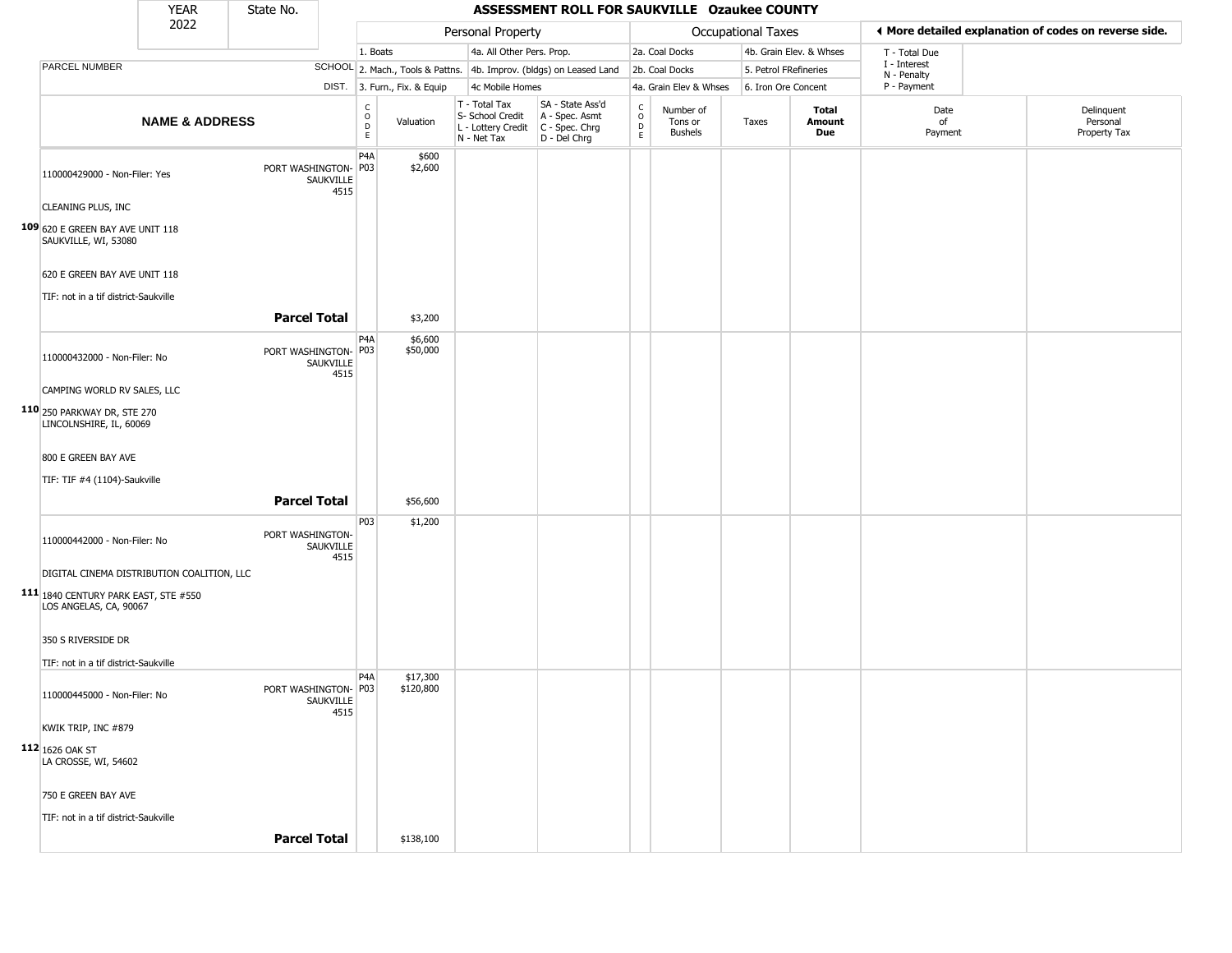|     |                                                                           | <b>YEAR</b>               | State No.            |                          |                                                  |                              |                                                                        | ASSESSMENT ROLL FOR SAUKVILLE Ozaukee COUNTY                         |                                                 |                                        |                       |                         |                             |                                                       |
|-----|---------------------------------------------------------------------------|---------------------------|----------------------|--------------------------|--------------------------------------------------|------------------------------|------------------------------------------------------------------------|----------------------------------------------------------------------|-------------------------------------------------|----------------------------------------|-----------------------|-------------------------|-----------------------------|-------------------------------------------------------|
|     |                                                                           | 2022                      |                      |                          |                                                  |                              | Personal Property                                                      |                                                                      |                                                 |                                        | Occupational Taxes    |                         |                             | ♦ More detailed explanation of codes on reverse side. |
|     |                                                                           |                           |                      |                          | 1. Boats                                         |                              | 4a. All Other Pers. Prop.                                              |                                                                      |                                                 | 2a. Coal Docks                         |                       | 4b. Grain Elev. & Whses | T - Total Due               |                                                       |
|     | PARCEL NUMBER                                                             |                           |                      |                          |                                                  |                              |                                                                        | SCHOOL 2. Mach., Tools & Pattns. 4b. Improv. (bldgs) on Leased Land  |                                                 | 2b. Coal Docks                         | 5. Petrol FRefineries |                         | I - Interest<br>N - Penalty |                                                       |
|     |                                                                           |                           |                      |                          |                                                  | DIST. 3. Furn., Fix. & Equip | 4c Mobile Homes                                                        |                                                                      |                                                 | 4a. Grain Elev & Whses                 | 6. Iron Ore Concent   |                         | P - Payment                 |                                                       |
|     |                                                                           | <b>NAME &amp; ADDRESS</b> |                      |                          | $_{\rm o}^{\rm c}$<br>$\mathsf D$<br>$\mathsf E$ | Valuation                    | T - Total Tax<br>S- School Credit<br>L - Lottery Credit<br>N - Net Tax | SA - State Ass'd<br>A - Spec. Asmt<br>C - Spec. Chrg<br>D - Del Chrg | $\begin{array}{c} C \\ O \\ D \\ E \end{array}$ | Number of<br>Tons or<br><b>Bushels</b> | Taxes                 | Total<br>Amount<br>Due  | Date<br>of<br>Payment       | Delinquent<br>Personal<br>Property Tax                |
|     | 110000446000 - Non-Filer: No                                              |                           | PORT WASHINGTON- P03 | <b>SAUKVILLE</b><br>4515 | P <sub>4</sub> A                                 | \$9,800<br>\$17,300          |                                                                        |                                                                      |                                                 |                                        |                       |                         |                             |                                                       |
|     | O'REILLY AUTOMOTIVE STORES, INC DBA: O'REILLY AUTO PARTS C/O<br>RYAN, LLC |                           |                      |                          |                                                  |                              |                                                                        |                                                                      |                                                 |                                        |                       |                         |                             |                                                       |
| 113 | PO BOX 9167<br>SPRINGFIELD, MO, 65801                                     |                           |                      |                          |                                                  |                              |                                                                        |                                                                      |                                                 |                                        |                       |                         |                             |                                                       |
|     | 980 E GREEN BAY AVE                                                       |                           |                      |                          |                                                  |                              |                                                                        |                                                                      |                                                 |                                        |                       |                         |                             |                                                       |
|     | TIF: not in a tif district-Saukville                                      |                           |                      |                          |                                                  |                              |                                                                        |                                                                      |                                                 |                                        |                       |                         |                             |                                                       |
|     |                                                                           |                           | <b>Parcel Total</b>  |                          |                                                  | \$27,100                     |                                                                        |                                                                      |                                                 |                                        |                       |                         |                             |                                                       |
|     | 110000447000 - Non-Filer: Yes                                             |                           | PORT WASHINGTON-     | <b>SAUKVILLE</b><br>4515 | P03                                              | \$25,000                     |                                                                        |                                                                      |                                                 |                                        |                       |                         |                             |                                                       |
|     | J'S SPORT BAR                                                             |                           |                      |                          |                                                  |                              |                                                                        |                                                                      |                                                 |                                        |                       |                         |                             |                                                       |
|     | 114 165 S MILL ST<br>SAUKVILLE, WI, 53080                                 |                           |                      |                          |                                                  |                              |                                                                        |                                                                      |                                                 |                                        |                       |                         |                             |                                                       |
|     | 165 S MILL ST                                                             |                           |                      |                          |                                                  |                              |                                                                        |                                                                      |                                                 |                                        |                       |                         |                             |                                                       |
|     | TIF: not in a tif district-Saukville                                      |                           |                      |                          |                                                  |                              |                                                                        |                                                                      |                                                 |                                        |                       |                         |                             |                                                       |
|     | 110000448000 - Non-Filer: No                                              |                           | PORT WASHINGTON- P03 | SAUKVILLE<br>4515        | P <sub>4</sub> A                                 | \$500<br>\$4,000             |                                                                        |                                                                      |                                                 |                                        |                       |                         |                             |                                                       |
|     | JT RAMS, LLC                                                              |                           |                      |                          |                                                  |                              |                                                                        |                                                                      |                                                 |                                        |                       |                         |                             |                                                       |
|     | 115 350 S TOWER ST<br>SAUKVILLE, WI, 53080                                |                           |                      |                          |                                                  |                              |                                                                        |                                                                      |                                                 |                                        |                       |                         |                             |                                                       |
|     | 350 S TOWER ST                                                            |                           |                      |                          |                                                  |                              |                                                                        |                                                                      |                                                 |                                        |                       |                         |                             |                                                       |
|     | TIF: not in a tif district-Saukville                                      |                           |                      |                          |                                                  |                              |                                                                        |                                                                      |                                                 |                                        |                       |                         |                             |                                                       |
|     |                                                                           |                           | <b>Parcel Total</b>  |                          |                                                  | \$4,500                      |                                                                        |                                                                      |                                                 |                                        |                       |                         |                             |                                                       |
|     | 110000449000 - Non-Filer: Yes                                             |                           | PORT WASHINGTON- P03 | SAUKVILLE<br>4515        | P4A                                              | \$600<br>\$2,100             |                                                                        |                                                                      |                                                 |                                        |                       |                         |                             |                                                       |
|     | TRUWATCH, LLC                                                             |                           |                      |                          |                                                  |                              |                                                                        |                                                                      |                                                 |                                        |                       |                         |                             |                                                       |
|     | 116 520 TECHNOLOGY WAY<br>SAUKVILLE, WI, 53080                            |                           |                      |                          |                                                  |                              |                                                                        |                                                                      |                                                 |                                        |                       |                         |                             |                                                       |
|     | 520 TECHNOLOGY WAY                                                        |                           |                      |                          |                                                  |                              |                                                                        |                                                                      |                                                 |                                        |                       |                         |                             |                                                       |
|     | TIF: not in a tif district-Saukville                                      |                           |                      |                          |                                                  |                              |                                                                        |                                                                      |                                                 |                                        |                       |                         |                             |                                                       |
|     |                                                                           |                           | <b>Parcel Total</b>  |                          |                                                  | \$2,700                      |                                                                        |                                                                      |                                                 |                                        |                       |                         |                             |                                                       |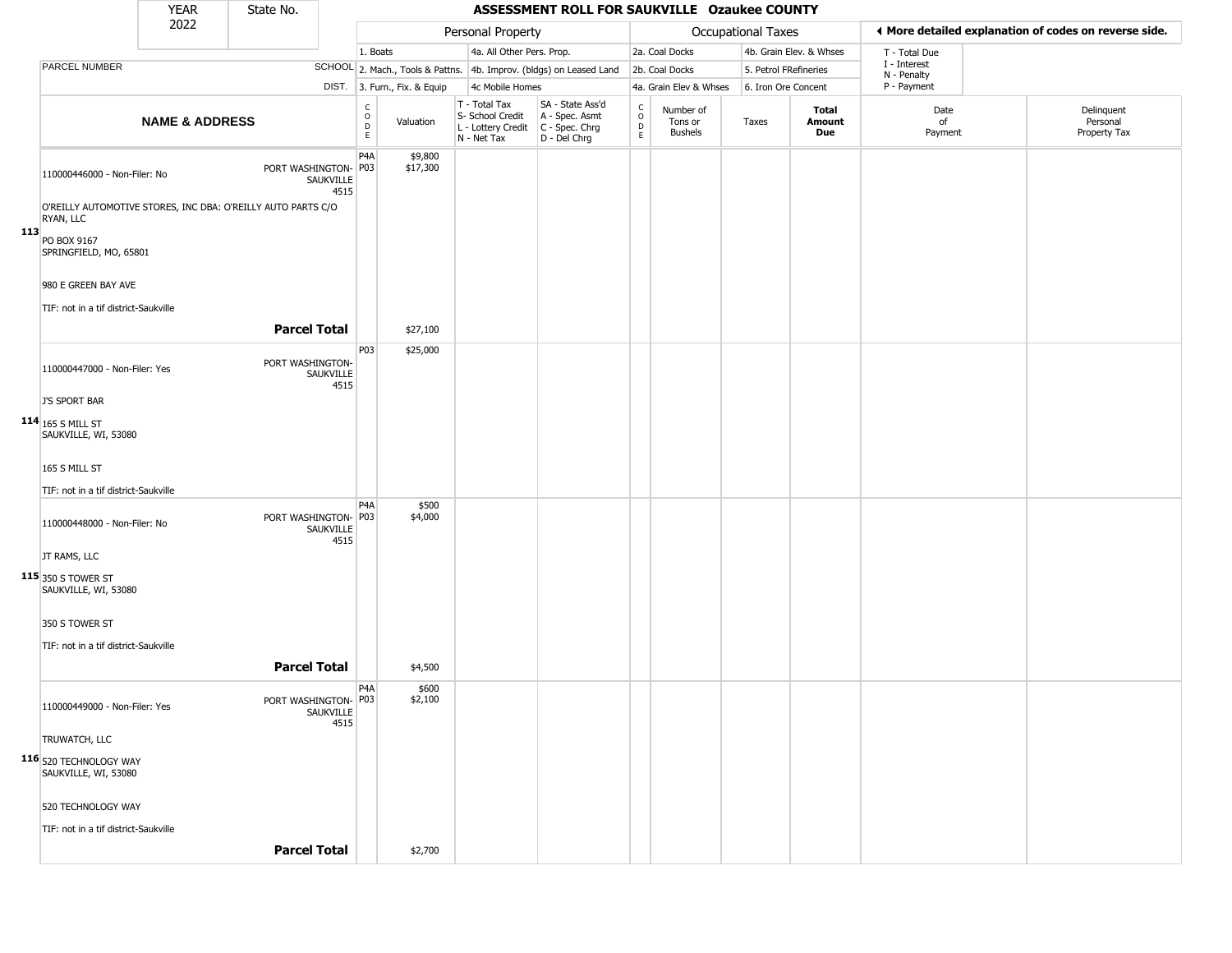|                                                   | <b>YEAR</b>               | State No.        |                   |                            |                              |                                                                        | ASSESSMENT ROLL FOR SAUKVILLE Ozaukee COUNTY                         |                                           |                                        |                       |                         |                                                       |                                        |
|---------------------------------------------------|---------------------------|------------------|-------------------|----------------------------|------------------------------|------------------------------------------------------------------------|----------------------------------------------------------------------|-------------------------------------------|----------------------------------------|-----------------------|-------------------------|-------------------------------------------------------|----------------------------------------|
|                                                   | 2022                      |                  |                   |                            |                              | Personal Property                                                      |                                                                      |                                           |                                        | Occupational Taxes    |                         | ◀ More detailed explanation of codes on reverse side. |                                        |
|                                                   |                           |                  |                   | 1. Boats                   |                              | 4a. All Other Pers. Prop.                                              |                                                                      |                                           | 2a. Coal Docks                         |                       | 4b. Grain Elev. & Whses | T - Total Due                                         |                                        |
| PARCEL NUMBER                                     |                           |                  |                   |                            |                              |                                                                        | SCHOOL 2. Mach., Tools & Pattns. 4b. Improv. (bldgs) on Leased Land  |                                           | 2b. Coal Docks                         | 5. Petrol FRefineries |                         | I - Interest                                          |                                        |
|                                                   |                           |                  |                   |                            | DIST. 3. Furn., Fix. & Equip | 4c Mobile Homes                                                        |                                                                      |                                           | 4a. Grain Elev & Whses                 | 6. Iron Ore Concent   |                         | N - Penalty<br>P - Payment                            |                                        |
|                                                   | <b>NAME &amp; ADDRESS</b> |                  |                   | C<br>0<br>D<br>$\mathsf E$ | Valuation                    | T - Total Tax<br>S- School Credit<br>L - Lottery Credit<br>N - Net Tax | SA - State Ass'd<br>A - Spec. Asmt<br>C - Spec. Chrg<br>D - Del Chrg | $\mathsf{C}$<br>$\circ$<br>$\overline{P}$ | Number of<br>Tons or<br><b>Bushels</b> | Taxes                 | Total<br>Amount<br>Due  | Date<br>of<br>Payment                                 | Delinquent<br>Personal<br>Property Tax |
| 110000450000 - Non-Filer: Yes                     |                           | PORT WASHINGTON- | SAUKVILLE<br>4515 | P03                        | \$600                        |                                                                        |                                                                      |                                           |                                        |                       |                         |                                                       |                                        |
| <b>BONSAI PET</b>                                 |                           |                  |                   |                            |                              |                                                                        |                                                                      |                                           |                                        |                       |                         |                                                       |                                        |
| 117 301 W DEKORA ST<br>SAUKVILLE, WI, 53080       |                           |                  |                   |                            |                              |                                                                        |                                                                      |                                           |                                        |                       |                         |                                                       |                                        |
| 301 W DEKORA ST                                   |                           |                  |                   |                            |                              |                                                                        |                                                                      |                                           |                                        |                       |                         |                                                       |                                        |
| TIF: not in a tif district-Saukville              |                           |                  |                   |                            |                              |                                                                        |                                                                      |                                           |                                        |                       |                         |                                                       |                                        |
| 110000451000 - Non-Filer: No                      |                           | PORT WASHINGTON- | SAUKVILLE<br>4515 | P03                        | \$171,900                    |                                                                        |                                                                      |                                           |                                        |                       |                         |                                                       |                                        |
| ZIPS EXPRESS CAR WASH C/O RYAN, LLC               |                           |                  |                   |                            |                              |                                                                        |                                                                      |                                           |                                        |                       |                         |                                                       |                                        |
| 118 15 W 6TH ST #2400<br><b>TULSA, OK, 74119</b>  |                           |                  |                   |                            |                              |                                                                        |                                                                      |                                           |                                        |                       |                         |                                                       |                                        |
| 475 E GREEN BAY AVE                               |                           |                  |                   |                            |                              |                                                                        |                                                                      |                                           |                                        |                       |                         |                                                       |                                        |
| TIF: not in a tif district-Saukville              |                           |                  |                   |                            |                              |                                                                        |                                                                      |                                           |                                        |                       |                         |                                                       |                                        |
| 110000465000 - Non-Filer: Yes                     |                           | PORT WASHINGTON- | SAUKVILLE<br>4515 | P03                        | \$4,000                      |                                                                        |                                                                      |                                           |                                        |                       |                         |                                                       |                                        |
| NINE LADIES DANCING DANCE STUDIO                  |                           |                  |                   |                            |                              |                                                                        |                                                                      |                                           |                                        |                       |                         |                                                       |                                        |
| 119 7057 WINGATE CIRCLE<br>WEST BEND, WI, 53090   |                           |                  |                   |                            |                              |                                                                        |                                                                      |                                           |                                        |                       |                         |                                                       |                                        |
| 620 E GREEN BAY AVE #105                          |                           |                  |                   |                            |                              |                                                                        |                                                                      |                                           |                                        |                       |                         |                                                       |                                        |
| TIF: not in a tif district-Saukville              |                           |                  |                   |                            |                              |                                                                        |                                                                      |                                           |                                        |                       |                         |                                                       |                                        |
| 110000467000 - Non-Filer: Yes                     |                           | PORT WASHINGTON- | SAUKVILLE<br>4515 | P03                        | \$40,700                     |                                                                        |                                                                      |                                           |                                        |                       |                         |                                                       |                                        |
| <b>ENGINEERED EXHAUST</b>                         |                           |                  |                   |                            |                              |                                                                        |                                                                      |                                           |                                        |                       |                         |                                                       |                                        |
| 120 800 DEKORA WOODS BLVD<br>SAUKVILLE, WI, 53080 |                           |                  |                   |                            |                              |                                                                        |                                                                      |                                           |                                        |                       |                         |                                                       |                                        |
| 800 DEKORA WOODS BLVD                             |                           |                  |                   |                            |                              |                                                                        |                                                                      |                                           |                                        |                       |                         |                                                       |                                        |
| TIF: not in a tif district-Saukville              |                           |                  |                   |                            |                              |                                                                        |                                                                      |                                           |                                        |                       |                         |                                                       |                                        |
| 110000468000 - Non-Filer: Yes                     |                           | PORT WASHINGTON- | SAUKVILLE<br>4515 | P03                        | \$8,500                      |                                                                        |                                                                      |                                           |                                        |                       |                         |                                                       |                                        |
| RECOGNITION SPECIALISTS                           |                           |                  |                   |                            |                              |                                                                        |                                                                      |                                           |                                        |                       |                         |                                                       |                                        |
| 121 407 PROGRESS DR<br>SAUKVILLE, WI, 53080       |                           |                  |                   |                            |                              |                                                                        |                                                                      |                                           |                                        |                       |                         |                                                       |                                        |
| 407 PROGRESS DR                                   |                           |                  |                   |                            |                              |                                                                        |                                                                      |                                           |                                        |                       |                         |                                                       |                                        |
| TIF: not in a tif district-Saukville              |                           |                  |                   |                            |                              |                                                                        |                                                                      |                                           |                                        |                       |                         |                                                       |                                        |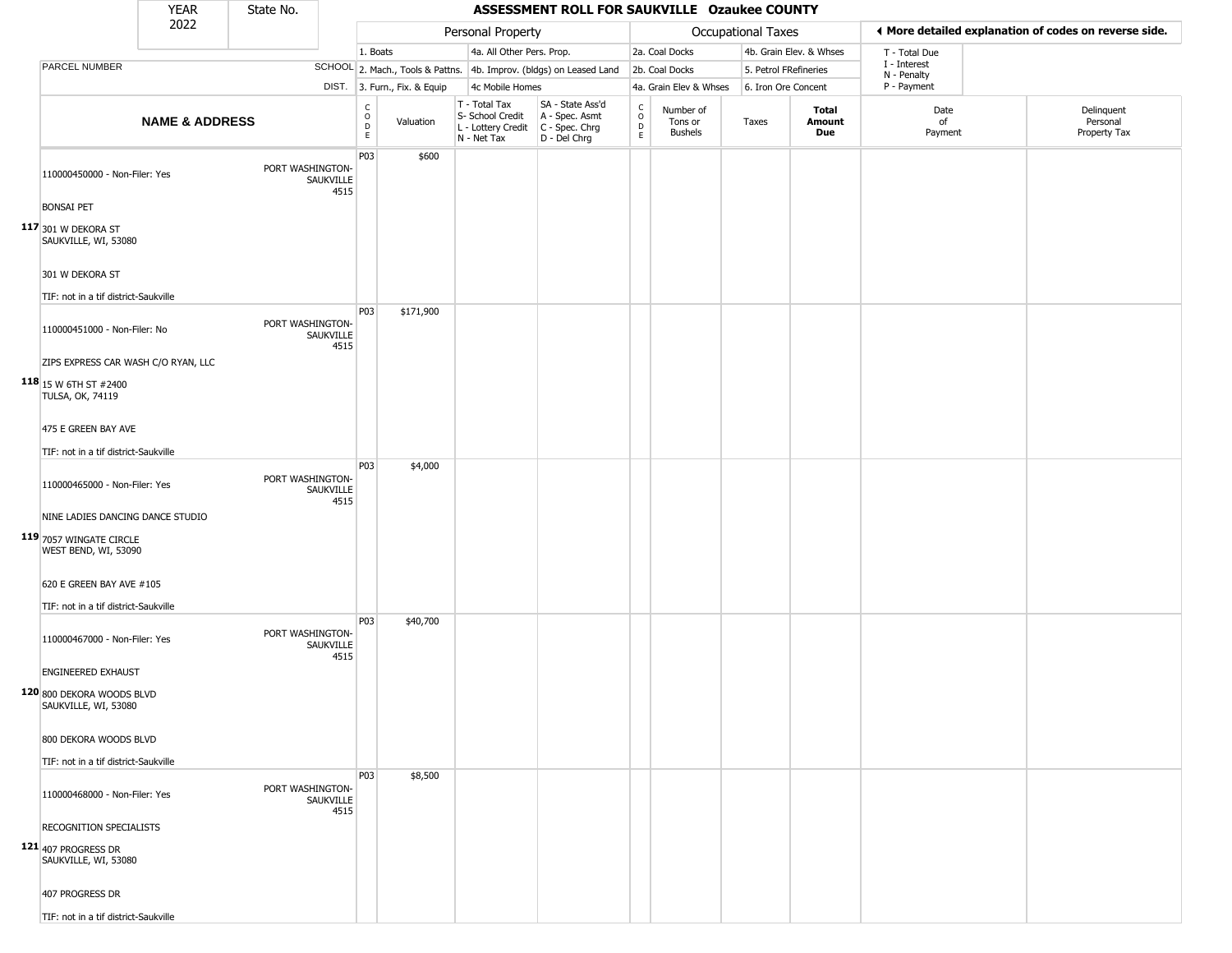|                                                   | <b>YEAR</b>               | State No.            |                   |                                |                              |                                                                        | ASSESSMENT ROLL FOR SAUKVILLE Ozaukee COUNTY                         |                                 |                                        |                       |                         |                             |                                                       |
|---------------------------------------------------|---------------------------|----------------------|-------------------|--------------------------------|------------------------------|------------------------------------------------------------------------|----------------------------------------------------------------------|---------------------------------|----------------------------------------|-----------------------|-------------------------|-----------------------------|-------------------------------------------------------|
|                                                   | 2022                      |                      |                   |                                |                              | Personal Property                                                      |                                                                      |                                 |                                        | Occupational Taxes    |                         |                             | ♦ More detailed explanation of codes on reverse side. |
|                                                   |                           |                      |                   | 1. Boats                       |                              | 4a. All Other Pers. Prop.                                              |                                                                      |                                 | 2a. Coal Docks                         |                       | 4b. Grain Elev. & Whses | T - Total Due               |                                                       |
| PARCEL NUMBER                                     |                           |                      |                   |                                |                              |                                                                        | SCHOOL 2. Mach., Tools & Pattns. 4b. Improv. (bldgs) on Leased Land  |                                 | 2b. Coal Docks                         | 5. Petrol FRefineries |                         | I - Interest<br>N - Penalty |                                                       |
|                                                   |                           |                      |                   |                                | DIST. 3. Furn., Fix. & Equip | 4c Mobile Homes                                                        |                                                                      |                                 | 4a. Grain Elev & Whses                 | 6. Iron Ore Concent   |                         | P - Payment                 |                                                       |
|                                                   | <b>NAME &amp; ADDRESS</b> |                      |                   | $\rm ^c_o$<br>$\mathsf D$<br>E | Valuation                    | T - Total Tax<br>S- School Credit<br>L - Lottery Credit<br>N - Net Tax | SA - State Ass'd<br>A - Spec. Asmt<br>C - Spec. Chrg<br>D - Del Chrg | $\rm _o^C$<br>$\mathsf D$<br>E. | Number of<br>Tons or<br><b>Bushels</b> | Taxes                 | Total<br>Amount<br>Due  | Date<br>of<br>Payment       | Delinquent<br>Personal<br>Property Tax                |
| 110000470000 - Non-Filer: Yes                     |                           | PORT WASHINGTON- P03 | SAUKVILLE<br>4515 | P <sub>4</sub> A               | \$600<br>\$2,500             |                                                                        |                                                                      |                                 |                                        |                       |                         |                             |                                                       |
| P2 DEVELOPMENT CO, INC ATTN: JAMES BACH           |                           |                      |                   |                                |                              |                                                                        |                                                                      |                                 |                                        |                       |                         |                             |                                                       |
| 122 524 TECHNOLOGY WAY<br>SAUKVILLE, WI, 53080    |                           |                      |                   |                                |                              |                                                                        |                                                                      |                                 |                                        |                       |                         |                             |                                                       |
| 524 TECHNOLOGY WAY                                |                           |                      |                   |                                |                              |                                                                        |                                                                      |                                 |                                        |                       |                         |                             |                                                       |
| TIF: not in a tif district-Saukville              |                           |                      |                   |                                |                              |                                                                        |                                                                      |                                 |                                        |                       |                         |                             |                                                       |
|                                                   |                           | <b>Parcel Total</b>  |                   |                                | \$3,100                      |                                                                        |                                                                      |                                 |                                        |                       |                         |                             |                                                       |
| 110000475000 - Non-Filer: No                      |                           | PORT WASHINGTON- P03 | SAUKVILLE<br>4515 | P <sub>4</sub> A               | \$2,400<br>\$22,000          |                                                                        |                                                                      |                                 |                                        |                       |                         |                             |                                                       |
| UHAUL CO OF WISCONSIN                             |                           |                      |                   |                                |                              |                                                                        |                                                                      |                                 |                                        |                       |                         |                             |                                                       |
| 123 PO BOX 29046<br>PHOENIX, AZ, 85038            |                           |                      |                   |                                |                              |                                                                        |                                                                      |                                 |                                        |                       |                         |                             |                                                       |
| 835 E GREEN BAY AVE                               |                           |                      |                   |                                |                              |                                                                        |                                                                      |                                 |                                        |                       |                         |                             |                                                       |
| TIF: not in a tif district-Saukville              |                           |                      |                   |                                |                              |                                                                        |                                                                      |                                 |                                        |                       |                         |                             |                                                       |
|                                                   |                           | <b>Parcel Total</b>  |                   |                                | \$24,400                     |                                                                        |                                                                      |                                 |                                        |                       |                         |                             |                                                       |
| 110000482000 - Non-Filer: No                      |                           | PORT WASHINGTON-     | SAUKVILLE<br>4515 | P <sub>0</sub> 3               | \$24,800                     |                                                                        |                                                                      |                                 |                                        |                       |                         |                             |                                                       |
| GORDON FLESCH COMPANY, INC/GFC LEASING            |                           |                      |                   |                                |                              |                                                                        |                                                                      |                                 |                                        |                       |                         |                             |                                                       |
| 124 2675 RESEARCH PARK DR<br>MADISON, WI, 53711   |                           |                      |                   |                                |                              |                                                                        |                                                                      |                                 |                                        |                       |                         |                             |                                                       |
| 700 E MILAN DR                                    |                           |                      |                   |                                |                              |                                                                        |                                                                      |                                 |                                        |                       |                         |                             |                                                       |
| TIF: not in a tif district-Saukville              |                           |                      |                   |                                |                              |                                                                        |                                                                      |                                 |                                        |                       |                         |                             |                                                       |
| 110000483000 - Non-Filer: No                      |                           | PORT WASHINGTON- P03 | SAUKVILLE<br>4515 | P <sub>4</sub> A               | \$11,900<br>\$102,500        |                                                                        |                                                                      |                                 |                                        |                       |                         |                             |                                                       |
| <b>ENERGENECS, INC</b>                            |                           |                      |                   |                                |                              |                                                                        |                                                                      |                                 |                                        |                       |                         |                             |                                                       |
| <b>125</b> 700 E MILAN DR<br>SAUKVILLE, WI, 53080 |                           |                      |                   |                                |                              |                                                                        |                                                                      |                                 |                                        |                       |                         |                             |                                                       |
| 700 E MILAN DR                                    |                           |                      |                   |                                |                              |                                                                        |                                                                      |                                 |                                        |                       |                         |                             |                                                       |
| TIF: not in a tif district-Saukville              |                           |                      |                   |                                |                              |                                                                        |                                                                      |                                 |                                        |                       |                         |                             |                                                       |
|                                                   |                           | <b>Parcel Total</b>  |                   |                                | \$114,400                    |                                                                        |                                                                      |                                 |                                        |                       |                         |                             |                                                       |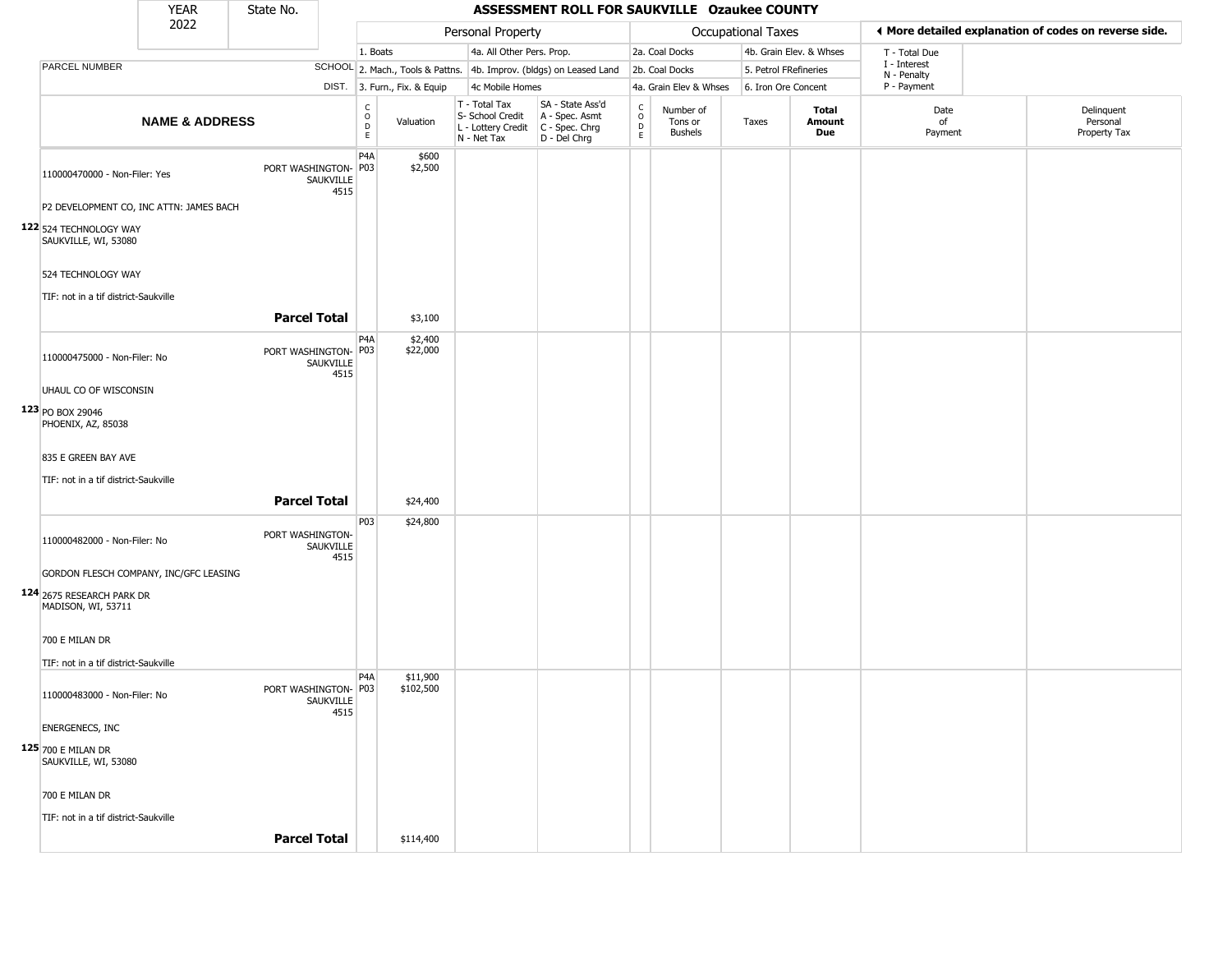|                                                      | <b>YEAR</b>               | State No.            |                             |                                                |                              |                                                                                         | ASSESSMENT ROLL FOR SAUKVILLE Ozaukee COUNTY                        |                         |                                        |                       |                         |                             |                                                       |
|------------------------------------------------------|---------------------------|----------------------|-----------------------------|------------------------------------------------|------------------------------|-----------------------------------------------------------------------------------------|---------------------------------------------------------------------|-------------------------|----------------------------------------|-----------------------|-------------------------|-----------------------------|-------------------------------------------------------|
|                                                      | 2022                      |                      |                             |                                                |                              | Personal Property                                                                       |                                                                     |                         |                                        | Occupational Taxes    |                         |                             | ♦ More detailed explanation of codes on reverse side. |
|                                                      |                           |                      |                             | 1. Boats                                       |                              | 4a. All Other Pers. Prop.                                                               |                                                                     |                         | 2a. Coal Docks                         |                       | 4b. Grain Elev. & Whses | T - Total Due               |                                                       |
| <b>PARCEL NUMBER</b>                                 |                           |                      |                             |                                                |                              |                                                                                         | SCHOOL 2. Mach., Tools & Pattns. 4b. Improv. (bldgs) on Leased Land |                         | 2b. Coal Docks                         | 5. Petrol FRefineries |                         | I - Interest<br>N - Penalty |                                                       |
|                                                      |                           |                      |                             |                                                | DIST. 3. Furn., Fix. & Equip | 4c Mobile Homes                                                                         |                                                                     |                         | 4a. Grain Elev & Whses                 | 6. Iron Ore Concent   |                         | P - Payment                 |                                                       |
|                                                      | <b>NAME &amp; ADDRESS</b> |                      |                             | $\begin{matrix} 0 \\ 0 \\ 0 \end{matrix}$<br>E | Valuation                    | T - Total Tax<br>S- School Credit<br>L - Lottery Credit   C - Spec. Chrg<br>N - Net Tax | SA - State Ass'd<br>A - Spec. Asmt<br>D - Del Chrg                  | $\frac{c}{0}$<br>D<br>E | Number of<br>Tons or<br><b>Bushels</b> | Taxes                 | Total<br>Amount<br>Due  | Date<br>of<br>Payment       | Delinquent<br>Personal<br>Property Tax                |
| 110000484000 - Non-Filer: No                         |                           | PORT WASHINGTON-     | SAUKVILLE<br>4515           | P03                                            | \$5,700                      |                                                                                         |                                                                     |                         |                                        |                       |                         |                             |                                                       |
| GREAT LAKES COCA-COLA DISTRIBUTION, LLC              |                           |                      |                             |                                                |                              |                                                                                         |                                                                     |                         |                                        |                       |                         |                             |                                                       |
| 126 6250 N RIVER RD, STE 9000<br>ROSEMONT, IL, 60018 |                           |                      |                             |                                                |                              |                                                                                         |                                                                     |                         |                                        |                       |                         |                             |                                                       |
| <b>VARIOUS</b>                                       |                           |                      |                             |                                                |                              |                                                                                         |                                                                     |                         |                                        |                       |                         |                             |                                                       |
| TIF: not in a tif district-Saukville                 |                           |                      |                             | Stat                                           | \$0                          |                                                                                         |                                                                     |                         |                                        |                       |                         |                             |                                                       |
| 110000485000 - Non-Filer: No                         |                           | PORT WASHINGTON- e   | SAUKVILLE Ass<br>$4515$ ess |                                                |                              |                                                                                         |                                                                     |                         |                                        |                       |                         |                             |                                                       |
| AQUARIUS TECHNOLOGIES, LLC                           |                           |                      |                             | ed                                             |                              |                                                                                         |                                                                     |                         |                                        |                       |                         |                             |                                                       |
| 127 420 TECHNOLOGY WAY STE D<br>SAUKVILLE, WI, 53080 |                           |                      |                             |                                                |                              |                                                                                         |                                                                     |                         |                                        |                       |                         |                             |                                                       |
| 420 TECHNOLOGY WAY STE D                             |                           |                      |                             |                                                |                              |                                                                                         |                                                                     |                         |                                        |                       |                         |                             |                                                       |
| TIF: not in a tif district-Saukville                 |                           |                      |                             |                                                |                              |                                                                                         |                                                                     |                         |                                        |                       |                         |                             |                                                       |
| 110000486000 - Non-Filer: No                         |                           | PORT WASHINGTON- P03 | SAUKVILLE                   | P4A                                            | \$200<br>\$500               |                                                                                         |                                                                     |                         |                                        |                       |                         |                             |                                                       |
| CEREAL BYPRODUCTS COMPANY                            |                           |                      | 4515                        |                                                |                              |                                                                                         |                                                                     |                         |                                        |                       |                         |                             |                                                       |
| 128 601 E KENSINGTON RD<br>MT PROSPECT, IL, 60056    |                           |                      |                             |                                                |                              |                                                                                         |                                                                     |                         |                                        |                       |                         |                             |                                                       |
| 524 E GREEN BAY AVE                                  |                           |                      |                             |                                                |                              |                                                                                         |                                                                     |                         |                                        |                       |                         |                             |                                                       |
| TIF: not in a tif district-Saukville                 |                           | <b>Parcel Total</b>  |                             |                                                | \$700                        |                                                                                         |                                                                     |                         |                                        |                       |                         |                             |                                                       |
| 110000487000 - Non-Filer: Yes                        |                           | PORT WASHINGTON-     | SAUKVILLE<br>4515           | P03                                            | \$8,500                      |                                                                                         |                                                                     |                         |                                        |                       |                         |                             |                                                       |
| C. D. PRESSLEY                                       |                           |                      |                             |                                                |                              |                                                                                         |                                                                     |                         |                                        |                       |                         |                             |                                                       |
| $129 103$ S MILL ST<br>SAUKVILLE, WI, 53080          |                           |                      |                             |                                                |                              |                                                                                         |                                                                     |                         |                                        |                       |                         |                             |                                                       |
| 103 S MILL ST                                        |                           |                      |                             |                                                |                              |                                                                                         |                                                                     |                         |                                        |                       |                         |                             |                                                       |
| TIF: not in a tif district-Saukville                 |                           |                      |                             |                                                |                              |                                                                                         |                                                                     |                         |                                        |                       |                         |                             |                                                       |
| 110000488000 - Non-Filer: No                         |                           | PORT WASHINGTON-     | SAUKVILLE<br>4515           | P <sub>4</sub> A                               | \$400                        |                                                                                         |                                                                     |                         |                                        |                       |                         |                             |                                                       |
| AMERIGAS PROPANE, LP                                 |                           |                      |                             |                                                |                              |                                                                                         |                                                                     |                         |                                        |                       |                         |                             |                                                       |
| 130 PO BOX 1240<br>MANCHESTER, NH, 03105             |                           |                      |                             |                                                |                              |                                                                                         |                                                                     |                         |                                        |                       |                         |                             |                                                       |
| VARIOUS                                              |                           |                      |                             |                                                |                              |                                                                                         |                                                                     |                         |                                        |                       |                         |                             |                                                       |
| TIF: not in a tif district-Saukville                 |                           |                      |                             |                                                |                              |                                                                                         |                                                                     |                         |                                        |                       |                         |                             |                                                       |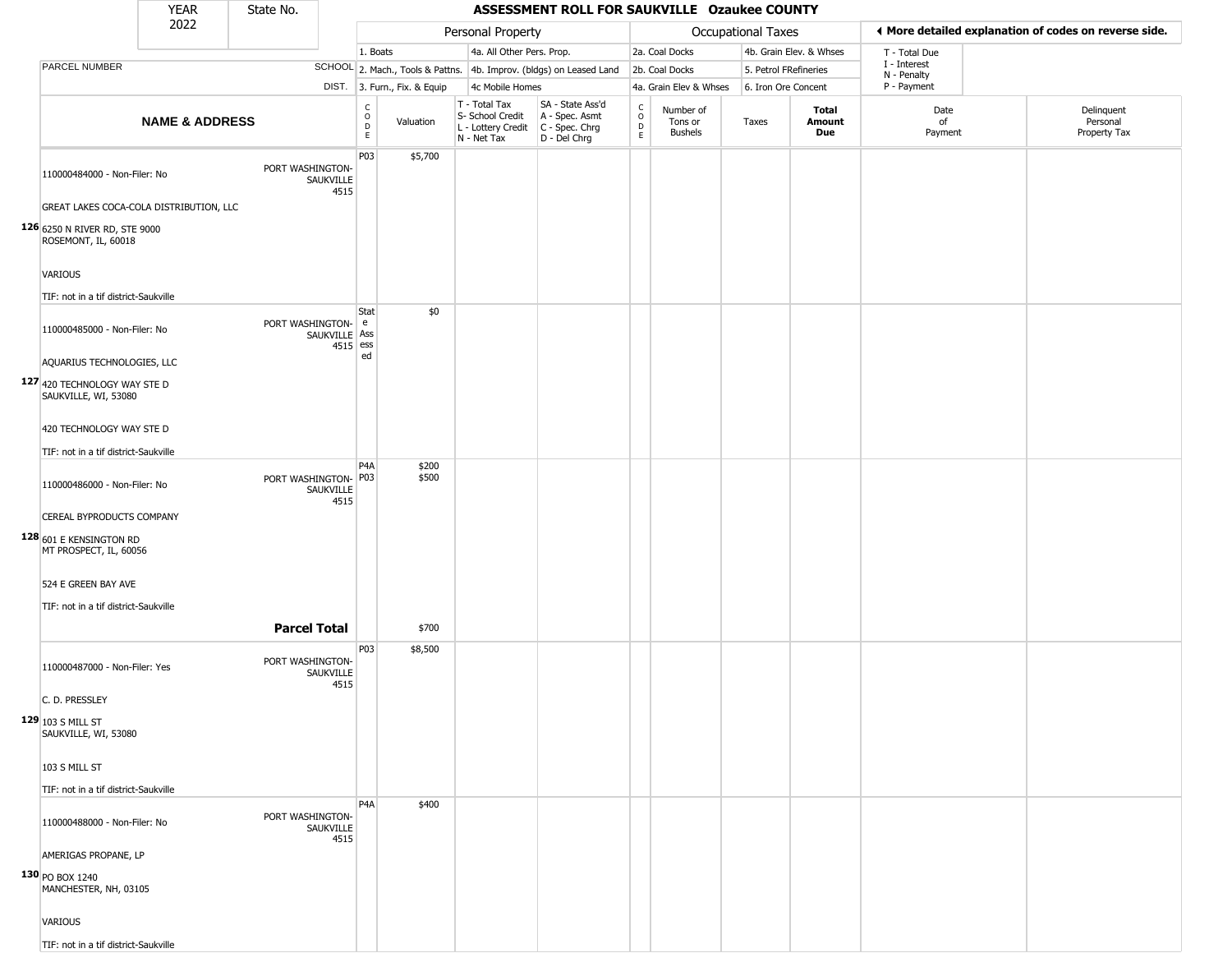|                                                       | <b>YEAR</b>               | State No.            |                   |                                                             |                                                                        | ASSESSMENT ROLL FOR SAUKVILLE Ozaukee COUNTY                         |                                    |                                        |                       |                         |                             |                                                       |
|-------------------------------------------------------|---------------------------|----------------------|-------------------|-------------------------------------------------------------|------------------------------------------------------------------------|----------------------------------------------------------------------|------------------------------------|----------------------------------------|-----------------------|-------------------------|-----------------------------|-------------------------------------------------------|
|                                                       | 2022                      |                      |                   |                                                             | Personal Property                                                      |                                                                      |                                    |                                        | Occupational Taxes    |                         |                             | ♦ More detailed explanation of codes on reverse side. |
|                                                       |                           |                      |                   | 1. Boats                                                    | 4a. All Other Pers. Prop.                                              |                                                                      |                                    | 2a. Coal Docks                         |                       | 4b. Grain Elev. & Whses | T - Total Due               |                                                       |
| PARCEL NUMBER                                         |                           |                      |                   |                                                             |                                                                        | SCHOOL 2. Mach., Tools & Pattns. 4b. Improv. (bldgs) on Leased Land  |                                    | 2b. Coal Docks                         | 5. Petrol FRefineries |                         | I - Interest<br>N - Penalty |                                                       |
|                                                       |                           |                      |                   | DIST. 3. Furn., Fix. & Equip                                | 4c Mobile Homes                                                        |                                                                      |                                    | 4a. Grain Elev & Whses                 | 6. Iron Ore Concent   |                         | P - Payment                 |                                                       |
|                                                       | <b>NAME &amp; ADDRESS</b> |                      |                   | $\begin{matrix} 0 \\ 0 \\ D \end{matrix}$<br>Valuation<br>E | T - Total Tax<br>S- School Credit<br>L - Lottery Credit<br>N - Net Tax | SA - State Ass'd<br>A - Spec. Asmt<br>C - Spec. Chrg<br>D - Del Chrg | $\rm_{o}^{c}$<br>$\mathsf{D}$<br>E | Number of<br>Tons or<br><b>Bushels</b> | Taxes                 | Total<br>Amount<br>Due  | Date<br>of<br>Payment       | Delinquent<br>Personal<br>Property Tax                |
| 110000489000 - Non-Filer: No                          |                           | PORT WASHINGTON- P03 | SAUKVILLE<br>4515 | P <sub>4</sub> A<br>\$100<br>\$1,800                        |                                                                        |                                                                      |                                    |                                        |                       |                         |                             |                                                       |
| TAX SERVICES OF AMERICA DBA JACKSON HEWITT            |                           |                      |                   |                                                             |                                                                        |                                                                      |                                    |                                        |                       |                         |                             |                                                       |
| 131 PO BOX 941290<br>MAITLAND, FL, 32794              |                           |                      |                   |                                                             |                                                                        |                                                                      |                                    |                                        |                       |                         |                             |                                                       |
| 825 E GREEN BAY AVE                                   |                           |                      |                   |                                                             |                                                                        |                                                                      |                                    |                                        |                       |                         |                             |                                                       |
| TIF: not in a tif district-Saukville                  |                           |                      |                   |                                                             |                                                                        |                                                                      |                                    |                                        |                       |                         |                             |                                                       |
|                                                       |                           | <b>Parcel Total</b>  |                   | \$1,900                                                     |                                                                        |                                                                      |                                    |                                        |                       |                         |                             |                                                       |
| 110000492000 - Non-Filer: No                          |                           | PORT WASHINGTON- P03 | SAUKVILLE<br>4515 | P4A<br>\$300<br>\$295,800                                   |                                                                        |                                                                      |                                    |                                        |                       |                         |                             |                                                       |
| CASEY'S MARKETING COMPANY DBA CASEY' GENERAL STORE    |                           |                      |                   |                                                             |                                                                        |                                                                      |                                    |                                        |                       |                         |                             |                                                       |
| 132 PO BOX 54288<br>LEXINGTON, KY, 40555              |                           |                      |                   |                                                             |                                                                        |                                                                      |                                    |                                        |                       |                         |                             |                                                       |
| 305 W DEKORRA ST                                      |                           |                      |                   |                                                             |                                                                        |                                                                      |                                    |                                        |                       |                         |                             |                                                       |
| TIF: not in a tif district-Saukville                  |                           |                      |                   |                                                             |                                                                        |                                                                      |                                    |                                        |                       |                         |                             |                                                       |
|                                                       |                           | <b>Parcel Total</b>  |                   | \$296,100                                                   |                                                                        |                                                                      |                                    |                                        |                       |                         |                             |                                                       |
| 110000493000 - Non-Filer: Yes                         |                           | PORT WASHINGTON- P03 | SAUKVILLE<br>4515 | P <sub>4</sub> A<br>\$53,800<br>\$326,900                   |                                                                        |                                                                      |                                    |                                        |                       |                         |                             |                                                       |
| CAVE ENTERPRISES - BURGER KING                        |                           |                      |                   |                                                             |                                                                        |                                                                      |                                    |                                        |                       |                         |                             |                                                       |
| 133 1624 W 18TH ST<br>CHICAGO, IL, 60608              |                           |                      |                   |                                                             |                                                                        |                                                                      |                                    |                                        |                       |                         |                             |                                                       |
| 100 S FOSTER ST                                       |                           |                      |                   |                                                             |                                                                        |                                                                      |                                    |                                        |                       |                         |                             |                                                       |
| TIF: not in a tif district-Saukville                  |                           |                      |                   |                                                             |                                                                        |                                                                      |                                    |                                        |                       |                         |                             |                                                       |
|                                                       |                           | <b>Parcel Total</b>  |                   | \$380,700                                                   |                                                                        |                                                                      |                                    |                                        |                       |                         |                             |                                                       |
| 110000494000 - Non-Filer: No                          |                           | PORT WASHINGTON-     | SAUKVILLE<br>4515 | P <sub>4</sub> A<br>\$118,500                               |                                                                        |                                                                      |                                    |                                        |                       |                         |                             |                                                       |
| WASTE MANAGEMENT OF WI, INC C/O MARVIN POER & COMPANY |                           |                      |                   |                                                             |                                                                        |                                                                      |                                    |                                        |                       |                         |                             |                                                       |
| 134 PO BOX 802206<br>DALLAS, TX, 75380                |                           |                      |                   |                                                             |                                                                        |                                                                      |                                    |                                        |                       |                         |                             |                                                       |
| <b>VARIOUS</b>                                        |                           |                      |                   |                                                             |                                                                        |                                                                      |                                    |                                        |                       |                         |                             |                                                       |
| TIF: not in a tif district-Saukville                  |                           |                      |                   |                                                             |                                                                        |                                                                      |                                    |                                        |                       |                         |                             |                                                       |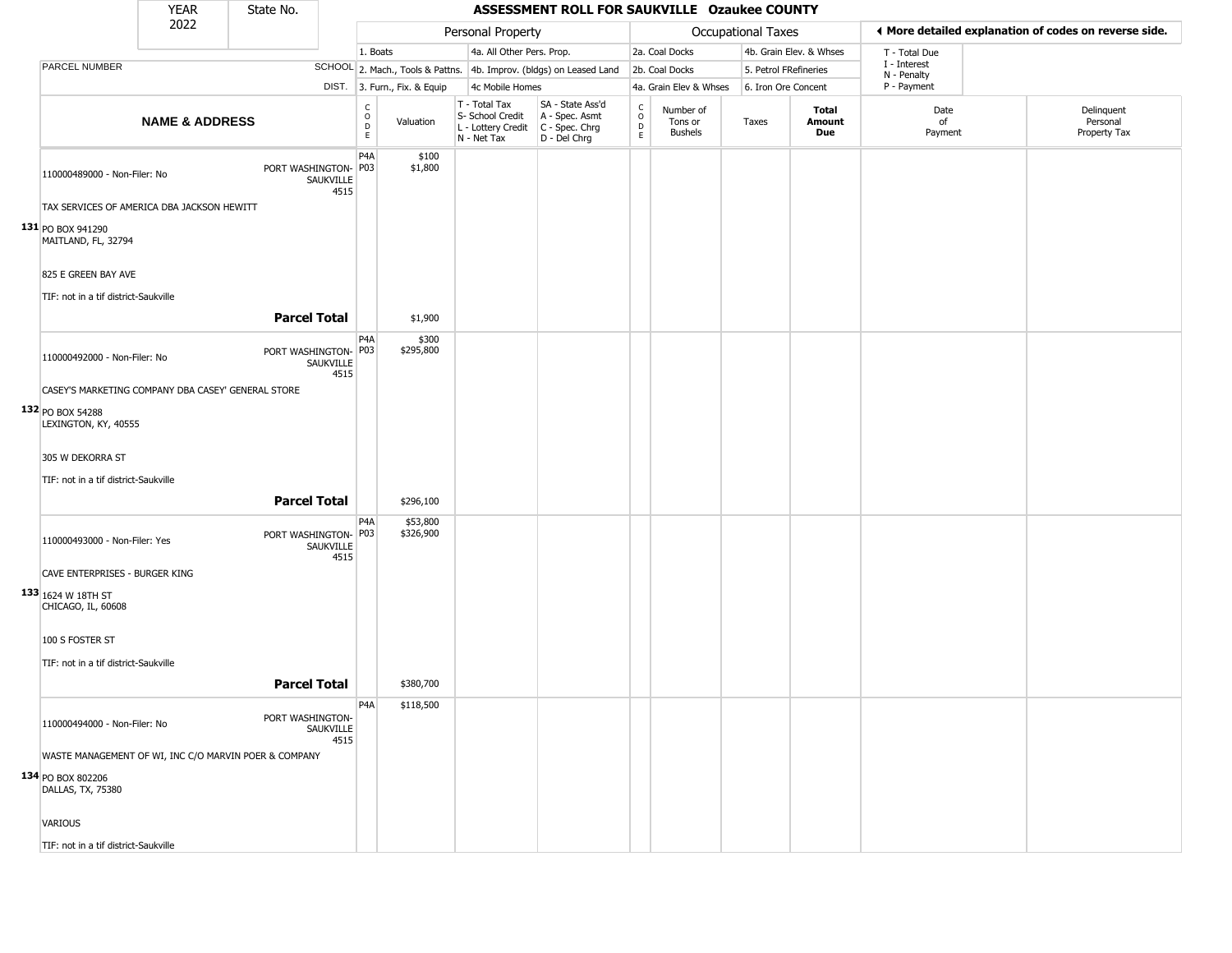|                                                           | YEAR                                     | State No.            |                   |                                                 |                              |                                                                        | ASSESSMENT ROLL FOR SAUKVILLE Ozaukee COUNTY                         |                                    |                                        |                           |                               |                             |                                                       |
|-----------------------------------------------------------|------------------------------------------|----------------------|-------------------|-------------------------------------------------|------------------------------|------------------------------------------------------------------------|----------------------------------------------------------------------|------------------------------------|----------------------------------------|---------------------------|-------------------------------|-----------------------------|-------------------------------------------------------|
|                                                           | 2022                                     |                      |                   |                                                 |                              | Personal Property                                                      |                                                                      |                                    |                                        | <b>Occupational Taxes</b> |                               |                             | ♦ More detailed explanation of codes on reverse side. |
|                                                           |                                          |                      |                   | 1. Boats                                        |                              | 4a. All Other Pers. Prop.                                              |                                                                      |                                    | 2a. Coal Docks                         |                           | 4b. Grain Elev. & Whses       | T - Total Due               |                                                       |
| PARCEL NUMBER                                             |                                          |                      |                   |                                                 |                              |                                                                        | SCHOOL 2. Mach., Tools & Pattns. 4b. Improv. (bldgs) on Leased Land  |                                    | 2b. Coal Docks                         | 5. Petrol FRefineries     |                               | I - Interest<br>N - Penalty |                                                       |
|                                                           |                                          |                      |                   |                                                 | DIST. 3. Furn., Fix. & Equip | 4c Mobile Homes                                                        |                                                                      |                                    | 4a. Grain Elev & Whses                 | 6. Iron Ore Concent       |                               | P - Payment                 |                                                       |
|                                                           | <b>NAME &amp; ADDRESS</b>                |                      |                   | $\begin{array}{c} C \\ O \\ D \\ E \end{array}$ | Valuation                    | T - Total Tax<br>S- School Credit<br>L - Lottery Credit<br>N - Net Tax | SA - State Ass'd<br>A - Spec. Asmt<br>C - Spec. Chrg<br>D - Del Chrg | $\frac{c}{0}$<br>$\mathsf D$<br>E. | Number of<br>Tons or<br><b>Bushels</b> | Taxes                     | <b>Total</b><br>Amount<br>Due | Date<br>of<br>Payment       | Delinquent<br>Personal<br>Property Tax                |
| 110000495000 - Non-Filer: No                              |                                          | PORT WASHINGTON-     | SAUKVILLE<br>4515 | P03                                             | \$1,100                      |                                                                        |                                                                      |                                    |                                        |                           |                               |                             |                                                       |
|                                                           | BANC OF AMERICA LEASING AND CAPITAL, LLC |                      |                   |                                                 |                              |                                                                        |                                                                      |                                    |                                        |                           |                               |                             |                                                       |
| 135 PO BOX 105578<br>ATLANTA, GA, 30348                   |                                          |                      |                   |                                                 |                              |                                                                        |                                                                      |                                    |                                        |                           |                               |                             |                                                       |
| 859 E GREEN BAY AVE                                       |                                          |                      |                   |                                                 |                              |                                                                        |                                                                      |                                    |                                        |                           |                               |                             |                                                       |
| TIF: not in a tif district-Saukville                      |                                          |                      |                   |                                                 |                              |                                                                        |                                                                      |                                    |                                        |                           |                               |                             |                                                       |
| 110000496000 - Non-Filer: No                              |                                          | PORT WASHINGTON-     | SAUKVILLE<br>4515 | P03                                             | \$1,700                      |                                                                        |                                                                      |                                    |                                        |                           |                               |                             |                                                       |
| COINSTAR ASSET HOLDINGS, LLC                              |                                          |                      |                   |                                                 |                              |                                                                        |                                                                      |                                    |                                        |                           |                               |                             |                                                       |
| 136 PO BOX 72210<br>PHOENIX, AZ, 85050                    |                                          |                      |                   |                                                 |                              |                                                                        |                                                                      |                                    |                                        |                           |                               |                             |                                                       |
| 825 E GREEN BAY AVE                                       |                                          |                      |                   |                                                 |                              |                                                                        |                                                                      |                                    |                                        |                           |                               |                             |                                                       |
| TIF: not in a tif district-Saukville                      |                                          |                      |                   |                                                 |                              |                                                                        |                                                                      |                                    |                                        |                           |                               |                             |                                                       |
| 110000497000 - Non-Filer: No                              |                                          | PORT WASHINGTON-     | SAUKVILLE<br>4515 | P03                                             | \$2,300                      |                                                                        |                                                                      |                                    |                                        |                           |                               |                             |                                                       |
| SCHOLL'S WELLNESS COMPANY, LLC                            |                                          |                      |                   |                                                 |                              |                                                                        |                                                                      |                                    |                                        |                           |                               |                             |                                                       |
| 137 PO BOX 80615<br>INDIANAPOLIS, IN, 46280               |                                          |                      |                   |                                                 |                              |                                                                        |                                                                      |                                    |                                        |                           |                               |                             |                                                       |
| 825 E GREEN BAY AVE                                       |                                          |                      |                   |                                                 |                              |                                                                        |                                                                      |                                    |                                        |                           |                               |                             |                                                       |
| TIF: not in a tif district-Saukville                      |                                          |                      |                   |                                                 |                              |                                                                        |                                                                      |                                    |                                        |                           |                               |                             |                                                       |
| 110000498000 - Non-Filer: Yes                             |                                          | PORT WASHINGTON-     | SAUKVILLE<br>4515 | P <sub>4</sub> A                                | \$1,500                      |                                                                        |                                                                      |                                    |                                        |                           |                               |                             |                                                       |
| PINNACLE PROPANE EXPRESS, LLC                             |                                          |                      |                   |                                                 |                              |                                                                        |                                                                      |                                    |                                        |                           |                               |                             |                                                       |
| 138 600 E LAS COLINAS BLVD, STE 2000<br>IRVING, TX, 75039 |                                          |                      |                   |                                                 |                              |                                                                        |                                                                      |                                    |                                        |                           |                               |                             |                                                       |
| 305 W DEKORA ST                                           |                                          |                      |                   |                                                 |                              |                                                                        |                                                                      |                                    |                                        |                           |                               |                             |                                                       |
| TIF: not in a tif district-Saukville                      |                                          |                      |                   |                                                 |                              |                                                                        |                                                                      |                                    |                                        |                           |                               |                             |                                                       |
| 110000499000 - Non-Filer: No                              |                                          | PORT WASHINGTON- P03 | SAUKVILLE<br>4515 | P <sub>4</sub> A                                | \$900<br>\$23,000            |                                                                        |                                                                      |                                    |                                        |                           |                               |                             |                                                       |
|                                                           | MICHALENOS PIZZA MICHAEL HERBERT SR      |                      |                   |                                                 |                              |                                                                        |                                                                      |                                    |                                        |                           |                               |                             |                                                       |
| 139 4852 JAMESTOWN PL<br>WEST BEND, WI, 53090             |                                          |                      |                   |                                                 |                              |                                                                        |                                                                      |                                    |                                        |                           |                               |                             |                                                       |
| 234 E DEKORA ST                                           |                                          |                      |                   |                                                 |                              |                                                                        |                                                                      |                                    |                                        |                           |                               |                             |                                                       |
| TIF: not in a tif district-Saukville                      |                                          |                      |                   |                                                 |                              |                                                                        |                                                                      |                                    |                                        |                           |                               |                             |                                                       |
|                                                           |                                          | <b>Parcel Total</b>  |                   |                                                 | \$23,900                     |                                                                        |                                                                      |                                    |                                        |                           |                               |                             |                                                       |
|                                                           |                                          |                      |                   |                                                 |                              |                                                                        |                                                                      |                                    |                                        |                           |                               |                             |                                                       |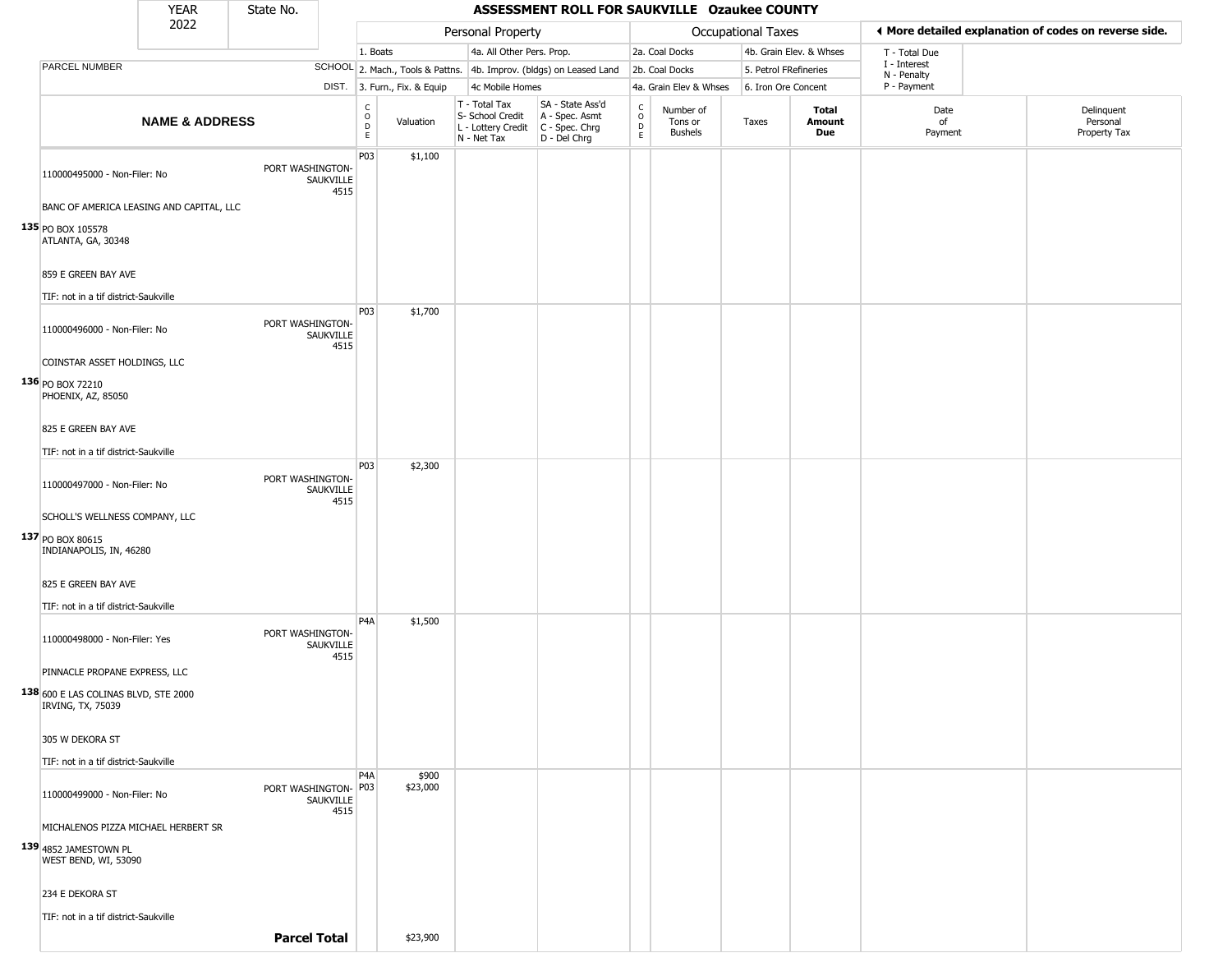|     |                                                                              | <b>YEAR</b>               | State No.            |                   |                                                       |                              |                                                                        | ASSESSMENT ROLL FOR SAUKVILLE Ozaukee COUNTY                           |                                                     |                                        |                       |                               |                             |                                                       |
|-----|------------------------------------------------------------------------------|---------------------------|----------------------|-------------------|-------------------------------------------------------|------------------------------|------------------------------------------------------------------------|------------------------------------------------------------------------|-----------------------------------------------------|----------------------------------------|-----------------------|-------------------------------|-----------------------------|-------------------------------------------------------|
|     |                                                                              | 2022                      |                      |                   |                                                       |                              | Personal Property                                                      |                                                                        |                                                     |                                        | Occupational Taxes    |                               |                             | ◀ More detailed explanation of codes on reverse side. |
|     |                                                                              |                           |                      |                   | 1. Boats                                              |                              | 4a. All Other Pers. Prop.                                              |                                                                        |                                                     | 2a. Coal Docks                         |                       | 4b. Grain Elev. & Whses       | T - Total Due               |                                                       |
|     | PARCEL NUMBER                                                                |                           |                      |                   |                                                       |                              |                                                                        | SCHOOL 2. Mach., Tools & Pattns. 4b. Improv. (bldgs) on Leased Land    |                                                     | 2b. Coal Docks                         | 5. Petrol FRefineries |                               | I - Interest<br>N - Penalty |                                                       |
|     |                                                                              |                           |                      |                   |                                                       | DIST. 3. Furn., Fix. & Equip | 4c Mobile Homes                                                        |                                                                        |                                                     | 4a. Grain Elev & Whses                 | 6. Iron Ore Concent   |                               | P - Payment                 |                                                       |
|     |                                                                              | <b>NAME &amp; ADDRESS</b> |                      |                   | $\mathsf{C}$<br>$\circ$<br>$\mathsf D$<br>$\mathsf E$ | Valuation                    | T - Total Tax<br>S- School Credit<br>L - Lottery Credit<br>N - Net Tax | SA - State Ass'd<br>A - Spec. Asmt<br>$C - Spec. Chrg$<br>D - Del Chrg | $_{\rm o}^{\rm c}$<br>$\overline{D}$<br>$\mathsf E$ | Number of<br>Tons or<br><b>Bushels</b> | Taxes                 | Total<br>Amount<br><b>Due</b> | Date<br>of<br>Payment       | Delinquent<br>Personal<br>Property Tax                |
|     | 110000500000 - Non-Filer: Yes                                                |                           | PORT WASHINGTON-     | SAUKVILLE<br>4515 | P03                                                   | \$200                        |                                                                        |                                                                        |                                                     |                                        |                       |                               |                             |                                                       |
|     | DREYER'S GRAND ICE CREAM C/O RYAN, LLC                                       |                           |                      |                   |                                                       |                              |                                                                        |                                                                        |                                                     |                                        |                       |                               |                             |                                                       |
|     | 140 PO BOX 4900 DEPT 660<br>SCOTTSDALE, AZ, 85261-4900                       |                           |                      |                   |                                                       |                              |                                                                        |                                                                        |                                                     |                                        |                       |                               |                             |                                                       |
|     | <b>VARIOUS</b>                                                               |                           |                      |                   |                                                       |                              |                                                                        |                                                                        |                                                     |                                        |                       |                               |                             |                                                       |
|     | TIF: not in a tif district-Saukville                                         |                           |                      |                   |                                                       |                              |                                                                        |                                                                        |                                                     |                                        |                       |                               |                             |                                                       |
|     | 110000510000 - Non-Filer: No                                                 |                           | PORT WASHINGTON- P03 | SAUKVILLE<br>4515 | P4A                                                   | \$31,100<br>\$153,000        |                                                                        |                                                                        |                                                     |                                        |                       |                               |                             |                                                       |
|     | STARBUCKS CORPORATION DBA STARBUCKS COFFEE #60646                            |                           |                      |                   |                                                       |                              |                                                                        |                                                                        |                                                     |                                        |                       |                               |                             |                                                       |
|     | 141 PO BOX 34442 M/S S-TAX 3<br>SEATTLE, WA, 98124-1442                      |                           |                      |                   |                                                       |                              |                                                                        |                                                                        |                                                     |                                        |                       |                               |                             |                                                       |
|     | 827 E GREEN BAY                                                              |                           |                      |                   |                                                       |                              |                                                                        |                                                                        |                                                     |                                        |                       |                               |                             |                                                       |
|     | TIF: not in a tif district-Saukville                                         |                           |                      |                   |                                                       |                              |                                                                        |                                                                        |                                                     |                                        |                       |                               |                             |                                                       |
|     |                                                                              |                           | <b>Parcel Total</b>  |                   |                                                       | \$184,100                    |                                                                        |                                                                        |                                                     |                                        |                       |                               |                             |                                                       |
|     | 110000520000 - Non-Filer: Yes                                                |                           | PORT WASHINGTON-     | SAUKVILLE<br>4515 | P03                                                   | \$2,400                      |                                                                        |                                                                        |                                                     |                                        |                       |                               |                             |                                                       |
|     | JAMES LEASING, INC                                                           |                           |                      |                   |                                                       |                              |                                                                        |                                                                        |                                                     |                                        |                       |                               |                             |                                                       |
|     | 142 3375 INTERTECH DRIVE<br>BROOKFIELD, WI, 53045                            |                           |                      |                   |                                                       |                              |                                                                        |                                                                        |                                                     |                                        |                       |                               |                             |                                                       |
|     | 350 N PROGRESS DR                                                            |                           |                      |                   |                                                       |                              |                                                                        |                                                                        |                                                     |                                        |                       |                               |                             |                                                       |
|     | TIF: not in a tif district-Saukville                                         |                           |                      |                   |                                                       |                              |                                                                        |                                                                        |                                                     |                                        |                       |                               |                             |                                                       |
|     | 110000530000 - Non-Filer: No                                                 |                           | PORT WASHINGTON-     | SAUKVILLE<br>4515 | P03                                                   | \$7,900                      |                                                                        |                                                                        |                                                     |                                        |                       |                               |                             |                                                       |
|     | FIRST CITIZENS BANK & TRUST COMPANY C/O RYAN TAX COMPLIANCE<br>SERVICES, LLC |                           |                      |                   |                                                       |                              |                                                                        |                                                                        |                                                     |                                        |                       |                               |                             |                                                       |
| 143 | PO BOX 460709<br>HOUSTON, TX, 77056                                          |                           |                      |                   |                                                       |                              |                                                                        |                                                                        |                                                     |                                        |                       |                               |                             |                                                       |
|     | VARIOUS                                                                      |                           |                      |                   |                                                       |                              |                                                                        |                                                                        |                                                     |                                        |                       |                               |                             |                                                       |
|     | TIF: not in a tif district-Saukville                                         |                           |                      |                   |                                                       |                              |                                                                        |                                                                        |                                                     |                                        |                       |                               |                             |                                                       |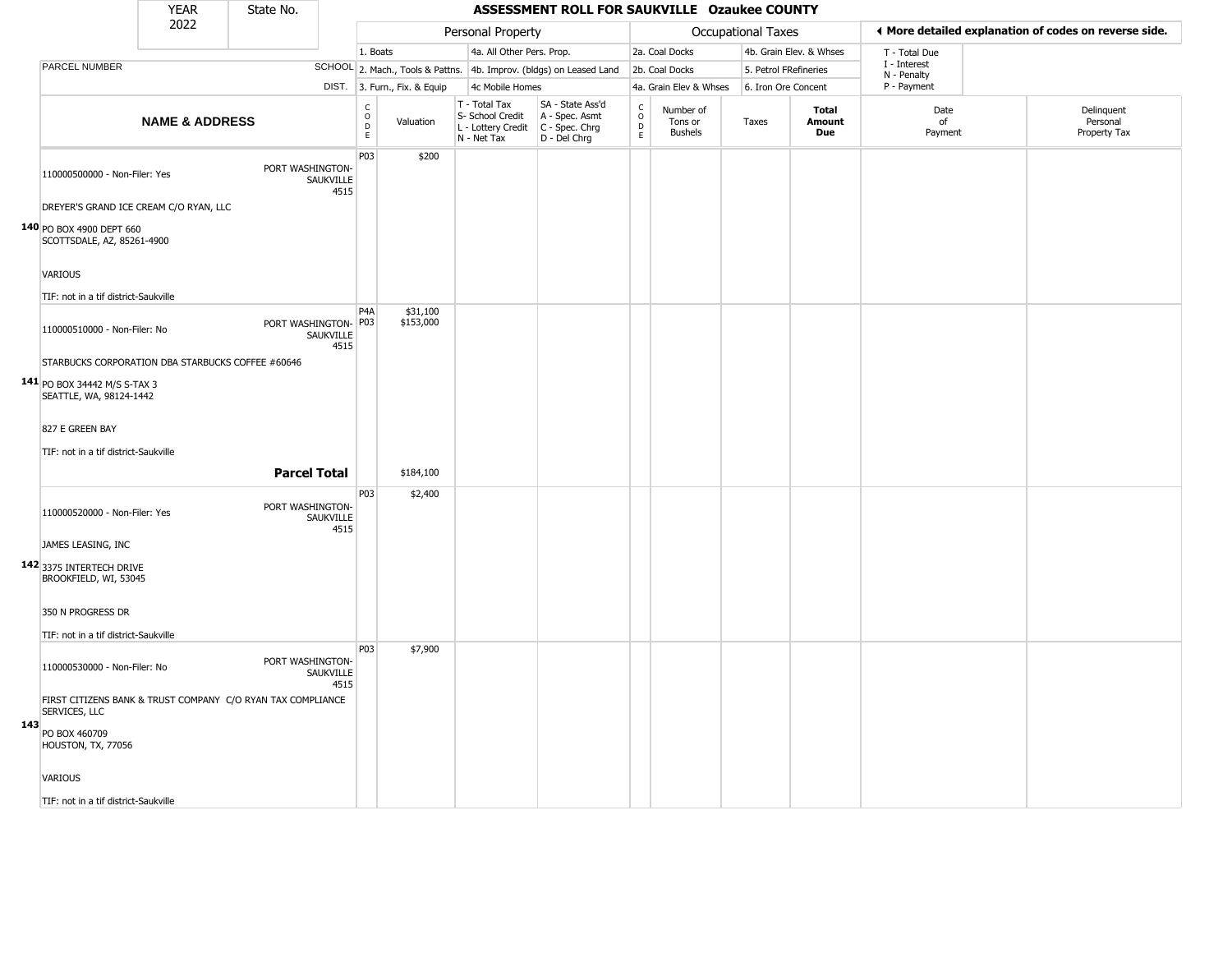|                                                    | YEAR                      | State No.            |                   |                                |                              |                                                                        | ASSESSMENT ROLL FOR SAUKVILLE Ozaukee COUNTY                         |                      |                                        |                           |                         |                             |                                                       |
|----------------------------------------------------|---------------------------|----------------------|-------------------|--------------------------------|------------------------------|------------------------------------------------------------------------|----------------------------------------------------------------------|----------------------|----------------------------------------|---------------------------|-------------------------|-----------------------------|-------------------------------------------------------|
|                                                    | 2022                      |                      |                   |                                |                              | Personal Property                                                      |                                                                      |                      |                                        | <b>Occupational Taxes</b> |                         |                             | ♦ More detailed explanation of codes on reverse side. |
|                                                    |                           |                      |                   | 1. Boats                       |                              | 4a. All Other Pers. Prop.                                              |                                                                      |                      | 2a. Coal Docks                         |                           | 4b. Grain Elev. & Whses | T - Total Due               |                                                       |
| <b>PARCEL NUMBER</b>                               |                           |                      |                   |                                |                              |                                                                        | SCHOOL 2. Mach., Tools & Pattns. 4b. Improv. (bldgs) on Leased Land  |                      | 2b. Coal Docks                         | 5. Petrol FRefineries     |                         | I - Interest<br>N - Penalty |                                                       |
|                                                    |                           |                      |                   |                                | DIST. 3. Furn., Fix. & Equip | 4c Mobile Homes                                                        |                                                                      |                      | 4a. Grain Elev & Whses                 | 6. Iron Ore Concent       |                         | P - Payment                 |                                                       |
|                                                    | <b>NAME &amp; ADDRESS</b> |                      |                   | $\rm _o^C$<br>$\mathsf D$<br>E | Valuation                    | T - Total Tax<br>S- School Credit<br>L - Lottery Credit<br>N - Net Tax | SA - State Ass'd<br>A - Spec. Asmt<br>C - Spec. Chrg<br>D - Del Chrg | $\rm _o^c$<br>D<br>E | Number of<br>Tons or<br><b>Bushels</b> | Taxes                     | Total<br>Amount<br>Due  | Date<br>of<br>Payment       | Delinquent<br>Personal<br>Property Tax                |
| 110000540000 - Non-Filer: No                       |                           | PORT WASHINGTON-     | SAUKVILLE<br>4515 | P <sub>4</sub> A               | \$200                        |                                                                        |                                                                      |                      |                                        |                           |                         |                             |                                                       |
| ARAMARK REFRESHMENT SERVICES, LLC                  |                           |                      |                   |                                |                              |                                                                        |                                                                      |                      |                                        |                           |                         |                             |                                                       |
| 144 PO BOX 5316<br>OAK BROOK, IL, 60522            |                           |                      |                   |                                |                              |                                                                        |                                                                      |                      |                                        |                           |                         |                             |                                                       |
| 303 W DEKORA ST                                    |                           |                      |                   |                                |                              |                                                                        |                                                                      |                      |                                        |                           |                         |                             |                                                       |
| TIF: not in a tif district-Saukville               |                           |                      |                   |                                |                              |                                                                        |                                                                      |                      |                                        |                           |                         |                             |                                                       |
| 110000550000 - Non-Filer: No                       |                           | PORT WASHINGTON-     | SAUKVILLE<br>4515 | <b>P03</b>                     | \$4,600                      |                                                                        |                                                                      |                      |                                        |                           |                         |                             |                                                       |
| WABASH LEASING, LLC                                |                           |                      |                   |                                |                              |                                                                        |                                                                      |                      |                                        |                           |                         |                             |                                                       |
| 145 PO BOX 80615<br>INDIANAPOLIS, IN, 46280        |                           |                      |                   |                                |                              |                                                                        |                                                                      |                      |                                        |                           |                         |                             |                                                       |
| 200 S RAILROAD ST                                  |                           |                      |                   |                                |                              |                                                                        |                                                                      |                      |                                        |                           |                         |                             |                                                       |
| TIF: not in a tif district-Saukville               |                           |                      |                   |                                |                              |                                                                        |                                                                      |                      |                                        |                           |                         |                             |                                                       |
| 110000560000 - Non-Filer: No                       |                           | PORT WASHINGTON-     | SAUKVILLE<br>4515 | P03                            | \$23,900                     |                                                                        |                                                                      |                      |                                        |                           |                         |                             |                                                       |
| XEROX FINANCIAL SERVICES, LLC PROPERY TAX DEPT     |                           |                      |                   |                                |                              |                                                                        |                                                                      |                      |                                        |                           |                         |                             |                                                       |
| $146$ PO BOX 909<br>WEBSTER, NY, 14580             |                           |                      |                   |                                |                              |                                                                        |                                                                      |                      |                                        |                           |                         |                             |                                                       |
| 541 N DEKORA WOOD                                  |                           |                      |                   |                                |                              |                                                                        |                                                                      |                      |                                        |                           |                         |                             |                                                       |
| TIF: not in a tif district-Saukville               |                           |                      |                   |                                |                              |                                                                        |                                                                      |                      |                                        |                           |                         |                             |                                                       |
| 110000570000 - Non-Filer: Yes                      |                           | PORT WASHINGTON-     | SAUKVILLE<br>4515 | P4A<br>P03                     | \$2,000<br>\$35,200          |                                                                        |                                                                      |                      |                                        |                           |                         |                             |                                                       |
| THE MEXICAN FIREHOUSE RESTAURANT                   |                           |                      |                   |                                |                              |                                                                        |                                                                      |                      |                                        |                           |                         |                             |                                                       |
| $147 100$ S MAIN ST<br>SAUKVILLE, WI, 53080        |                           |                      |                   |                                |                              |                                                                        |                                                                      |                      |                                        |                           |                         |                             |                                                       |
| 100 S MAIN ST                                      |                           |                      |                   |                                |                              |                                                                        |                                                                      |                      |                                        |                           |                         |                             |                                                       |
| TIF: not in a tif district-Saukville               |                           |                      |                   |                                |                              |                                                                        |                                                                      |                      |                                        |                           |                         |                             |                                                       |
|                                                    |                           | <b>Parcel Total</b>  |                   |                                | \$37,200                     |                                                                        |                                                                      |                      |                                        |                           |                         |                             |                                                       |
| 110000580000 - Non-Filer: No                       |                           | PORT WASHINGTON- mpt | SAUKVILLE<br>4515 | Exe                            | \$0                          |                                                                        |                                                                      |                      |                                        |                           |                         |                             |                                                       |
| MULITICULTURAL COMMUNITY SERVICES                  |                           |                      |                   |                                |                              |                                                                        |                                                                      |                      |                                        |                           |                         |                             |                                                       |
| <b>148</b> 144 S FOSTER DR<br>SAUKVILLE, WI, 53080 |                           |                      |                   |                                |                              |                                                                        |                                                                      |                      |                                        |                           |                         |                             |                                                       |
| 144 S FOSTER DR                                    |                           |                      |                   |                                |                              |                                                                        |                                                                      |                      |                                        |                           |                         |                             |                                                       |
| TIF: not in a tif district-Saukville               |                           |                      |                   |                                |                              |                                                                        |                                                                      |                      |                                        |                           |                         |                             |                                                       |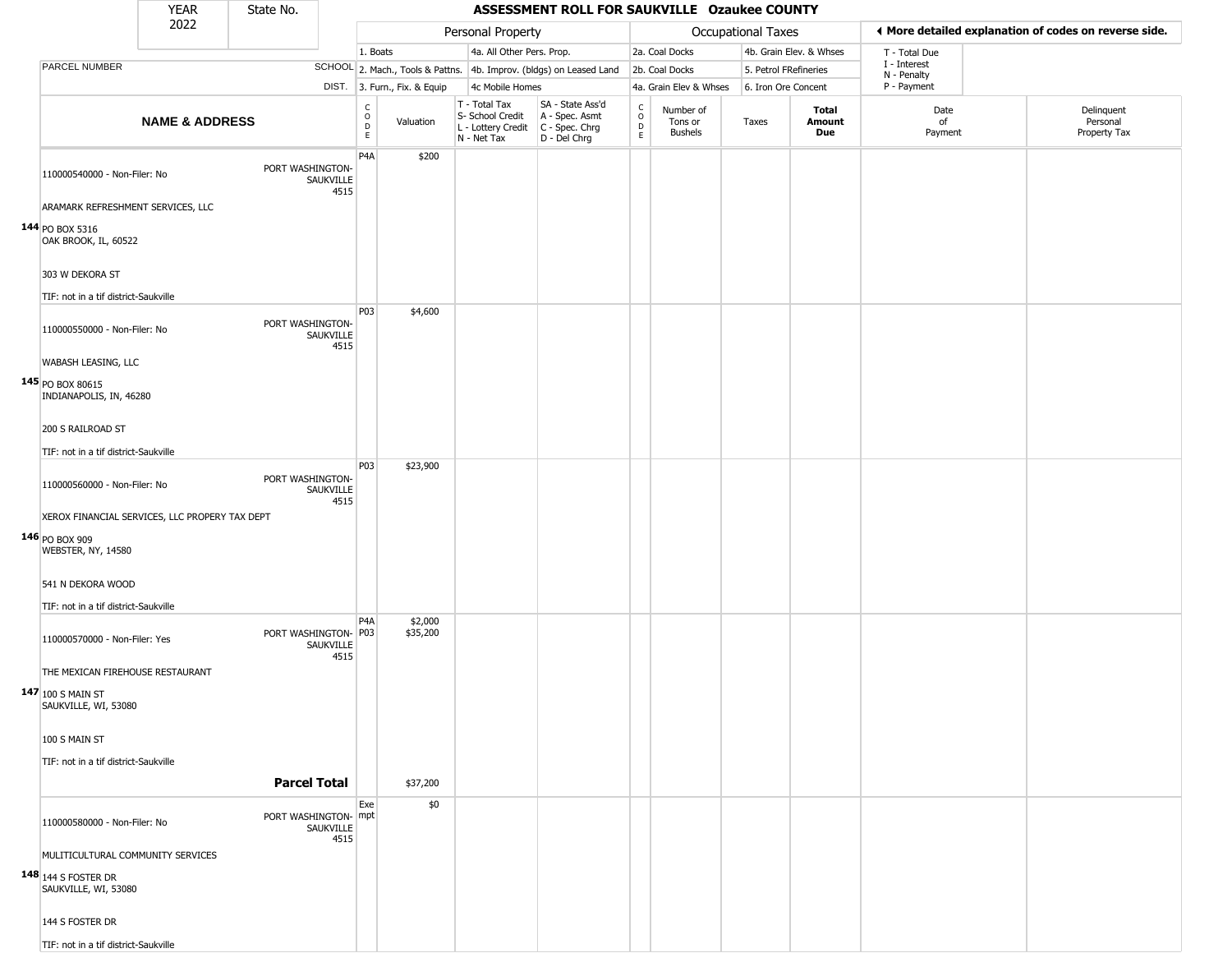|     |                                                                       | <b>YEAR</b>               | State No.            |                   |                               |                              |                                                                        | ASSESSMENT ROLL FOR SAUKVILLE Ozaukee COUNTY                         |                                             |                                        |                           |                         |                             |                                                       |
|-----|-----------------------------------------------------------------------|---------------------------|----------------------|-------------------|-------------------------------|------------------------------|------------------------------------------------------------------------|----------------------------------------------------------------------|---------------------------------------------|----------------------------------------|---------------------------|-------------------------|-----------------------------|-------------------------------------------------------|
|     |                                                                       | 2022                      |                      |                   |                               |                              | Personal Property                                                      |                                                                      |                                             |                                        | <b>Occupational Taxes</b> |                         |                             | ◀ More detailed explanation of codes on reverse side. |
|     |                                                                       |                           |                      |                   | 1. Boats                      |                              | 4a. All Other Pers. Prop.                                              |                                                                      |                                             | 2a. Coal Docks                         |                           | 4b. Grain Elev. & Whses | T - Total Due               |                                                       |
|     | PARCEL NUMBER                                                         |                           |                      |                   |                               |                              |                                                                        | SCHOOL 2. Mach., Tools & Pattns. 4b. Improv. (bldgs) on Leased Land  |                                             | 2b. Coal Docks                         | 5. Petrol FRefineries     |                         | I - Interest<br>N - Penalty |                                                       |
|     |                                                                       |                           |                      |                   |                               | DIST. 3. Furn., Fix. & Equip | 4c Mobile Homes                                                        |                                                                      |                                             | 4a. Grain Elev & Whses                 | 6. Iron Ore Concent       |                         | P - Payment                 |                                                       |
|     |                                                                       | <b>NAME &amp; ADDRESS</b> |                      |                   | $\overline{0}$<br>$\mathsf E$ | Valuation                    | T - Total Tax<br>S- School Credit<br>L - Lottery Credit<br>N - Net Tax | SA - State Ass'd<br>A - Spec. Asmt<br>C - Spec. Chrg<br>D - Del Chrg | $\mathsf{C}$<br>$\overline{D}$<br>$\bar{E}$ | Number of<br>Tons or<br><b>Bushels</b> | Taxes                     | Total<br>Amount<br>Due  | Date<br>of<br>Payment       | Delinquent<br>Personal<br>Property Tax                |
|     | 110000590000 - Non-Filer: Yes                                         |                           | PORT WASHINGTON- P03 | SAUKVILLE<br>4515 | P4A                           | \$700<br>\$5,000             |                                                                        |                                                                      |                                             |                                        |                           |                         |                             |                                                       |
|     | COIN LAUNDRY ZUHAIB RAZA                                              |                           |                      |                   |                               |                              |                                                                        |                                                                      |                                             |                                        |                           |                         |                             |                                                       |
|     | 149 5121 W HIGHLANDS DR<br>FRANKLIN, WI, 53132                        |                           |                      |                   |                               |                              |                                                                        |                                                                      |                                             |                                        |                           |                         |                             |                                                       |
|     | 146 S FOSTER DR                                                       |                           |                      |                   |                               |                              |                                                                        |                                                                      |                                             |                                        |                           |                         |                             |                                                       |
|     | TIF: not in a tif district-Saukville                                  |                           |                      |                   |                               |                              |                                                                        |                                                                      |                                             |                                        |                           |                         |                             |                                                       |
|     |                                                                       |                           | <b>Parcel Total</b>  |                   |                               | \$5,700                      |                                                                        |                                                                      |                                             |                                        |                           |                         |                             |                                                       |
|     | 110000610000 - Non-Filer: No                                          |                           | PORT WASHINGTON-     | SAUKVILLE<br>4515 | P03                           | \$2,000                      |                                                                        |                                                                      |                                             |                                        |                           |                         |                             |                                                       |
|     | NUCO2 SUPPLY, LLC TAX DEPT                                            |                           |                      |                   |                               |                              |                                                                        |                                                                      |                                             |                                        |                           |                         |                             |                                                       |
|     | 150 10 RIVERVIEW DR<br>DANBURY, CT, 06810                             |                           |                      |                   |                               |                              |                                                                        |                                                                      |                                             |                                        |                           |                         |                             |                                                       |
|     | <b>VARIOUS</b>                                                        |                           |                      |                   |                               |                              |                                                                        |                                                                      |                                             |                                        |                           |                         |                             |                                                       |
|     |                                                                       |                           |                      |                   |                               |                              |                                                                        |                                                                      |                                             |                                        |                           |                         |                             |                                                       |
|     | TIF: not in a tif district-Saukville                                  |                           |                      |                   |                               |                              |                                                                        |                                                                      |                                             |                                        |                           |                         |                             |                                                       |
|     | 110000620000 - Non-Filer: No                                          |                           | PORT WASHINGTON-     | SAUKVILLE<br>4515 | P03                           | \$14,900                     |                                                                        |                                                                      |                                             |                                        |                           |                         |                             |                                                       |
| 151 | PAWNEE LEASING CORPORATION C/O ADVANCED PROP TAX<br><b>COMPLIANCE</b> |                           |                      |                   |                               |                              |                                                                        |                                                                      |                                             |                                        |                           |                         |                             |                                                       |
|     | 1611 N INTERSTATE 35E STE 48<br>CARROLLTON, TX, 75006-8616            |                           |                      |                   |                               |                              |                                                                        |                                                                      |                                             |                                        |                           |                         |                             |                                                       |
|     | 620 E GREEN BAY AVE STE 104                                           |                           |                      |                   |                               |                              |                                                                        |                                                                      |                                             |                                        |                           |                         |                             |                                                       |
|     | TIF: not in a tif district-Saukville                                  |                           |                      |                   | P03                           | \$1,400                      |                                                                        |                                                                      |                                             |                                        |                           |                         |                             |                                                       |
|     | 110000630000 - Non-Filer: No                                          |                           | PORT WASHINGTON-     | SAUKVILLE<br>4515 |                               |                              |                                                                        |                                                                      |                                             |                                        |                           |                         |                             |                                                       |
|     | WELLS FARGO FINANCIAL LEASING, INC PROP TAX COMPLIANCE                |                           |                      |                   |                               |                              |                                                                        |                                                                      |                                             |                                        |                           |                         |                             |                                                       |
|     | 152 PO BOX 36200<br>BILLINGS, MT, 59107-6200                          |                           |                      |                   |                               |                              |                                                                        |                                                                      |                                             |                                        |                           |                         |                             |                                                       |
|     | 240 KLEIN LANE                                                        |                           |                      |                   |                               |                              |                                                                        |                                                                      |                                             |                                        |                           |                         |                             |                                                       |
|     | TIF: not in a tif district-Saukville                                  |                           |                      |                   |                               |                              |                                                                        |                                                                      |                                             |                                        |                           |                         |                             |                                                       |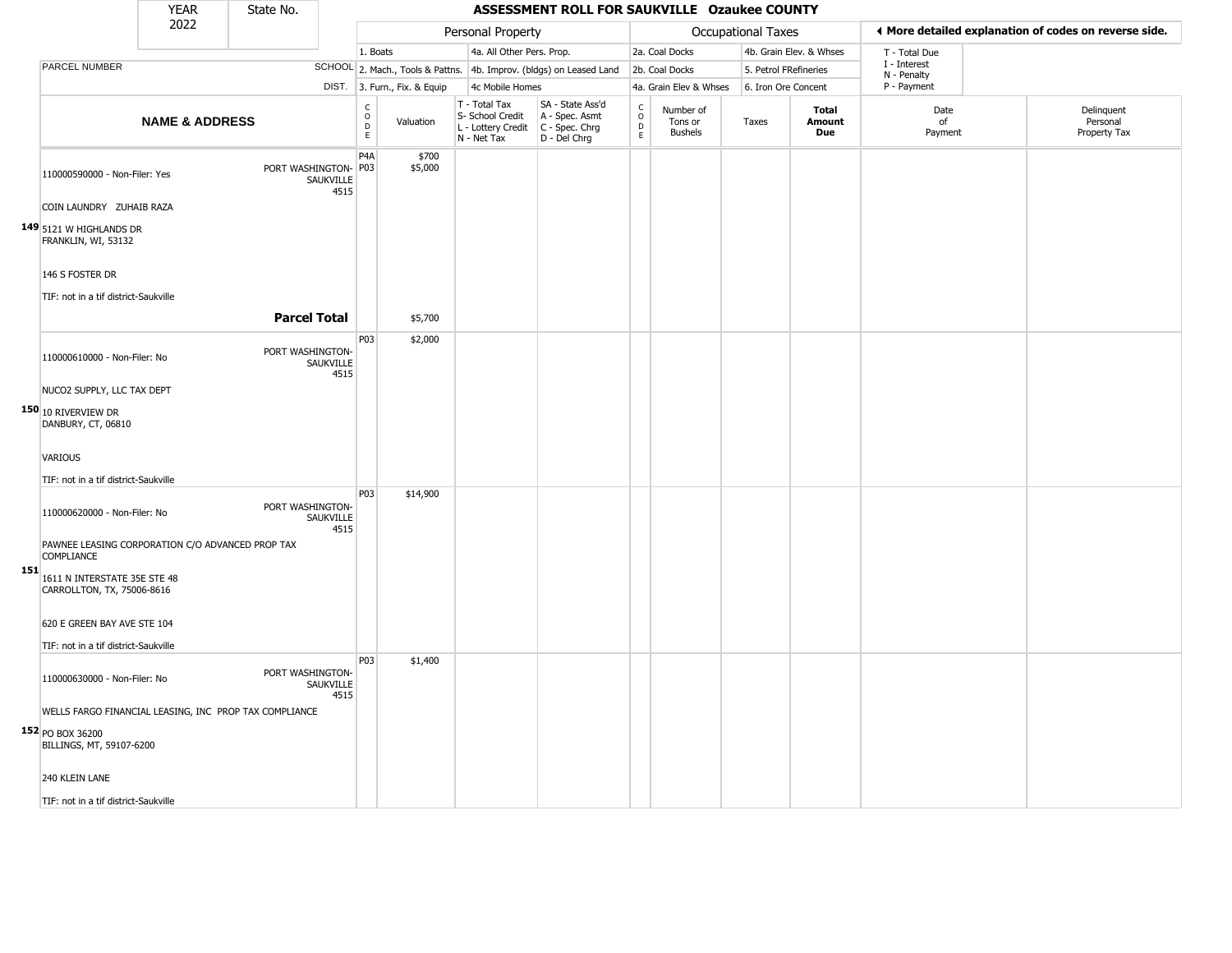|                                                                                                                                                                                                   | <b>YEAR</b>               | State No.        |                   |                  |                                  |                                                                        | ASSESSMENT ROLL FOR SAUKVILLE Ozaukee COUNTY                         |                                   |                                        |                       |                         |                             |                                                       |
|---------------------------------------------------------------------------------------------------------------------------------------------------------------------------------------------------|---------------------------|------------------|-------------------|------------------|----------------------------------|------------------------------------------------------------------------|----------------------------------------------------------------------|-----------------------------------|----------------------------------------|-----------------------|-------------------------|-----------------------------|-------------------------------------------------------|
|                                                                                                                                                                                                   | 2022                      |                  |                   |                  |                                  | Personal Property                                                      |                                                                      |                                   |                                        | Occupational Taxes    |                         |                             | ♦ More detailed explanation of codes on reverse side. |
|                                                                                                                                                                                                   |                           |                  |                   | 1. Boats         |                                  | 4a. All Other Pers. Prop.                                              |                                                                      |                                   | 2a. Coal Docks                         |                       | 4b. Grain Elev. & Whses | T - Total Due               |                                                       |
| <b>PARCEL NUMBER</b>                                                                                                                                                                              |                           |                  |                   |                  | SCHOOL 2. Mach., Tools & Pattns. |                                                                        | 4b. Improv. (bldgs) on Leased Land                                   |                                   | 2b. Coal Docks                         | 5. Petrol FRefineries |                         | I - Interest<br>N - Penalty |                                                       |
|                                                                                                                                                                                                   |                           |                  |                   |                  | DIST. 3. Furn., Fix. & Equip     | 4c Mobile Homes                                                        |                                                                      |                                   | 4a. Grain Elev & Whses                 | 6. Iron Ore Concent   |                         | P - Payment                 |                                                       |
|                                                                                                                                                                                                   | <b>NAME &amp; ADDRESS</b> |                  |                   | C<br>0<br>D<br>E | Valuation                        | T - Total Tax<br>S- School Credit<br>L - Lottery Credit<br>N - Net Tax | SA - State Ass'd<br>A - Spec. Asmt<br>C - Spec. Chrg<br>D - Del Chrq | C<br>$\circ$<br>$\mathsf{D}$<br>E | Number of<br>Tons or<br><b>Bushels</b> | Taxes                 | Total<br>Amount<br>Due  | Date<br>of<br>Payment       | Delinguent<br>Personal<br>Property Tax                |
| 110000640000 - Non-Filer: No<br>WM COMPACTOR SOLUTIONS, INC C/O MARVIN POER & COMPANY<br>153 PO BOX 802206<br>DALLAS, TX, 75380-2206<br>655 N DEKORA WOODS BLVD                                   |                           | PORT WASHINGTON- | SAUKVILLE<br>4515 | P <sub>4</sub> A | \$14,300                         |                                                                        |                                                                      |                                   |                                        |                       |                         |                             |                                                       |
| TIF: not in a tif district-Saukville<br>110000650000 - Non-Filer: No<br>ADT COMMERCIAL, LLC<br>154 PO BOX 54757<br>LEXINGTON, KY, 40555<br><b>VARIOUS</b><br>TIF: not in a tif district-Saukville |                           | PORT WASHINGTON- | SAUKVILLE<br>4515 | P <sub>03</sub>  | \$0                              |                                                                        |                                                                      |                                   |                                        |                       |                         |                             |                                                       |
| NO. OF PARCELS 154                                                                                                                                                                                |                           | <b>TOTALS</b>    | ▶                 |                  | 5,226,200.00                     |                                                                        |                                                                      |                                   |                                        |                       |                         |                             |                                                       |